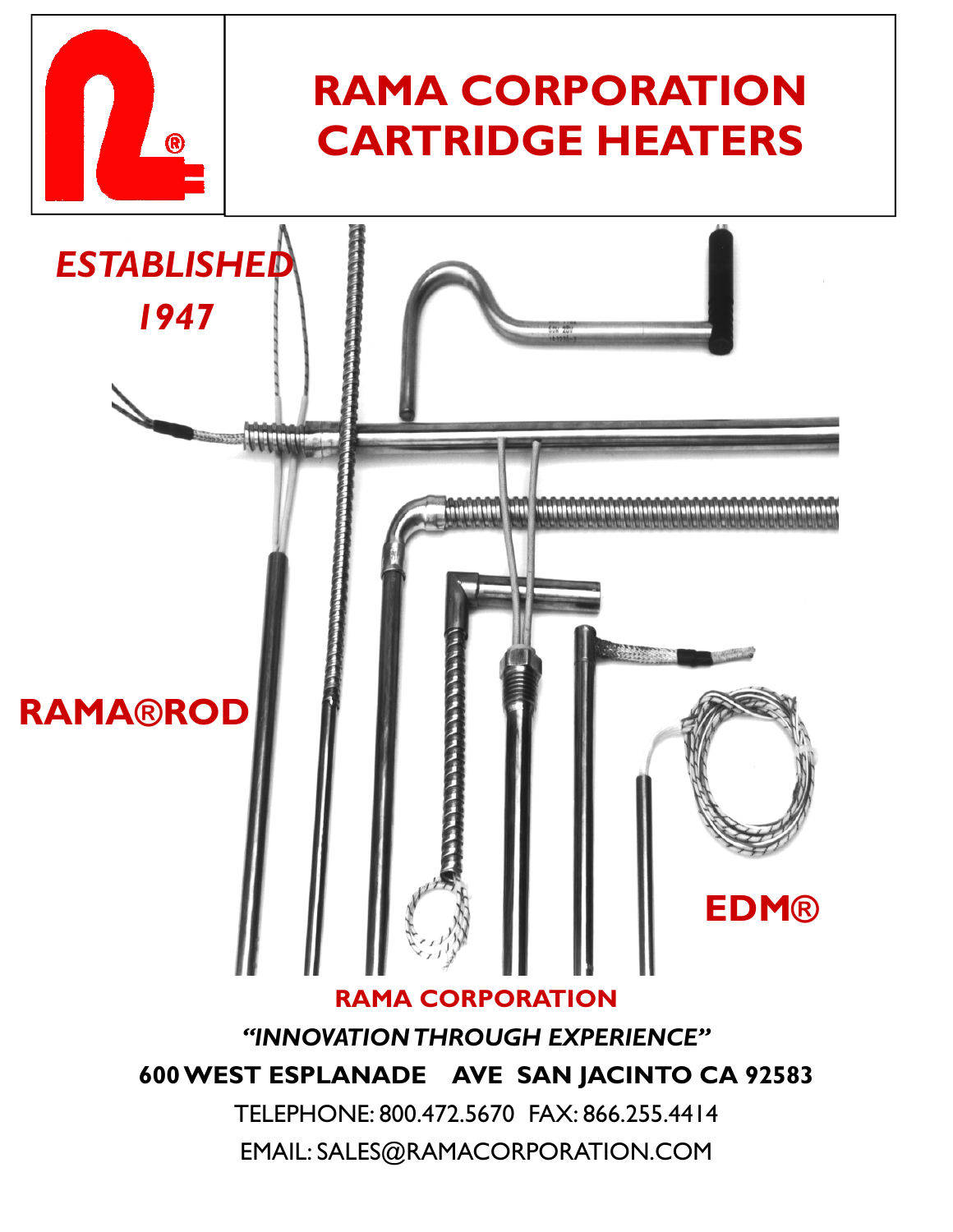# **RAMA®ROD AND EDM® CARTRIDGE HEATERS**

Rama's cartridge heaters are the highest quality available. The Rama®Rod heaters are the result of many years experience perfecting high watt-density elements which are capable of long life at elevated temperatures. Rama®Rod heaters are manufactured with an Incoloy sheath and Incoloy end disc in addition to lava seal. They provide continuous sheath temperature up to 1600°F, as well as uniform, accurate heating in the lower temperature range. Our EDM® cartridge heaters are manufactured with stainless steel sheath, stainless steel end disc material and mica seal. These heaters are designed specifically to provide excellent heating in the moderate ranges. The EDM® cartridge heater can provide sheath temperature up to 1200°F. Whatever your heating requirements, RAMA can provide the right heater for your application.

MULTICIRCUITS: 3/4" diameter RAMA®RODs can be provided with independent heat zones through multicircuit or 3-phase resistance wire windings which permits uniform heat along the entire length of the heater where heat transfer rates must vary between specific heated areas. Consult RAMA for minimum length requirements.

PROFILED HEAT: Type H RAMA®ROD cartridge heaters with Type J thermocouples are stocked heaters with profiled heat in 3" lengths and over.

THERMOSTATS: Thermostats are available to regulate temperature and act as a safety monitor. Consult factory for quote.

MOISTURE RESISTANT BARRIERS: In addition to the heaters with a Teflon seal, which will withstand operating temperatures up to 300°F, various epoxy compounds can be supplied at the leadwire end for heater operation up to 450°F. Consult factory for detailed information.

METRIC SIZE HEATERS: RAMA stocks EDM® metric cartridge heaters. OTHER ACCESSORIES: Cartridge heaters can be supplied with ground, twistlock and UL-listed electrical plugs. Post terminals and terminal boxes for protection of electrical connectors are available. UL & cUL approved flexible stranded wires with silicone fiberglass oversleeve are available, which insulate the wires to temperatures of 480°F (250°C)

#### *COMPLIANCES*

RAMA produces heaters that meet stringent regulatory codes of several industries and agencies. Our production process is accepted by NASA, the aerospace industry, military and nuclear communities as well as local, state and federal codes. All of our heating elements are designed to meet the specifications of NEMA (National Electrical Manufactures Association), unless otherwise specified by the customer .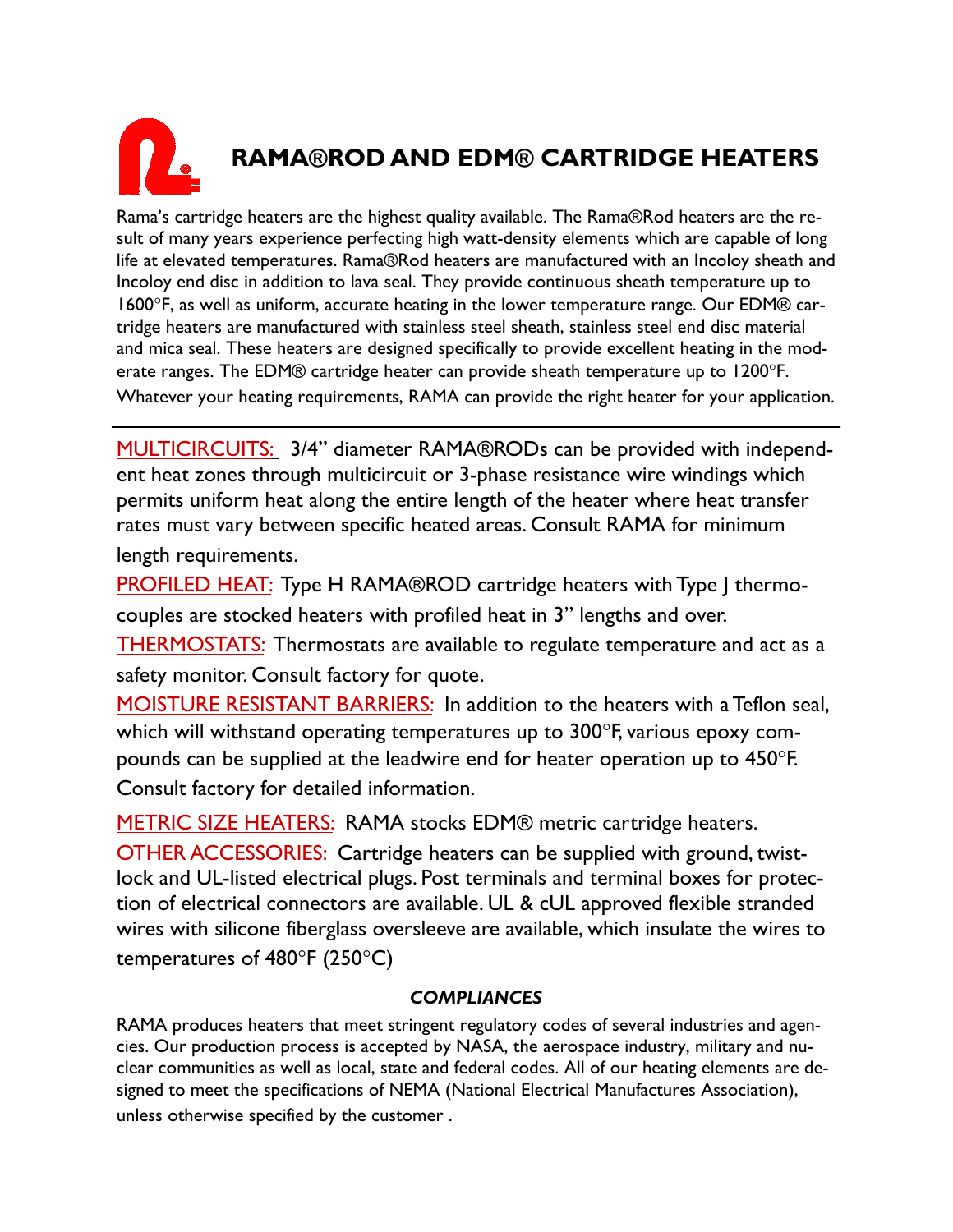## **TOLERANCES**



| Camber: .020 inch/ft |       |       | <b>Wattage: +5%, -10%</b> |       |       |     |        | <b>Note:</b> Standard materials and tolerand |  |
|----------------------|-------|-------|---------------------------|-------|-------|-----|--------|----------------------------------------------|--|
| ACTUAL:              | .245" | .370" | .495"                     | .620" | .745" |     |        | 187. "380. "492. "394. "394. "255.           |  |
| NOMINAL:             | 1/4   | 3/8   | 1/2                       | 5/8   | 3/4   | 6.5 | $8$ 10 | $12.5$ $16$ 20                               |  |
| <b>DIAMETER</b>      |       |       | INCHES $(\pm .002")$      |       |       |     |        | MILLIMETER +.000 -.003                       |  |

*Note***:** Standard materials and tolerances are shown. Consult RAMA for availability of other materials and tighter tolerances

Heater Length: ±2% or ± 3/32" whichever is greater

Leadwire Length: ±2% or ± 1/2" whichever is greater

**1** Standard Configuration Heaters Type 'A' **2** Swaged-in Leadwire configuration Type 'B'

#### **Heater Diameter (Inch)**

|                |                   | 1/4            | 3/8    | 1/2             |           | 5/8        |           | 3/4          |
|----------------|-------------------|----------------|--------|-----------------|-----------|------------|-----------|--------------|
|                | <b>PARAMETERS</b> | <b>RR/EDM</b>  | RR/EDM | <b>RR/EDM</b>   | <b>RR</b> | <b>EDM</b> | <b>RR</b> | <b>EDM</b>   |
|                | <b>AMPERAGE</b>   | $\overline{4}$ | 6      | $\overline{10}$ | 22        | 18         | 22        | 18           |
|                | <b>VOLTAGE</b>    | 240            | 240    | 240             | 240       | 240        | 240       | 240          |
|                | WATTAGE @120V     | 480            | 720    | 1200            | 2640      | 2160       | 2640      | 2160         |
| I              | @240V             | 960            | 1440   | 2400            | 5280      | 4320       | 5280      | 4320         |
|                | AMPERAGE          | 3.5            | 4.1    | 8.2             |           | П          |           | $\mathbf{H}$ |
|                | <b>VOLTAGE</b>    | 240            | 240    | 240             |           | 240        |           | 240          |
|                | WATTAGE @120V     | 420            | 490    | 985             |           | 1320       |           | 1320         |
| $\overline{2}$ | @240V             | 840            | 980    | 1970            |           | 2640       |           | 2640         |
|                |                   |                |        |                 |           |            |           |              |

2

#### **Heater Diameter (Metric)**

|   |                                    |                 | 6.5MM      | 8MM        | <b>IOMM</b> | 12.5MM     | 16MM         | 20MM         |
|---|------------------------------------|-----------------|------------|------------|-------------|------------|--------------|--------------|
|   | <b>CONFIGURATIONS   PARAMETERS</b> |                 | <b>EDM</b> | <b>EDM</b> | <b>EDM</b>  | <b>EDM</b> | <b>EDM</b>   | <b>EDM</b>   |
| T | <b>STANDARD</b>                    | <b>AMPERAGE</b> | 4          | 5          | 6           | 10         | 18           | 18           |
|   | <b>CONFIGURATION</b>               | <b>VOLTAGE</b>  | 240        | 240        | 240         | 240        | 240          | 240          |
|   | <b>HEATERS</b>                     | WATTAGE @120V   | 480        | 600        | 720         | 1200       | 2160         | 2160         |
|   |                                    | @240V           | 960        | 1200       | 1440        | 2400       | 4320         | 4320         |
| 2 | SWAGED-IN                          | <b>AMPERAGE</b> | 3.5        | 3.8        | 4.1         | 8.2        | $\mathbf{H}$ | $\mathbf{H}$ |
|   | <b>LEADWIRE</b>                    | <b>VOLTAGE</b>  | 240        | 240        | 240         | 240        | 240          | 240          |
|   | <b>CONFIGURATION</b>               | WATTAGE @120V   | 420        | 455        | 490         | 985        | 1320         | 1320         |
|   |                                    | @240V           | 840        | 910        | 980         | 1970       | 2640         | 2640         |

Heaters 3/8" (10mm) diameter or larger can be rated 480V. Consult RAMA for requirements and power rating limits of other configurations.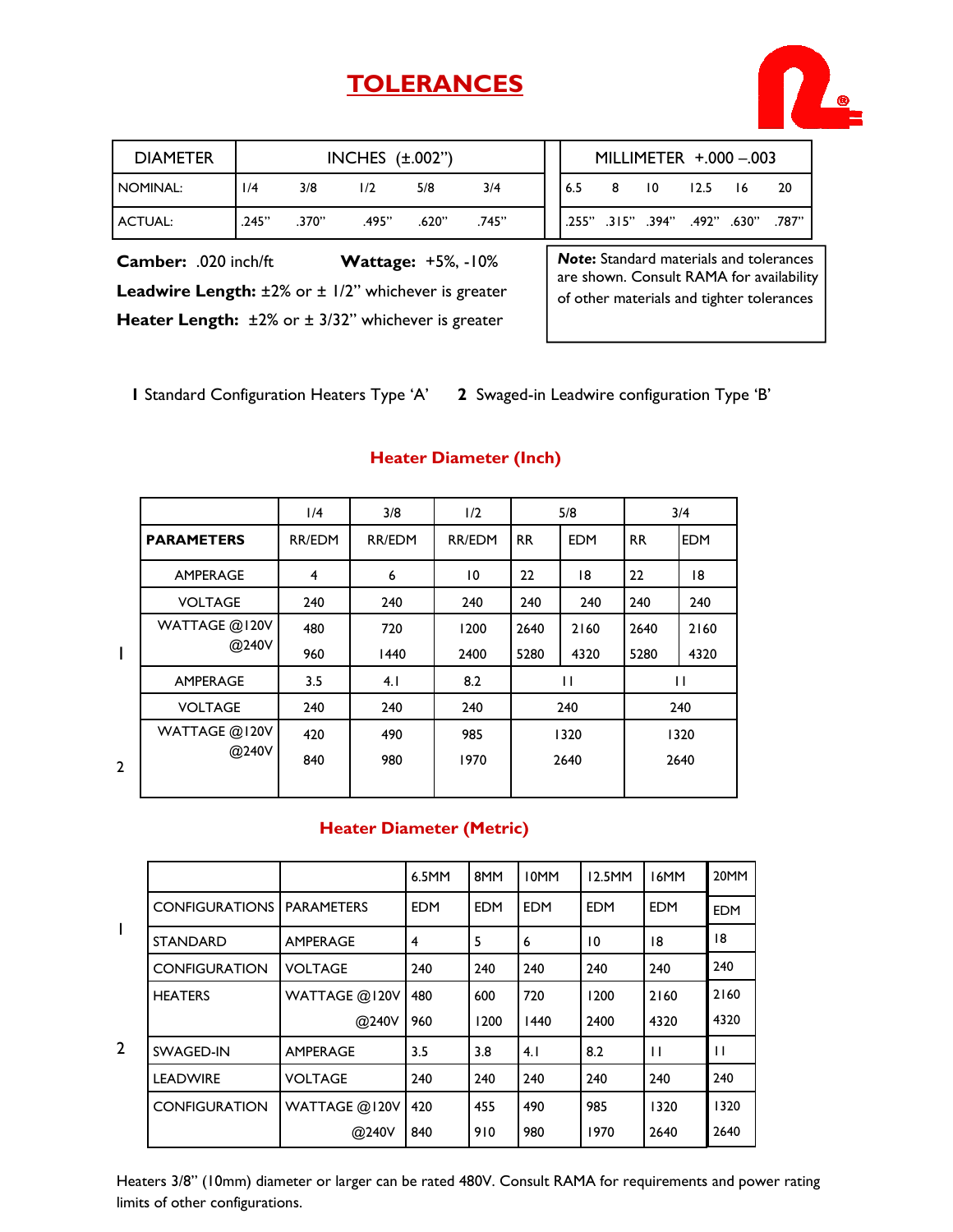

## **STANDARD CONFIGURATIONS & ACCESSORIES**

If you are a designer or manufacturer of equipment which must meet US and/or Canadian National Safety standards, RAMA's RAMA®ROD and EDM® cartridge heater types A, B and C have been found to be acceptable under UL and c-UL (CSA equivalent) Component Recognition Program File No. E119533

All RAMA®ROD and EDM® heaters have a minimum of 1/4" unheated section at the end disc end. Teflon leadwires and seals are rated at 300°F; all other leadwires are rated at 840°F

| MINIMUM .25" UNHEATED                                                                                                                                                             | Type A-<br><b>Standard Leadwires</b> |
|-----------------------------------------------------------------------------------------------------------------------------------------------------------------------------------|--------------------------------------|
| 2" Solid nickel terminal pins are butt-connected to insulated, stranded nickel leadwires. This heater is<br>stocked in many sizes and power ratings. UL/cUL component recognition |                                      |
| MINIMUM .25" UNHEATED                                                                                                                                                             | Type B-                              |

**All Flexible Leadwires** 

Stranded nickel leadwires with insulation swaged into heater. This heater is stocked in many sizes and power ratings. Not recommended for use in applications where the temperature at the leadwire end exceeds 840°F. UL/cUL component recognition

| MINIMUM .50" UNHEATED |  |        | Type C-                        |
|-----------------------|--|--------|--------------------------------|
| ___                   |  |        | <b>Teflon Seal &amp; Leads</b> |
|                       |  | ,,,,,, |                                |
|                       |  |        |                                |
|                       |  | ----   |                                |

Teflon seal at leadwire end with Teflon insulated, stranded silver plated copper leadwires. Not recommended for use where temperature at leadwire end will exceed 300°F. This heater cannot be modified from stock. UL/cUL component recognition.



**Teflon Seal With NPT Bushing** 

Stainless Steel or brass bushings are welded or brazed to heater sheath at cold junction. Cold requirements are per dimension 'A' are 1" minimum on stainless steel and 2" minimum on brass. Includes Teflon insulated, stranded, silver-plated, copper leadwires.

| <b>Heater</b><br><b>DIA</b>                 | $1/4$ " 3/8" $1/2$ " 5/8" 3/4" |  |  |
|---------------------------------------------|--------------------------------|--|--|
| NPT Size   1/8"   1/4"   3/8"   1/2"   3/4" |                                |  |  |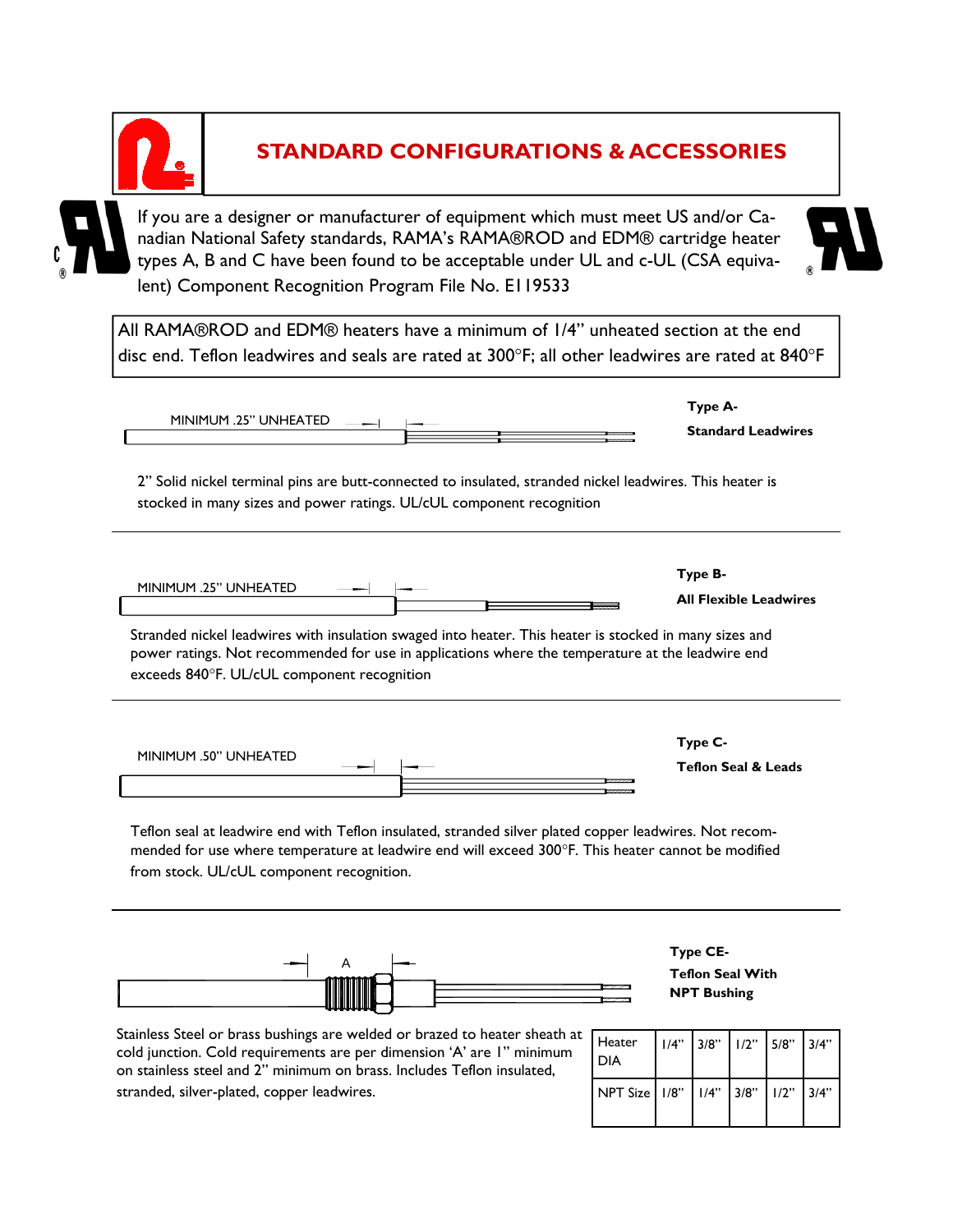| MINIMUM .25" UNHEATED                                                                                                                                                                                                                                                                                                                                         | Type D-<br><b>Terminal Pins With</b><br><b>Swaged In Insulation</b> |
|---------------------------------------------------------------------------------------------------------------------------------------------------------------------------------------------------------------------------------------------------------------------------------------------------------------------------------------------------------------|---------------------------------------------------------------------|
| 1.75" Solid nickel terminal pins with fiberglass insulating sleeving swaged into seal.<br>Insulated, stranded nickel leadwires are butt-connected to terminal pins. This heater<br>cannot be modified from stock.                                                                                                                                             |                                                                     |
| <b>MINIMUM I" UNHEATED</b>                                                                                                                                                                                                                                                                                                                                    | Type E-<br><b>Braided Stainless</b><br><b>Steel Sleeving</b>        |
| Insulated, stranded nickel leadwires are covered by a stainless steel braid. Shrink tubing covers end of<br>sleeving at leadwire end. 1/4" diameter heaters are supplied with an optional 3/4" long metal sleeve at<br>the leadwire end. Can be modified from stock. Consult factory for specifications.                                                      |                                                                     |
| MINIMUM .875" UNHEATED                                                                                                                                                                                                                                                                                                                                        | Type F-<br>Ceramic-To-Metal<br><b>Seal</b>                          |
| Seal is brazed to sheath on 3/8" diameter or larger heater. Teflon insulated, stranded, silver plated<br>copper leadwires are connected to solid nickel terminal pins. This heater cannot be modified from stock.<br>Special order item, consult factory for specifications.                                                                                  |                                                                     |
| MINIMUM .25" UNHEATED                                                                                                                                                                                                                                                                                                                                         | Type G-<br><b>Ceramic Bead Insulators</b>                           |
| Ceramic bead insulators cover terminal pins. Leadwires can be butt-connected to the terminal pins by<br>the factory. When ordering, specify length of ceramic bead insulators and leadwires desired. This<br>heater can be modified from stock. Note: when modifying type A stock heaters, the length of the ce-<br>ramic beads will be approximately 2" max. |                                                                     |
|                                                                                                                                                                                                                                                                                                                                                               |                                                                     |

located at the end disc. These units are stocked in a variety of sizes with 36" thermocouple and leadwires. Type (I) T/C junction located per customer specification. Type 'K' thermocouple available upon customer request. This heater cannot be modified from stock. (**Special Note**: Solid thermocouple wires are required on heaters manufactured in 1/4" diameter.)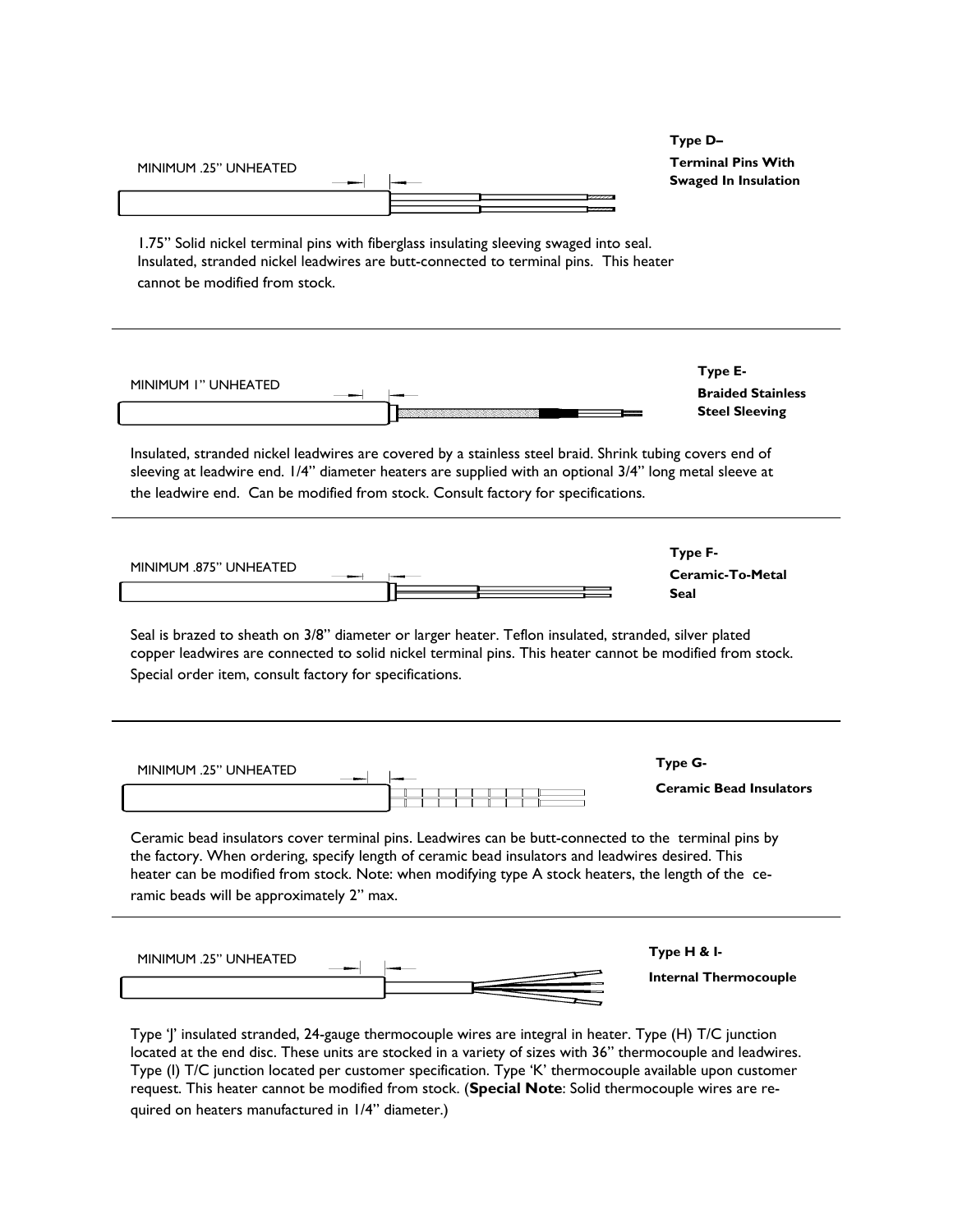

**Type HR-Molding System Probe Heater** 

Internal 'J' insulated, stranded, 24-gauge thermocouple wires are integral in heater. Other features include flat end disc, Teflon seal, profiled heat, and 3/4" cold section. Thermocouple junction per customer specification. Type 'K' thermocouple available per customer request. (Special note: Solid thermocouple wires are required on heaters manufactured in 1/4" diameter.)



**Stainless Steel Braid Right Angle Leadwires**  Insulated, stranded nickel leadwires with stainless steel braid. Shrink sleeving covers end of braid at leadwire end. Standard lead orientation shown. For 1/4" heaters consult factory for specifications. This heater can be modified from stock.

| MINIMUM 1/4" UNHEATED |                                         |  |
|-----------------------|-----------------------------------------|--|
|                       | <u>, 17 77 77 77 77 77 77 77 9</u><br>M |  |

**Type L-Welded Flexible Conduit** 

Stainless steel flexible conduit tack-welded to heater sheath with stranded, nickel leadwires. This heater can be modified per modifications E and G. This heater can be modified from stock.

#### Conduit Sizes Available

| Heater<br>Diameter  | 3/8"   | 1/2"<br>12.5 | 5/8"<br>16mm | 3/4"   |
|---------------------|--------|--------------|--------------|--------|
| Conduit<br>Diameter | 27/64" | 1/2"         | 5/8"         | 25/32" |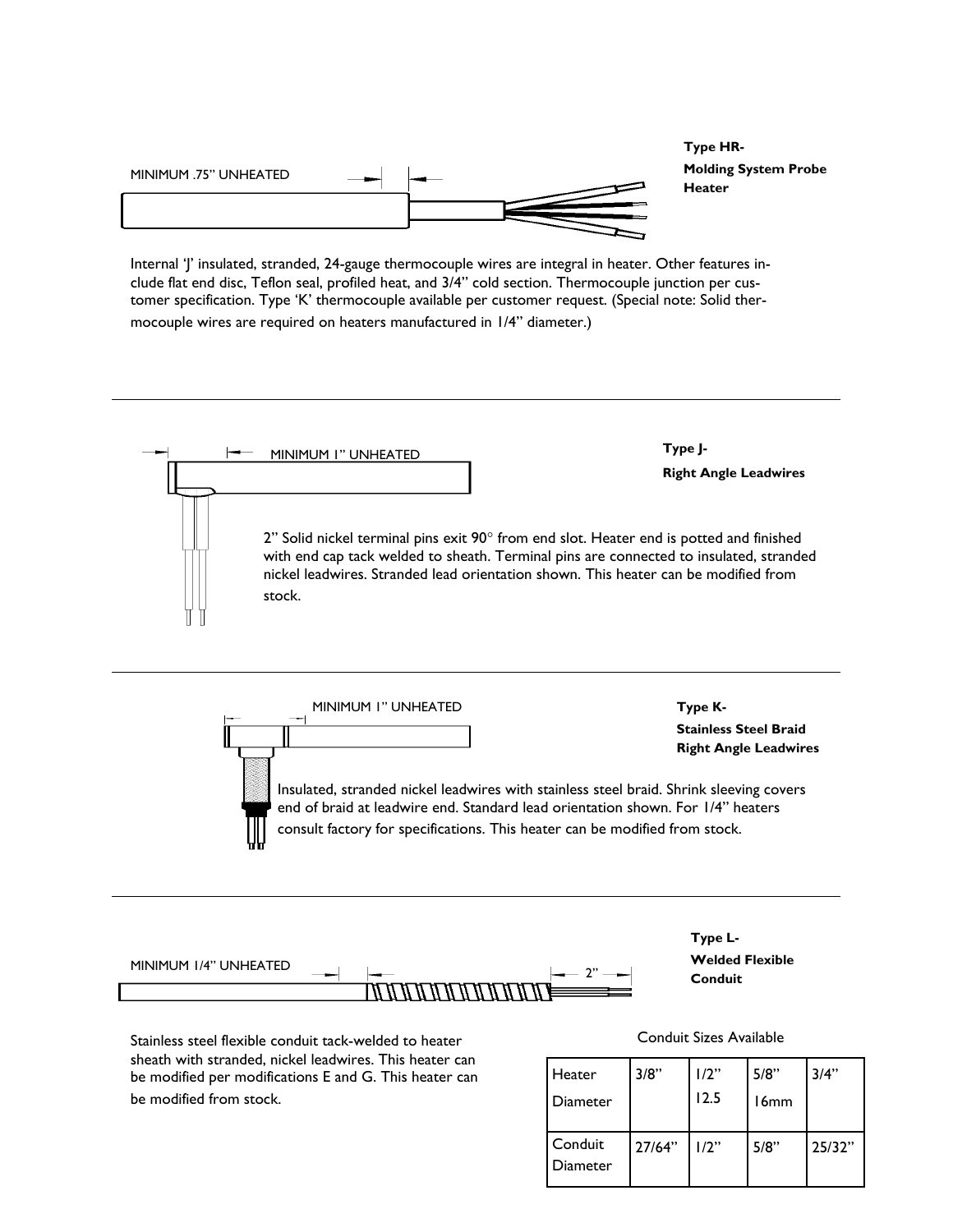

Stainless steel flexible conduit swaged-in with insulated, stranded, nickel leadwires. For 1/4" diameter heaters and conduit sizes consult factory. This heater cannot be modified from stock.



A B 2" MINIMUM 1/4" UNHEATED **Flexible Conduit with 90**° **Elbow**   $A$ lloy steel 90 $^{\circ}$  elbow tack-welded to heater with stainless steel flexible conduit and insulated, stranded nickel leadwires. Consult factory for customer specific elbow dimensions. Standard leadwire orientation shown. This heater can be modified from stock.  $3/8"$  27/64" 7/16" 3/4" 1"  $1/2$ "  $1/2$ " 9/16" 3/4" 1" 5/8" 5/8" 3/4" 7/8" 1-1/8" Heater Nominal O.D. Dimension Diameter Conduit Elbow A B

|                   | 3/4"                                                                                                                                                                                                                       | 25/32"            | 7/8"       | $\mathbf{P}$            | $1 - 1/8"$                     |              |  |
|-------------------|----------------------------------------------------------------------------------------------------------------------------------------------------------------------------------------------------------------------------|-------------------|------------|-------------------------|--------------------------------|--------------|--|
| A                 |                                                                                                                                                                                                                            |                   |            | Type U-<br><b>Elbow</b> | <b>Flexible Conduit Copper</b> |              |  |
| $\mathsf{C}$<br>в | Copper elbow with flexible stainless steel conduit and insulated, stranded, nickel<br>leadwires. Elbow is staked to heater end and conduit. Standard lead orientation<br>shown. This heater cannot be modified from stock. |                   |            |                         |                                |              |  |
|                   |                                                                                                                                                                                                                            | Heater            | Conduit    |                         | <b>Dimensions</b>              |              |  |
|                   |                                                                                                                                                                                                                            | Diameter          | <b>Nom</b> | A                       | в                              |              |  |
|                   |                                                                                                                                                                                                                            | 3/8"              | 1/2"       | 5/8"                    | 3/8"                           | $1 - 1/4"$   |  |
| ን"                |                                                                                                                                                                                                                            | $1/2$ "<br>12.5mm | $1/2$ "    | 5/8"                    | 3/8"                           | $1 - 5/16"$  |  |
|                   |                                                                                                                                                                                                                            | 5/8"              | 5/8"       | 3/4"                    | 1/2"                           | $1 - 11/16"$ |  |

16mm

3/4" 25/32" 3/4" 1/2" 2"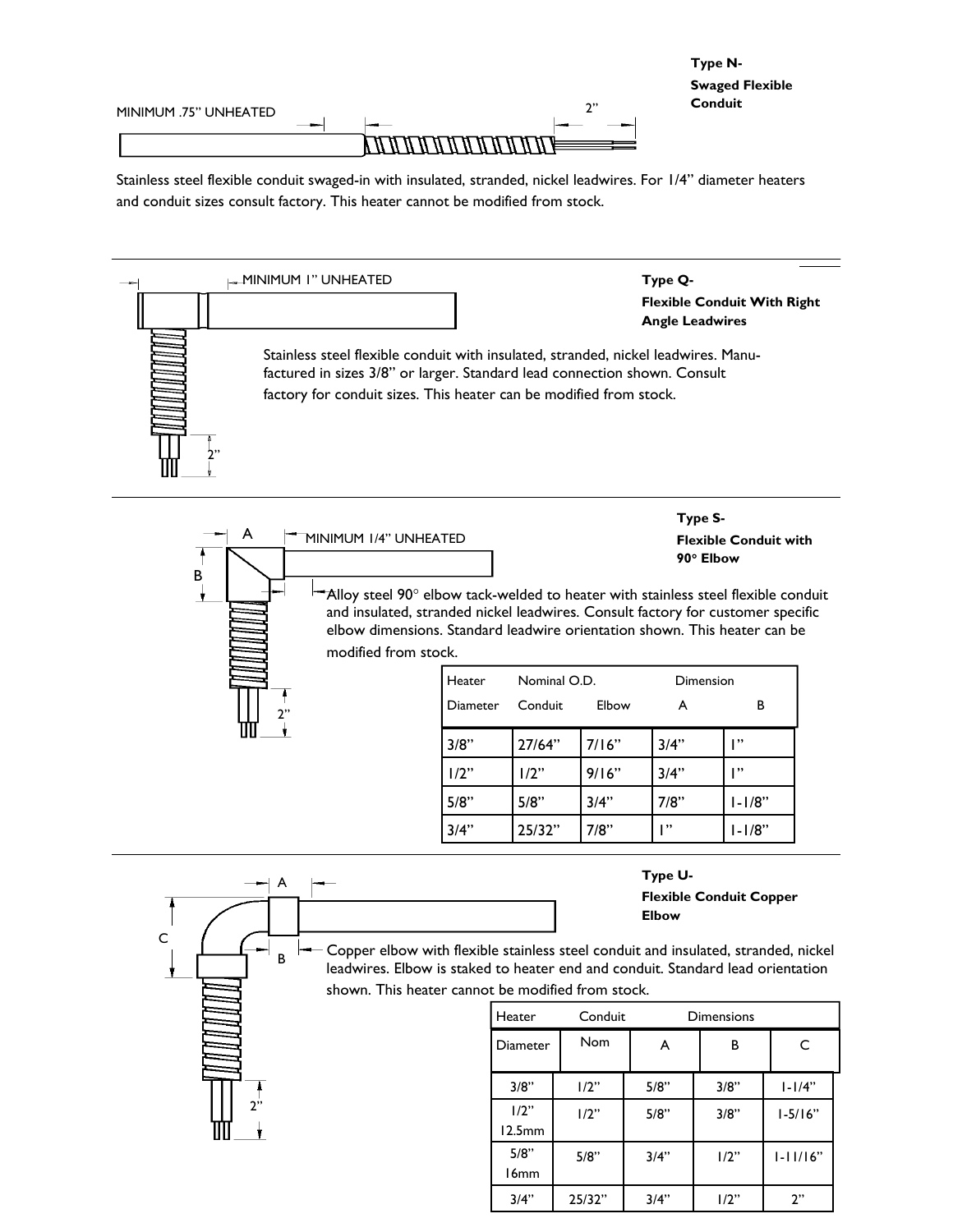**Type W-Copper Coupling With** 



Copper coupling staked onto heater sheath and flexible stainless steel conduit with insulated, stranded, nickel leadwires. This heater cannot be modified from stock.

| Heater                   | Conduit<br>Diameter Nom O.D. | A    | Dimensions<br>в | C            |
|--------------------------|------------------------------|------|-----------------|--------------|
| 3/8"                     | 1/2"                         | 5/8" | 3/8"            | $1 - 1/4"$   |
| 1/2"<br>12.5mm           | 1/2"                         | 5/8" | 3/8"            | $1 - 5/16"$  |
| 5/8"<br>16 <sub>mm</sub> | 5/8"                         | 3/4" | 1/2"            | ı-<br>11/16" |
| 3/4"                     | 25/32"                       | 3/4" | 1/2"            | 2"           |

#### **Modification E-**

**NPT Bushing** 



Stainless steel or brass bushing, welded or brazed to terminal end of heater sheath at cold junction. Leadwires using fibergalss , Teflon, or silicone rubber insulation may be buttconnected to terminal pins. Bushing may also be potted with epoxy, silicone rubber, or castable ceramics to fill cavity if desired. This heater can be modified from stock.

| Heater<br>Dia:      | 1/4" | 3/8"        | $1/2$ " 5/8" 3/4" |  |
|---------------------|------|-------------|-------------------|--|
| <b>NPT</b><br>Size: | 1/8" | $1/4"$ 3/8" | $1/2$ " 3/4"      |  |

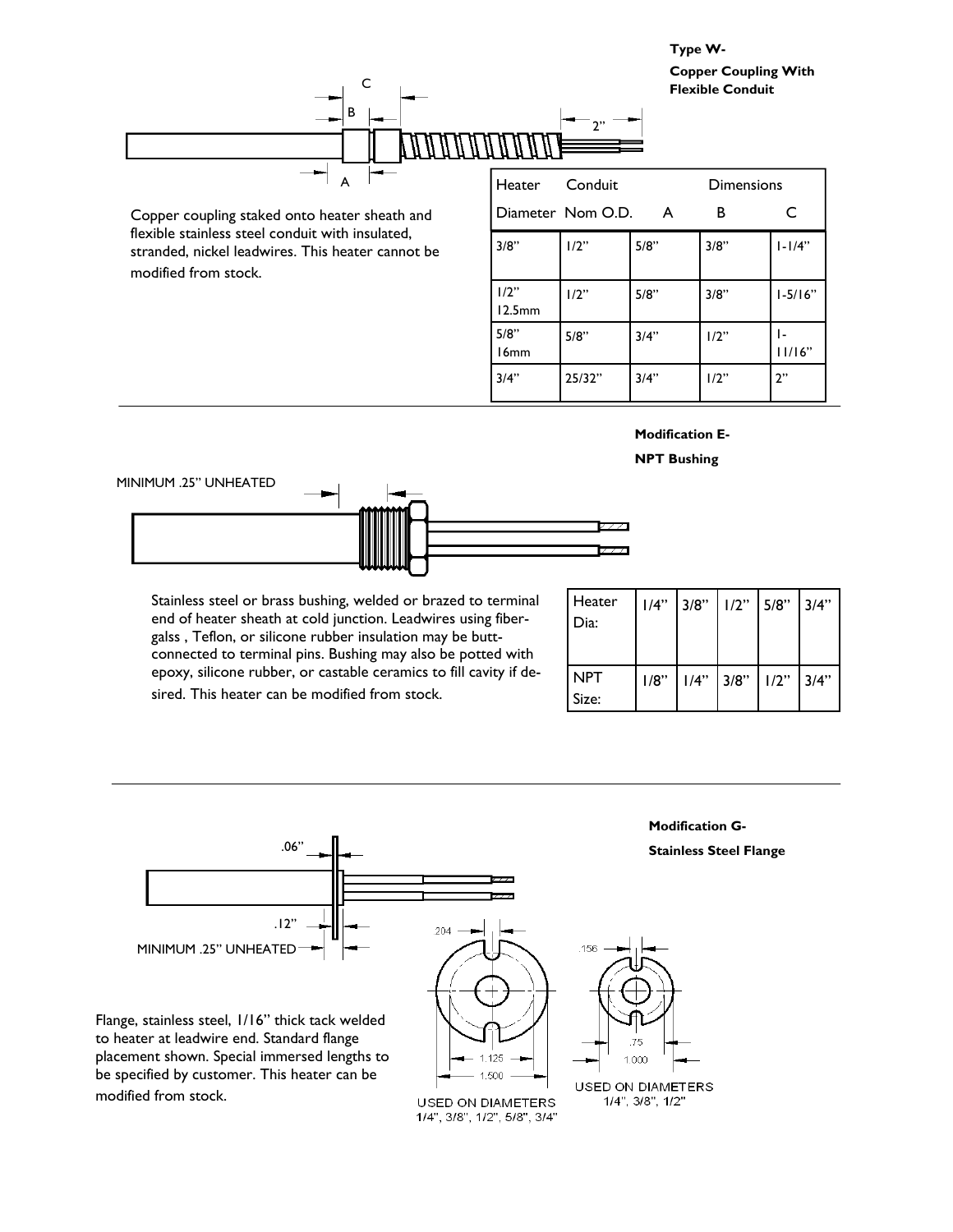**Includes 10" Type "A" Leads Incoloy 800 Sheath Material**

| <b>DIA</b>   | <b>LENGTH</b>            | <b>WATTS</b> | <b>VOLTS</b> | <b>WATT</b>   | <b>APPOX.</b>  | <b>RAMA</b>          |
|--------------|--------------------------|--------------|--------------|---------------|----------------|----------------------|
| (INCH.)      | (INCH)                   |              |              | <b>DESITY</b> | <b>Wgt/Lbs</b> | <b>PART#</b>         |
| 1/4"         | 1"                       | 50           | 120          | 130           | 0.02           | 2A1A/DVE             |
| 1/4"         | 1"                       | 80           | 120          | 208           | 0.02           | 2A1A/DVK             |
| 1/4"         | 1"                       | 100          | 120          | 260           | 0.02           | 2A1A/DVO             |
| 1/4"         | 1"                       | 150          | 120          | 390           | 0.02           | 2A1A/DVZ             |
|              |                          |              |              |               |                |                      |
| 1/4"         | $1 - 1/4"$               | 75           | 120          | 130           | 0.02           | 2A1C/DVJ             |
| 1/4"         | $1 - 1/4"$               | 100          | 120          | 173           | 0.02           | 2A1C/DVO             |
| 1/4"         | $1 - 1/4"$               | 125          | 120          | 217           | 0.02           | 2A1C/DVT             |
| 1/4"         | $1 - 1/4"$               | 150          | 120          | 260           | 0.02           | 2A1C/DVZ             |
| 1/4"         | $1 - 1/4"$               | 150          | 240          | 260           | 0.02           | 2A1C/PBU             |
| 1/4"         | $1 - 1/4"$               | 200          | 240          | 346           | 0.02           | 2A1C/PCF             |
|              |                          |              |              |               |                |                      |
| 1/4"         | $1 - 1/2"$               | 50           | 120          | 65            | 0.02<br>0.02   | 2A1E/DVE<br>2A1E/DVO |
| 1/4"<br>1/4" | $1 - 1/2"$               | 100          | 120          | 130           |                |                      |
| 1/4"         | $1 - 1/2"$<br>$1 - 1/2"$ | 100<br>150   | 240<br>120   | 130<br>195    | 0.02<br>0.02   | 2A1E/PBK<br>2A1E/DVZ |
| 1/4"         | $1 - 1/2"$               | 150          | 240          | 195           | 0.02           | 2A1E/PBU             |
| 1/4"         | $1 - 1/2"$               | 200          | 120          | 260           | 0.02           | 2A1E/DWJ             |
| 1/4"         | $1 - 1/2"$               | 200          | 240          | 260           | 0.02           | 2A1E/PCF             |
| 1/4"         | $1 - 1/2"$               | 250          | 240          | 325           | 0.02           | 2A1E/PCP             |
|              |                          |              |              |               |                |                      |
| 1/4"         | 2"                       | 50           | 120          | 48            | 0.03           | 2A2A/DVE             |
| 1/4"         | 2"                       | 100          | 120          | 87            | 0.03           | 2A2A/DVO             |
| 1/4"         | 2"                       | 125          | 240          | 109           | 0.03           | 2A2A/PBP             |
| 1/4"         | 2"                       | 150          | 120          | 130           | 0.03           | 2A2A/DVZ             |
| 1/4"         | 2"                       | 200          | 120          | 173           | 0.03           | 2A2A/DWJ             |
| 1/4"         | 2"                       | 200          | 240          | 173           | 0.03           | 2A2A/PCF             |
| 1/4"         | 2"                       | 250          | 120          | 217           | 0.03           | 2A2A/DWT             |
| 1/4"         | 2"                       | 250          | 240          | 217           | 0.03           | 2A2A/PCP             |
| 1/4"         | 2"                       | 300          | 240          | 260           | 0.03           | 2A2A/PDA             |
| 1/4"         | $2 - 1/2"$               | 200          | 240          | 130           | 0.03           | 2A2E/PCF             |
| 1/4"         | $2 - 1/2"$               | 250          | 240          | 163           | 0.03           | 2A2E/PCP             |
| 1/4"         | $2 - 1/2"$               | 350          | 240          | 228           | 0.03           | 2A2E/PDK             |
|              |                          |              |              |               |                |                      |
| 1/4"         | $2 - 3/4"$               | 350          | 240          | 203           | 0.04           | 2A2G/PDK             |
| 1/4"         | 3"                       | 100          | 120          | 52            | 0.04           | 2A3A/DVO             |
| 1/4"         | 3"                       | 150          | 120          | 78            | 0.04           | 2A3A/DVZ             |
| 1/4"         | 3"                       | 150          | 240          | 78            | 0.04           | 2A3A/PBU             |
| 1/4"         | 3"                       | 200          | 120          | 104           | 0.04           | 2A3A/DWJ             |
| 1/4"         | 3"                       | 200          | 240          | 104           | 0.04           | 2A3A/PCF             |
| 1/4"         | 3"                       | 250          | 240          | 130           | 0.04           | 2A3A/PCP             |
| 1/4"         | 3"                       | 300          | 120          | 156           | 0.04           | 2A3A/DYE             |
| 1/4"         | 3"                       | 300          | 240          | 156           | 0.04           | 2A3A/PDA             |
| 1/4"         | 3"                       | 350          | 240          | 182           | 0.04           | 2A3A/PDK             |
|              |                          |              |              |               |                |                      |
| 1/4"         | $3 - 1/2"$               | 200          | 240          | 87            | 0.04           | 2A3E/PCF             |
| 1/4"         | $3 - 1/2"$               | 300          | 240          | 130           | 0.04           | 2A3E/PDA             |
|              |                          |              |              |               |                |                      |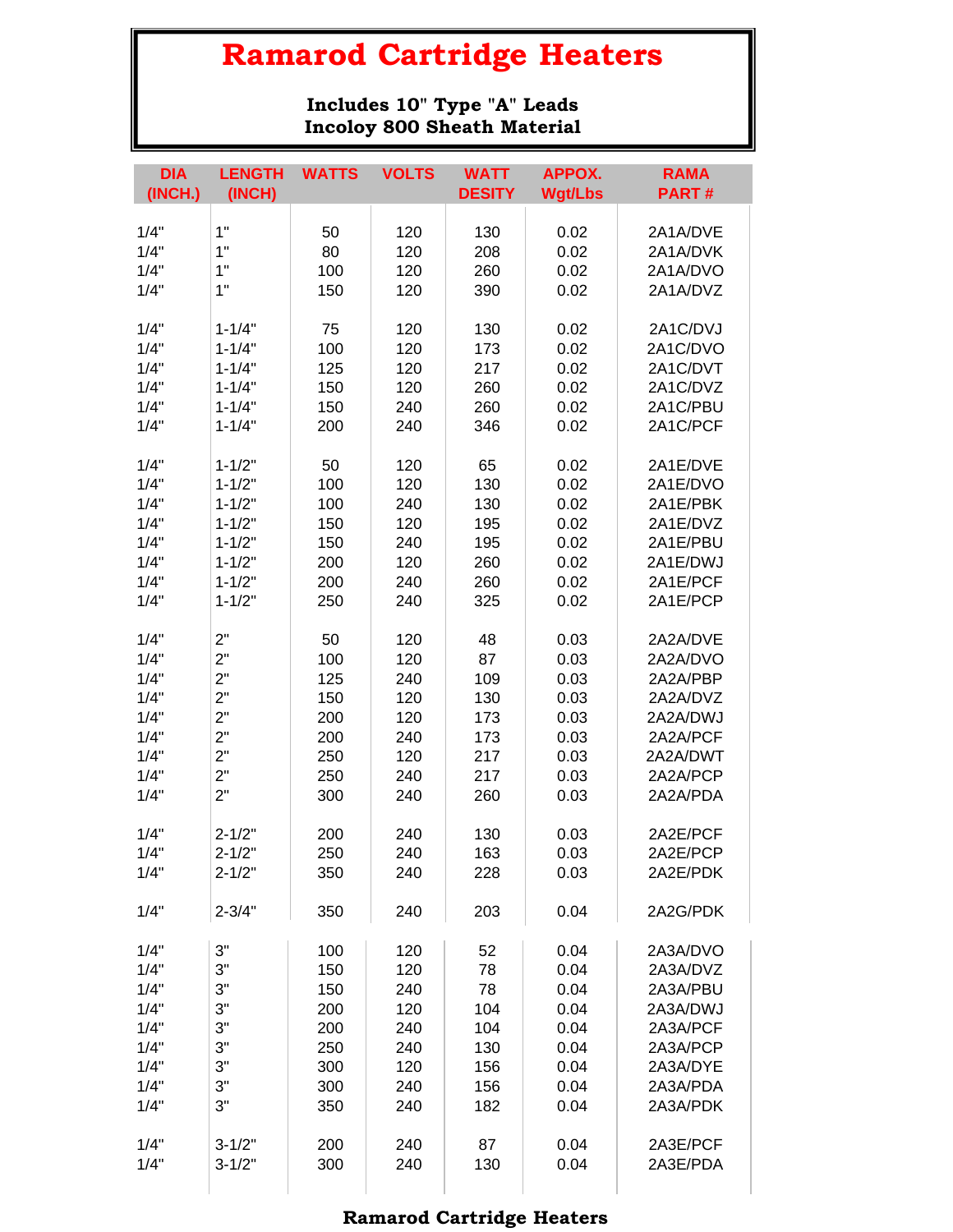| <b>Wgt/Lbs</b><br>(INCH.)<br>(INCH)<br><b>DESITY</b><br><b>PART#</b><br>4"<br>1/4"<br>0.04<br>200<br>240<br>74<br>2A4A/PCF<br>4"<br>1/4"<br>93<br>250<br>240<br>0.04<br>2A4A/PCP<br>1/4"<br>4"<br>300<br>120<br>111<br>0.04<br>2A4A/DYE<br>4"<br>1/4"<br>300<br>240<br>111<br>0.04<br>2A4A/PDA<br>4"<br>1/4"<br>400<br>0.04<br>2A4A/PDU<br>240<br>149<br>1/4"<br>$4 - 1/2"$<br>500<br>240<br>162<br>0.05<br>2A4E/PEP<br>5"<br>1/4"<br>250<br>240<br>72<br>0.05<br>2A5A/PCP<br>5"<br>1/4"<br>240<br>102<br>0.05<br>350<br>2A5A/PDK<br>5"<br>1/4"<br>400<br>120<br>116<br>0.05<br>2A5A/DYZ<br>5"<br>1/4"<br>240<br>400<br>116<br>0.05<br>2A5A/PDU<br>6"<br>1/4"<br>300<br>120<br>71<br>2A6A/DYE<br>0.06<br>6"<br>1/4"<br>400<br>240<br>95<br>2A6A/PDU<br>0.06<br>6"<br>1/4"<br>120<br>142<br>2A6A/EAO*<br>600<br>0.06<br>6"<br>1/4"<br>600<br>240<br>142<br>0.06<br>2A6A/PFK<br><b>WATTS</b><br><b>VOLTS</b><br><b>APPOX.</b><br><b>DIA</b><br><b>LENGTH</b><br><b>WATT</b><br><b>RAMA</b><br><b>DESITY</b><br><b>Wgt/Lbs</b><br><b>PART#</b><br>(INCH.)<br>(INCH)<br>1"<br>3/8"<br>100<br>120<br>172<br>0.03<br>3A1A/DVO<br>1"<br>200<br>240<br>3/8"<br>345<br>0.03<br>3A1A/PCF<br>3/8"<br>$1 - 1/4"$<br>150<br>120<br>170<br>0.03<br>3A1C/DVZ<br>3/8"<br>150<br>240<br>0.03<br>3A1C/PBU<br>$1 - 1/4"$<br>170<br>3/8"<br>120<br>230<br>0.03<br>$1 - 1/4"$<br>200<br>3A1C/DWJ<br>3/8"<br>$1 - 1/4"$<br>200<br>240<br>230<br>0.03<br>3A1C/PCF<br>3/8"<br>$1 - 3/8"$<br>100<br>240<br>99<br>0.03<br>3A1D/PBK<br>3A1D/PBU<br>3/8"<br>150<br>240<br>148<br>0.03<br>$1 - 3/8"$<br>3/8"<br>75<br>$1 - 1/2"$<br>120<br>65<br>0.04<br>3A1E/DVJ<br>3/8"<br>$1 - 1/2"$<br>85<br>100<br>120<br>0.04<br>3A1E/DVO<br>$1 - 1/2"$<br>3/8"<br>120<br>127<br>3A1E/DVZ<br>150<br>0.04<br>3/8"<br>$1 - 1/2"$<br>150<br>240<br>127<br>0.04<br>3A1E/PBU<br>3/8"<br>$1 - 1/2"$<br>200<br>120<br>170<br>0.04<br>3A1E/DWJ<br>3/8"<br>$1 - 1/2"$<br>200<br>240<br>170<br>0.04<br>3A1E/PCF<br>3/8"<br>$1 - 1/2"$<br>250<br>120<br>216<br>0.04<br>3A1E/DWT<br>3/8"<br>$1 - 1/2"$<br>250<br>240<br>216<br>0.04<br>3A1E/PCP<br>3/8"<br>$1 - 3/4"$<br>3A1G/PCF<br>200<br>240<br>137<br>0.05<br>3/8"<br>250<br>240<br>0.05<br>3A1G/PCP<br>$1 - 3/4"$<br>172<br>3/8"<br>$1 - 7/8"$<br>120<br>3A1H/DWT<br>250<br>156<br>0.06<br>2"<br>3/8"<br>120<br>150<br>85<br>0.06<br>3A2A/DVZ<br>2"<br>3/8"<br>200<br>120<br>115<br>0.06<br>3A2A/DWJ<br>2"<br>3/8"<br>200<br>240<br>115<br>0.06<br>3A2A/PCF<br>2"<br>3/8"<br>200<br>115<br>115<br>0.06<br>3A2A/CHK<br>2"<br>3/8"<br>250<br>120<br>142<br>0.06<br>3A2A/DWT<br>2"<br>3/8"<br>250<br>240<br>142<br>0.06<br>3A2A/PCP<br>2"<br>3/8"<br>3A2A/DYE<br>300<br>120<br>173<br>0.06<br>2"<br>3/8"<br>300<br>240<br>173<br>3A2A/PDA<br>0.06<br>2"<br>3/8"<br>3A2A/PDK<br>350<br>240<br>198<br>0.06<br>2"<br>3/8"<br>400<br>120<br>230<br>0.06<br>3A2A/DYZ<br>2"<br>3/8"<br>400<br>240<br>230<br>3A2A/PDU<br>0.06 | 1/4"       | 4"            | 200          | 120          | 74          | 0.04          | 2A4ADWJ     |
|-----------------------------------------------------------------------------------------------------------------------------------------------------------------------------------------------------------------------------------------------------------------------------------------------------------------------------------------------------------------------------------------------------------------------------------------------------------------------------------------------------------------------------------------------------------------------------------------------------------------------------------------------------------------------------------------------------------------------------------------------------------------------------------------------------------------------------------------------------------------------------------------------------------------------------------------------------------------------------------------------------------------------------------------------------------------------------------------------------------------------------------------------------------------------------------------------------------------------------------------------------------------------------------------------------------------------------------------------------------------------------------------------------------------------------------------------------------------------------------------------------------------------------------------------------------------------------------------------------------------------------------------------------------------------------------------------------------------------------------------------------------------------------------------------------------------------------------------------------------------------------------------------------------------------------------------------------------------------------------------------------------------------------------------------------------------------------------------------------------------------------------------------------------------------------------------------------------------------------------------------------------------------------------------------------------------------------------------------------------------------------------------------------------------------------------------------------------------------------------------------------------------------------------------------------------------------------------------------------------------------------------------------------------------------------------------------------------------------------------------------------------------------------------------------------------------------------------------------------------------------------------------------------------------------|------------|---------------|--------------|--------------|-------------|---------------|-------------|
|                                                                                                                                                                                                                                                                                                                                                                                                                                                                                                                                                                                                                                                                                                                                                                                                                                                                                                                                                                                                                                                                                                                                                                                                                                                                                                                                                                                                                                                                                                                                                                                                                                                                                                                                                                                                                                                                                                                                                                                                                                                                                                                                                                                                                                                                                                                                                                                                                                                                                                                                                                                                                                                                                                                                                                                                                                                                                                                       | <b>DIA</b> | <b>LENGTH</b> | <b>WATTS</b> | <b>VOLTS</b> | <b>WATT</b> | <b>APPOX.</b> | <b>RAMA</b> |
|                                                                                                                                                                                                                                                                                                                                                                                                                                                                                                                                                                                                                                                                                                                                                                                                                                                                                                                                                                                                                                                                                                                                                                                                                                                                                                                                                                                                                                                                                                                                                                                                                                                                                                                                                                                                                                                                                                                                                                                                                                                                                                                                                                                                                                                                                                                                                                                                                                                                                                                                                                                                                                                                                                                                                                                                                                                                                                                       |            |               |              |              |             |               |             |
|                                                                                                                                                                                                                                                                                                                                                                                                                                                                                                                                                                                                                                                                                                                                                                                                                                                                                                                                                                                                                                                                                                                                                                                                                                                                                                                                                                                                                                                                                                                                                                                                                                                                                                                                                                                                                                                                                                                                                                                                                                                                                                                                                                                                                                                                                                                                                                                                                                                                                                                                                                                                                                                                                                                                                                                                                                                                                                                       |            |               |              |              |             |               |             |
|                                                                                                                                                                                                                                                                                                                                                                                                                                                                                                                                                                                                                                                                                                                                                                                                                                                                                                                                                                                                                                                                                                                                                                                                                                                                                                                                                                                                                                                                                                                                                                                                                                                                                                                                                                                                                                                                                                                                                                                                                                                                                                                                                                                                                                                                                                                                                                                                                                                                                                                                                                                                                                                                                                                                                                                                                                                                                                                       |            |               |              |              |             |               |             |
|                                                                                                                                                                                                                                                                                                                                                                                                                                                                                                                                                                                                                                                                                                                                                                                                                                                                                                                                                                                                                                                                                                                                                                                                                                                                                                                                                                                                                                                                                                                                                                                                                                                                                                                                                                                                                                                                                                                                                                                                                                                                                                                                                                                                                                                                                                                                                                                                                                                                                                                                                                                                                                                                                                                                                                                                                                                                                                                       |            |               |              |              |             |               |             |
|                                                                                                                                                                                                                                                                                                                                                                                                                                                                                                                                                                                                                                                                                                                                                                                                                                                                                                                                                                                                                                                                                                                                                                                                                                                                                                                                                                                                                                                                                                                                                                                                                                                                                                                                                                                                                                                                                                                                                                                                                                                                                                                                                                                                                                                                                                                                                                                                                                                                                                                                                                                                                                                                                                                                                                                                                                                                                                                       |            |               |              |              |             |               |             |
|                                                                                                                                                                                                                                                                                                                                                                                                                                                                                                                                                                                                                                                                                                                                                                                                                                                                                                                                                                                                                                                                                                                                                                                                                                                                                                                                                                                                                                                                                                                                                                                                                                                                                                                                                                                                                                                                                                                                                                                                                                                                                                                                                                                                                                                                                                                                                                                                                                                                                                                                                                                                                                                                                                                                                                                                                                                                                                                       |            |               |              |              |             |               |             |
|                                                                                                                                                                                                                                                                                                                                                                                                                                                                                                                                                                                                                                                                                                                                                                                                                                                                                                                                                                                                                                                                                                                                                                                                                                                                                                                                                                                                                                                                                                                                                                                                                                                                                                                                                                                                                                                                                                                                                                                                                                                                                                                                                                                                                                                                                                                                                                                                                                                                                                                                                                                                                                                                                                                                                                                                                                                                                                                       |            |               |              |              |             |               |             |
|                                                                                                                                                                                                                                                                                                                                                                                                                                                                                                                                                                                                                                                                                                                                                                                                                                                                                                                                                                                                                                                                                                                                                                                                                                                                                                                                                                                                                                                                                                                                                                                                                                                                                                                                                                                                                                                                                                                                                                                                                                                                                                                                                                                                                                                                                                                                                                                                                                                                                                                                                                                                                                                                                                                                                                                                                                                                                                                       |            |               |              |              |             |               |             |
|                                                                                                                                                                                                                                                                                                                                                                                                                                                                                                                                                                                                                                                                                                                                                                                                                                                                                                                                                                                                                                                                                                                                                                                                                                                                                                                                                                                                                                                                                                                                                                                                                                                                                                                                                                                                                                                                                                                                                                                                                                                                                                                                                                                                                                                                                                                                                                                                                                                                                                                                                                                                                                                                                                                                                                                                                                                                                                                       |            |               |              |              |             |               |             |
|                                                                                                                                                                                                                                                                                                                                                                                                                                                                                                                                                                                                                                                                                                                                                                                                                                                                                                                                                                                                                                                                                                                                                                                                                                                                                                                                                                                                                                                                                                                                                                                                                                                                                                                                                                                                                                                                                                                                                                                                                                                                                                                                                                                                                                                                                                                                                                                                                                                                                                                                                                                                                                                                                                                                                                                                                                                                                                                       |            |               |              |              |             |               |             |
|                                                                                                                                                                                                                                                                                                                                                                                                                                                                                                                                                                                                                                                                                                                                                                                                                                                                                                                                                                                                                                                                                                                                                                                                                                                                                                                                                                                                                                                                                                                                                                                                                                                                                                                                                                                                                                                                                                                                                                                                                                                                                                                                                                                                                                                                                                                                                                                                                                                                                                                                                                                                                                                                                                                                                                                                                                                                                                                       |            |               |              |              |             |               |             |
|                                                                                                                                                                                                                                                                                                                                                                                                                                                                                                                                                                                                                                                                                                                                                                                                                                                                                                                                                                                                                                                                                                                                                                                                                                                                                                                                                                                                                                                                                                                                                                                                                                                                                                                                                                                                                                                                                                                                                                                                                                                                                                                                                                                                                                                                                                                                                                                                                                                                                                                                                                                                                                                                                                                                                                                                                                                                                                                       |            |               |              |              |             |               |             |
|                                                                                                                                                                                                                                                                                                                                                                                                                                                                                                                                                                                                                                                                                                                                                                                                                                                                                                                                                                                                                                                                                                                                                                                                                                                                                                                                                                                                                                                                                                                                                                                                                                                                                                                                                                                                                                                                                                                                                                                                                                                                                                                                                                                                                                                                                                                                                                                                                                                                                                                                                                                                                                                                                                                                                                                                                                                                                                                       |            |               |              |              |             |               |             |
|                                                                                                                                                                                                                                                                                                                                                                                                                                                                                                                                                                                                                                                                                                                                                                                                                                                                                                                                                                                                                                                                                                                                                                                                                                                                                                                                                                                                                                                                                                                                                                                                                                                                                                                                                                                                                                                                                                                                                                                                                                                                                                                                                                                                                                                                                                                                                                                                                                                                                                                                                                                                                                                                                                                                                                                                                                                                                                                       |            |               |              |              |             |               |             |
|                                                                                                                                                                                                                                                                                                                                                                                                                                                                                                                                                                                                                                                                                                                                                                                                                                                                                                                                                                                                                                                                                                                                                                                                                                                                                                                                                                                                                                                                                                                                                                                                                                                                                                                                                                                                                                                                                                                                                                                                                                                                                                                                                                                                                                                                                                                                                                                                                                                                                                                                                                                                                                                                                                                                                                                                                                                                                                                       |            |               |              |              |             |               |             |
|                                                                                                                                                                                                                                                                                                                                                                                                                                                                                                                                                                                                                                                                                                                                                                                                                                                                                                                                                                                                                                                                                                                                                                                                                                                                                                                                                                                                                                                                                                                                                                                                                                                                                                                                                                                                                                                                                                                                                                                                                                                                                                                                                                                                                                                                                                                                                                                                                                                                                                                                                                                                                                                                                                                                                                                                                                                                                                                       |            |               |              |              |             |               |             |
|                                                                                                                                                                                                                                                                                                                                                                                                                                                                                                                                                                                                                                                                                                                                                                                                                                                                                                                                                                                                                                                                                                                                                                                                                                                                                                                                                                                                                                                                                                                                                                                                                                                                                                                                                                                                                                                                                                                                                                                                                                                                                                                                                                                                                                                                                                                                                                                                                                                                                                                                                                                                                                                                                                                                                                                                                                                                                                                       |            |               |              |              |             |               |             |
|                                                                                                                                                                                                                                                                                                                                                                                                                                                                                                                                                                                                                                                                                                                                                                                                                                                                                                                                                                                                                                                                                                                                                                                                                                                                                                                                                                                                                                                                                                                                                                                                                                                                                                                                                                                                                                                                                                                                                                                                                                                                                                                                                                                                                                                                                                                                                                                                                                                                                                                                                                                                                                                                                                                                                                                                                                                                                                                       |            |               |              |              |             |               |             |
|                                                                                                                                                                                                                                                                                                                                                                                                                                                                                                                                                                                                                                                                                                                                                                                                                                                                                                                                                                                                                                                                                                                                                                                                                                                                                                                                                                                                                                                                                                                                                                                                                                                                                                                                                                                                                                                                                                                                                                                                                                                                                                                                                                                                                                                                                                                                                                                                                                                                                                                                                                                                                                                                                                                                                                                                                                                                                                                       |            |               |              |              |             |               |             |
|                                                                                                                                                                                                                                                                                                                                                                                                                                                                                                                                                                                                                                                                                                                                                                                                                                                                                                                                                                                                                                                                                                                                                                                                                                                                                                                                                                                                                                                                                                                                                                                                                                                                                                                                                                                                                                                                                                                                                                                                                                                                                                                                                                                                                                                                                                                                                                                                                                                                                                                                                                                                                                                                                                                                                                                                                                                                                                                       |            |               |              |              |             |               |             |
|                                                                                                                                                                                                                                                                                                                                                                                                                                                                                                                                                                                                                                                                                                                                                                                                                                                                                                                                                                                                                                                                                                                                                                                                                                                                                                                                                                                                                                                                                                                                                                                                                                                                                                                                                                                                                                                                                                                                                                                                                                                                                                                                                                                                                                                                                                                                                                                                                                                                                                                                                                                                                                                                                                                                                                                                                                                                                                                       |            |               |              |              |             |               |             |
|                                                                                                                                                                                                                                                                                                                                                                                                                                                                                                                                                                                                                                                                                                                                                                                                                                                                                                                                                                                                                                                                                                                                                                                                                                                                                                                                                                                                                                                                                                                                                                                                                                                                                                                                                                                                                                                                                                                                                                                                                                                                                                                                                                                                                                                                                                                                                                                                                                                                                                                                                                                                                                                                                                                                                                                                                                                                                                                       |            |               |              |              |             |               |             |
|                                                                                                                                                                                                                                                                                                                                                                                                                                                                                                                                                                                                                                                                                                                                                                                                                                                                                                                                                                                                                                                                                                                                                                                                                                                                                                                                                                                                                                                                                                                                                                                                                                                                                                                                                                                                                                                                                                                                                                                                                                                                                                                                                                                                                                                                                                                                                                                                                                                                                                                                                                                                                                                                                                                                                                                                                                                                                                                       |            |               |              |              |             |               |             |
|                                                                                                                                                                                                                                                                                                                                                                                                                                                                                                                                                                                                                                                                                                                                                                                                                                                                                                                                                                                                                                                                                                                                                                                                                                                                                                                                                                                                                                                                                                                                                                                                                                                                                                                                                                                                                                                                                                                                                                                                                                                                                                                                                                                                                                                                                                                                                                                                                                                                                                                                                                                                                                                                                                                                                                                                                                                                                                                       |            |               |              |              |             |               |             |
|                                                                                                                                                                                                                                                                                                                                                                                                                                                                                                                                                                                                                                                                                                                                                                                                                                                                                                                                                                                                                                                                                                                                                                                                                                                                                                                                                                                                                                                                                                                                                                                                                                                                                                                                                                                                                                                                                                                                                                                                                                                                                                                                                                                                                                                                                                                                                                                                                                                                                                                                                                                                                                                                                                                                                                                                                                                                                                                       |            |               |              |              |             |               |             |
|                                                                                                                                                                                                                                                                                                                                                                                                                                                                                                                                                                                                                                                                                                                                                                                                                                                                                                                                                                                                                                                                                                                                                                                                                                                                                                                                                                                                                                                                                                                                                                                                                                                                                                                                                                                                                                                                                                                                                                                                                                                                                                                                                                                                                                                                                                                                                                                                                                                                                                                                                                                                                                                                                                                                                                                                                                                                                                                       |            |               |              |              |             |               |             |
|                                                                                                                                                                                                                                                                                                                                                                                                                                                                                                                                                                                                                                                                                                                                                                                                                                                                                                                                                                                                                                                                                                                                                                                                                                                                                                                                                                                                                                                                                                                                                                                                                                                                                                                                                                                                                                                                                                                                                                                                                                                                                                                                                                                                                                                                                                                                                                                                                                                                                                                                                                                                                                                                                                                                                                                                                                                                                                                       |            |               |              |              |             |               |             |
|                                                                                                                                                                                                                                                                                                                                                                                                                                                                                                                                                                                                                                                                                                                                                                                                                                                                                                                                                                                                                                                                                                                                                                                                                                                                                                                                                                                                                                                                                                                                                                                                                                                                                                                                                                                                                                                                                                                                                                                                                                                                                                                                                                                                                                                                                                                                                                                                                                                                                                                                                                                                                                                                                                                                                                                                                                                                                                                       |            |               |              |              |             |               |             |
|                                                                                                                                                                                                                                                                                                                                                                                                                                                                                                                                                                                                                                                                                                                                                                                                                                                                                                                                                                                                                                                                                                                                                                                                                                                                                                                                                                                                                                                                                                                                                                                                                                                                                                                                                                                                                                                                                                                                                                                                                                                                                                                                                                                                                                                                                                                                                                                                                                                                                                                                                                                                                                                                                                                                                                                                                                                                                                                       |            |               |              |              |             |               |             |
|                                                                                                                                                                                                                                                                                                                                                                                                                                                                                                                                                                                                                                                                                                                                                                                                                                                                                                                                                                                                                                                                                                                                                                                                                                                                                                                                                                                                                                                                                                                                                                                                                                                                                                                                                                                                                                                                                                                                                                                                                                                                                                                                                                                                                                                                                                                                                                                                                                                                                                                                                                                                                                                                                                                                                                                                                                                                                                                       |            |               |              |              |             |               |             |
|                                                                                                                                                                                                                                                                                                                                                                                                                                                                                                                                                                                                                                                                                                                                                                                                                                                                                                                                                                                                                                                                                                                                                                                                                                                                                                                                                                                                                                                                                                                                                                                                                                                                                                                                                                                                                                                                                                                                                                                                                                                                                                                                                                                                                                                                                                                                                                                                                                                                                                                                                                                                                                                                                                                                                                                                                                                                                                                       |            |               |              |              |             |               |             |
|                                                                                                                                                                                                                                                                                                                                                                                                                                                                                                                                                                                                                                                                                                                                                                                                                                                                                                                                                                                                                                                                                                                                                                                                                                                                                                                                                                                                                                                                                                                                                                                                                                                                                                                                                                                                                                                                                                                                                                                                                                                                                                                                                                                                                                                                                                                                                                                                                                                                                                                                                                                                                                                                                                                                                                                                                                                                                                                       |            |               |              |              |             |               |             |
|                                                                                                                                                                                                                                                                                                                                                                                                                                                                                                                                                                                                                                                                                                                                                                                                                                                                                                                                                                                                                                                                                                                                                                                                                                                                                                                                                                                                                                                                                                                                                                                                                                                                                                                                                                                                                                                                                                                                                                                                                                                                                                                                                                                                                                                                                                                                                                                                                                                                                                                                                                                                                                                                                                                                                                                                                                                                                                                       |            |               |              |              |             |               |             |
|                                                                                                                                                                                                                                                                                                                                                                                                                                                                                                                                                                                                                                                                                                                                                                                                                                                                                                                                                                                                                                                                                                                                                                                                                                                                                                                                                                                                                                                                                                                                                                                                                                                                                                                                                                                                                                                                                                                                                                                                                                                                                                                                                                                                                                                                                                                                                                                                                                                                                                                                                                                                                                                                                                                                                                                                                                                                                                                       |            |               |              |              |             |               |             |
|                                                                                                                                                                                                                                                                                                                                                                                                                                                                                                                                                                                                                                                                                                                                                                                                                                                                                                                                                                                                                                                                                                                                                                                                                                                                                                                                                                                                                                                                                                                                                                                                                                                                                                                                                                                                                                                                                                                                                                                                                                                                                                                                                                                                                                                                                                                                                                                                                                                                                                                                                                                                                                                                                                                                                                                                                                                                                                                       |            |               |              |              |             |               |             |
|                                                                                                                                                                                                                                                                                                                                                                                                                                                                                                                                                                                                                                                                                                                                                                                                                                                                                                                                                                                                                                                                                                                                                                                                                                                                                                                                                                                                                                                                                                                                                                                                                                                                                                                                                                                                                                                                                                                                                                                                                                                                                                                                                                                                                                                                                                                                                                                                                                                                                                                                                                                                                                                                                                                                                                                                                                                                                                                       |            |               |              |              |             |               |             |
|                                                                                                                                                                                                                                                                                                                                                                                                                                                                                                                                                                                                                                                                                                                                                                                                                                                                                                                                                                                                                                                                                                                                                                                                                                                                                                                                                                                                                                                                                                                                                                                                                                                                                                                                                                                                                                                                                                                                                                                                                                                                                                                                                                                                                                                                                                                                                                                                                                                                                                                                                                                                                                                                                                                                                                                                                                                                                                                       |            |               |              |              |             |               |             |
|                                                                                                                                                                                                                                                                                                                                                                                                                                                                                                                                                                                                                                                                                                                                                                                                                                                                                                                                                                                                                                                                                                                                                                                                                                                                                                                                                                                                                                                                                                                                                                                                                                                                                                                                                                                                                                                                                                                                                                                                                                                                                                                                                                                                                                                                                                                                                                                                                                                                                                                                                                                                                                                                                                                                                                                                                                                                                                                       |            |               |              |              |             |               |             |
|                                                                                                                                                                                                                                                                                                                                                                                                                                                                                                                                                                                                                                                                                                                                                                                                                                                                                                                                                                                                                                                                                                                                                                                                                                                                                                                                                                                                                                                                                                                                                                                                                                                                                                                                                                                                                                                                                                                                                                                                                                                                                                                                                                                                                                                                                                                                                                                                                                                                                                                                                                                                                                                                                                                                                                                                                                                                                                                       |            |               |              |              |             |               |             |
|                                                                                                                                                                                                                                                                                                                                                                                                                                                                                                                                                                                                                                                                                                                                                                                                                                                                                                                                                                                                                                                                                                                                                                                                                                                                                                                                                                                                                                                                                                                                                                                                                                                                                                                                                                                                                                                                                                                                                                                                                                                                                                                                                                                                                                                                                                                                                                                                                                                                                                                                                                                                                                                                                                                                                                                                                                                                                                                       |            |               |              |              |             |               |             |
|                                                                                                                                                                                                                                                                                                                                                                                                                                                                                                                                                                                                                                                                                                                                                                                                                                                                                                                                                                                                                                                                                                                                                                                                                                                                                                                                                                                                                                                                                                                                                                                                                                                                                                                                                                                                                                                                                                                                                                                                                                                                                                                                                                                                                                                                                                                                                                                                                                                                                                                                                                                                                                                                                                                                                                                                                                                                                                                       |            |               |              |              |             |               |             |
|                                                                                                                                                                                                                                                                                                                                                                                                                                                                                                                                                                                                                                                                                                                                                                                                                                                                                                                                                                                                                                                                                                                                                                                                                                                                                                                                                                                                                                                                                                                                                                                                                                                                                                                                                                                                                                                                                                                                                                                                                                                                                                                                                                                                                                                                                                                                                                                                                                                                                                                                                                                                                                                                                                                                                                                                                                                                                                                       |            |               |              |              |             |               |             |
|                                                                                                                                                                                                                                                                                                                                                                                                                                                                                                                                                                                                                                                                                                                                                                                                                                                                                                                                                                                                                                                                                                                                                                                                                                                                                                                                                                                                                                                                                                                                                                                                                                                                                                                                                                                                                                                                                                                                                                                                                                                                                                                                                                                                                                                                                                                                                                                                                                                                                                                                                                                                                                                                                                                                                                                                                                                                                                                       |            |               |              |              |             |               |             |
|                                                                                                                                                                                                                                                                                                                                                                                                                                                                                                                                                                                                                                                                                                                                                                                                                                                                                                                                                                                                                                                                                                                                                                                                                                                                                                                                                                                                                                                                                                                                                                                                                                                                                                                                                                                                                                                                                                                                                                                                                                                                                                                                                                                                                                                                                                                                                                                                                                                                                                                                                                                                                                                                                                                                                                                                                                                                                                                       |            |               |              |              |             |               |             |
|                                                                                                                                                                                                                                                                                                                                                                                                                                                                                                                                                                                                                                                                                                                                                                                                                                                                                                                                                                                                                                                                                                                                                                                                                                                                                                                                                                                                                                                                                                                                                                                                                                                                                                                                                                                                                                                                                                                                                                                                                                                                                                                                                                                                                                                                                                                                                                                                                                                                                                                                                                                                                                                                                                                                                                                                                                                                                                                       |            |               |              |              |             |               |             |
|                                                                                                                                                                                                                                                                                                                                                                                                                                                                                                                                                                                                                                                                                                                                                                                                                                                                                                                                                                                                                                                                                                                                                                                                                                                                                                                                                                                                                                                                                                                                                                                                                                                                                                                                                                                                                                                                                                                                                                                                                                                                                                                                                                                                                                                                                                                                                                                                                                                                                                                                                                                                                                                                                                                                                                                                                                                                                                                       |            |               |              |              |             |               |             |
|                                                                                                                                                                                                                                                                                                                                                                                                                                                                                                                                                                                                                                                                                                                                                                                                                                                                                                                                                                                                                                                                                                                                                                                                                                                                                                                                                                                                                                                                                                                                                                                                                                                                                                                                                                                                                                                                                                                                                                                                                                                                                                                                                                                                                                                                                                                                                                                                                                                                                                                                                                                                                                                                                                                                                                                                                                                                                                                       |            |               |              |              |             |               |             |
|                                                                                                                                                                                                                                                                                                                                                                                                                                                                                                                                                                                                                                                                                                                                                                                                                                                                                                                                                                                                                                                                                                                                                                                                                                                                                                                                                                                                                                                                                                                                                                                                                                                                                                                                                                                                                                                                                                                                                                                                                                                                                                                                                                                                                                                                                                                                                                                                                                                                                                                                                                                                                                                                                                                                                                                                                                                                                                                       |            |               |              |              |             |               |             |
|                                                                                                                                                                                                                                                                                                                                                                                                                                                                                                                                                                                                                                                                                                                                                                                                                                                                                                                                                                                                                                                                                                                                                                                                                                                                                                                                                                                                                                                                                                                                                                                                                                                                                                                                                                                                                                                                                                                                                                                                                                                                                                                                                                                                                                                                                                                                                                                                                                                                                                                                                                                                                                                                                                                                                                                                                                                                                                                       |            |               |              |              |             |               |             |
|                                                                                                                                                                                                                                                                                                                                                                                                                                                                                                                                                                                                                                                                                                                                                                                                                                                                                                                                                                                                                                                                                                                                                                                                                                                                                                                                                                                                                                                                                                                                                                                                                                                                                                                                                                                                                                                                                                                                                                                                                                                                                                                                                                                                                                                                                                                                                                                                                                                                                                                                                                                                                                                                                                                                                                                                                                                                                                                       |            |               |              |              |             |               |             |
|                                                                                                                                                                                                                                                                                                                                                                                                                                                                                                                                                                                                                                                                                                                                                                                                                                                                                                                                                                                                                                                                                                                                                                                                                                                                                                                                                                                                                                                                                                                                                                                                                                                                                                                                                                                                                                                                                                                                                                                                                                                                                                                                                                                                                                                                                                                                                                                                                                                                                                                                                                                                                                                                                                                                                                                                                                                                                                                       | 3/8"       | 2"            | 500          | 120          | 287         | 0.06          | 3A2A/DZT    |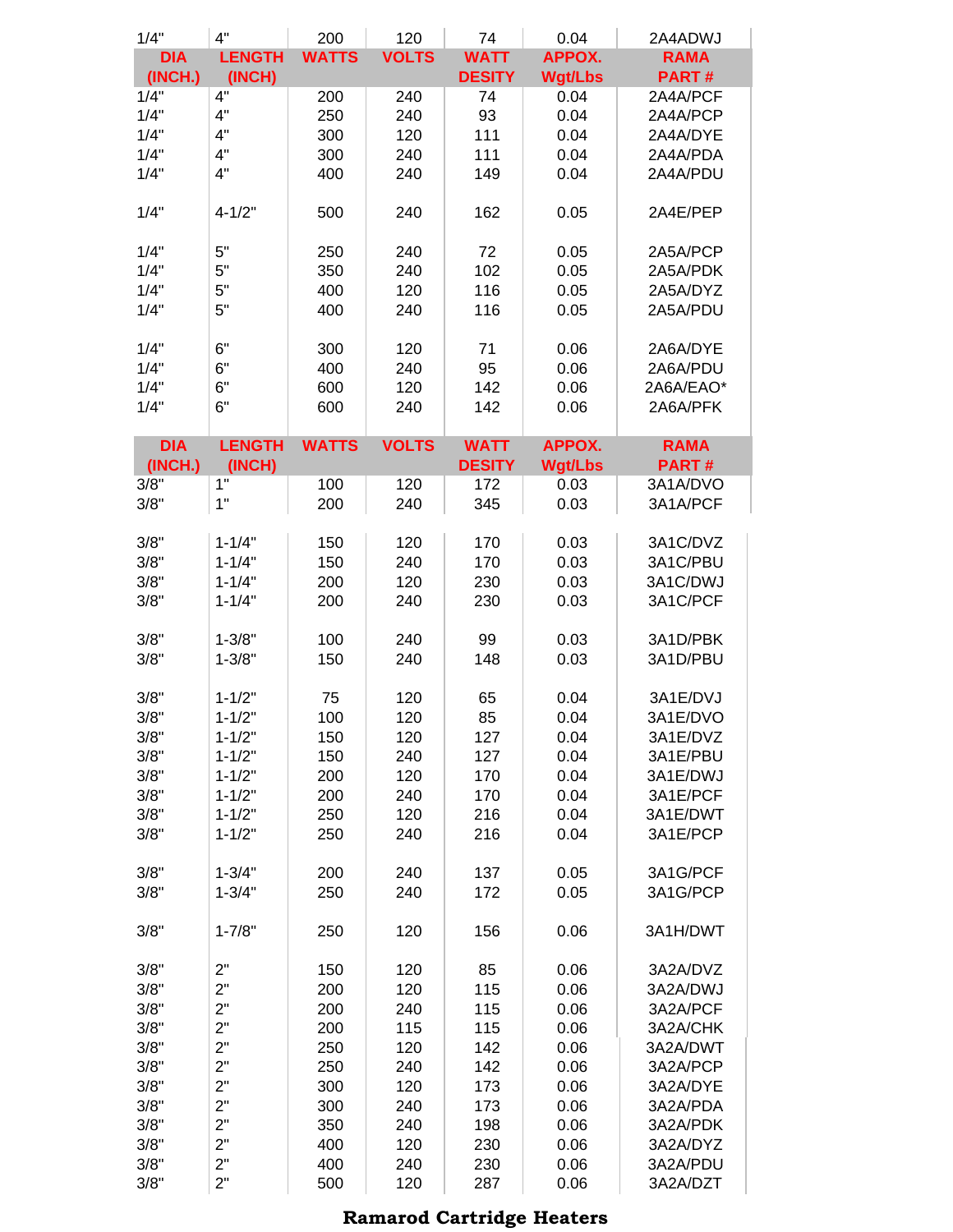| 3/8"                  | 2"                      | 500          | 240          | 287                          | 0.06                            | 3A2A/PEP                    |
|-----------------------|-------------------------|--------------|--------------|------------------------------|---------------------------------|-----------------------------|
| <b>DIA</b><br>(INCH.) | <b>LENGTH</b><br>(INCH) | <b>WATTS</b> | <b>VOLTS</b> | <b>WATT</b><br><b>DESITY</b> | <b>APPOX.</b><br><b>Wgt/Lbs</b> | <b>RAMA</b><br><b>PART#</b> |
| 3/8"                  | $2 - 1/4$               | 200          | 240          | 97                           | 0.07                            | 3A2C/PCF                    |
| 3/8"                  | $2 - 1/4"$              | 250          | 120          | 122                          | 0.07                            | 3A2C/DWT                    |
| 3/8"                  | $2 - 1/4"$              | 350          | 120          | 172                          | 0.07                            | 3A2C/DYO                    |
| 3/8"                  | $2 - 3/8"$              | 250          | 120          | 115                          | 0.07                            | 3A2D/DWT                    |
| 3/8"                  | $2 - 1/2"$              | 150          | 240          | 65                           | 0.07                            | 3A2E/PBU                    |
| 3/8"                  | $2 - 1/2"$              | 200          | 120          | 87                           | 0.07                            | 3A2E/DWJ                    |
| 3/8"                  | $2 - 1/2"$              | 250          | 120          | 108                          | 0.07                            | 3A2E/DWT                    |
| 3/8"                  | $2 - 1/2"$              | 250          | 240          | 108                          | 0.07                            | 3A2E/PCP                    |
| 3/8"                  | $2 - 1/2"$              | 300          | 120          | 130                          | 0.07                            | 3A2E/DYE                    |
| 3/8"                  | $2 - 1/2"$              | 300          | 240          | 130                          | 0.07                            | 3A2E/PDA                    |
| 3/8"                  | $2 - 1/2"$              | 400          | 120          | 172                          | 0.07                            | 3A2E/DYZ                    |
| 3/8"                  | $2 - 1/2"$              | 400          | 240          | 172                          | 0.07                            | 3A2E/PDU                    |
| 3/8"                  | $2 - 1/2"$              | 450          | 240          | 194                          | 0.07                            | 3A2E/PEF                    |
| 3/8"                  | $2 - 1/2"$              | 500          | 240          | 243                          | 0.07                            | 3A2E/PEP                    |
|                       |                         |              |              |                              |                                 |                             |
| 3/8"                  | $2 - 3/4"$              | 250          | 240          | 95                           | 0.08                            | 3A2G/PCP                    |
| 3/8"                  | 3"                      | 200          | 120          | 68                           | 0.08                            | 3A3A/DWJ                    |
| 3/8"                  | 3"                      | 200          | 240          | 68                           | 0.08                            | 3A3A/PCF                    |
| 3/8"                  | 3"                      | 250          | 120          | 85                           | 0.08                            | 3A3A/DWT                    |
| 3/8"                  | 3"                      | 250          | 240          | 85                           | 0.08                            | 3A3A/PCP                    |
| 3/8"                  | 3"                      | 300          | 120          | 102                          | 0.08                            | 3A3A/DYE                    |
| 3/8"                  | 3"                      | 300          | 240          | 102                          | 0.08                            | 3A3A/PDA                    |
| 3/8"                  | 3"                      | 350          | 240          | 120                          | 0.08                            | 3A3A/PDK                    |
| 3/8"                  | 3"                      | 400          | 120          | 138                          | 0.08                            | 3A3A/DYZ                    |
| 3/8"                  | 3"                      | 500          | 120          | 170                          | 0.08                            | 3A3A/DZT                    |
| 3/8"                  | 3"                      | 500          | 240          | 170                          | 0.08                            | 3A3A/PEP                    |
| 3/8"                  | 3"                      | 600          | 240          | 208                          | 0.08                            | 3A3A/PFK                    |
| 3/8"                  | 3"                      | 750          | 240          | 258                          | 0.08                            | 3A3A/PGP                    |
| 3/8"                  | $3 - 1/2"$              | 225          | 240          | 64                           | 0.09                            | 3A3E/PCK                    |
| 3/8"                  | $3 - 1/2"$              | 250          | 240          | 72                           | 0.09                            | 3A3E/PCP                    |
| 3/8"                  | $3 - 1/2"$              | 300          | 120          | 86                           | 0.09                            | 3A3E/DYE                    |
| 3/8"                  | $3 - 1/2"$              | 300          | 240          | 86                           | 0.09                            | 3A3E/PDA                    |
| 3/8"                  | $3 - 1/2"$              | 400          | 240          | 115                          | 0.09                            | 3A3E/PDU                    |
| 3/8"                  | $3 - 1/2"$              | 500          | 120          | 144                          | 0.09                            | 3A3E/DZT                    |
| 3/8"                  | $3 - 1/2"$              | 500          | 240          | 144                          | 0.09                            | 3A3E/PEP                    |
| 3/8"                  | 4"                      | 125          | 120          | 31                           | 0.09                            | 3A4A/DVT                    |
| 3/8"                  | 4"                      | 200          | 120          | 49                           | 0.09                            | 3A4A/DWJ                    |
| 3/8"                  | 4"                      | 200          | 240          | 49                           | 0.09                            | 3A4A/PCF                    |
| 3/8"                  | 4"                      | 250          | 120          | 61                           | 0.09                            | 3A4A/DWT                    |
| 3/8"                  | 4"                      | 250          | 240          | 61                           | 0.09                            | 3A4A/PCP                    |
| 3/8"                  | 4"                      | 300          | 120          | 73                           | 0.09                            | 3A4A/DYE                    |
| 3/8"                  | 4"                      | 300          | 240          | 73                           | 0.09                            | 3A4A/PDA                    |
| 3/8"                  | 4"                      | 350          | 240          | 86                           | 0.09                            | 3A4A/PDK                    |
| 3/8"                  | 4"                      | 400          | 120          | 97                           | 0.09                            | 3A4A/DYZ                    |
| 3/8"                  | 4"                      | 400          | 240          | 97                           | 0.09                            | 3A4A/PDU                    |
| 3/8"                  | 4"                      | 450          | 240          | 110                          | 0.09                            | 3A4A/PEF                    |
| 3/8"                  | 4"                      | 500          | 120          | 122                          | 0.09                            | 3A4A/DZT                    |
| 3/8"                  | 4"                      | 500          | 240          | 122                          | 0.09                            | 3A4A/PEP                    |
| 3/8"                  | 4"                      | 550          | 120          | 135                          | 0.09                            | 3A4A/EAE                    |
| 3/8"                  | 4"                      | 750          | 240          | 184                          | 0.09                            | 3A4A/PGP                    |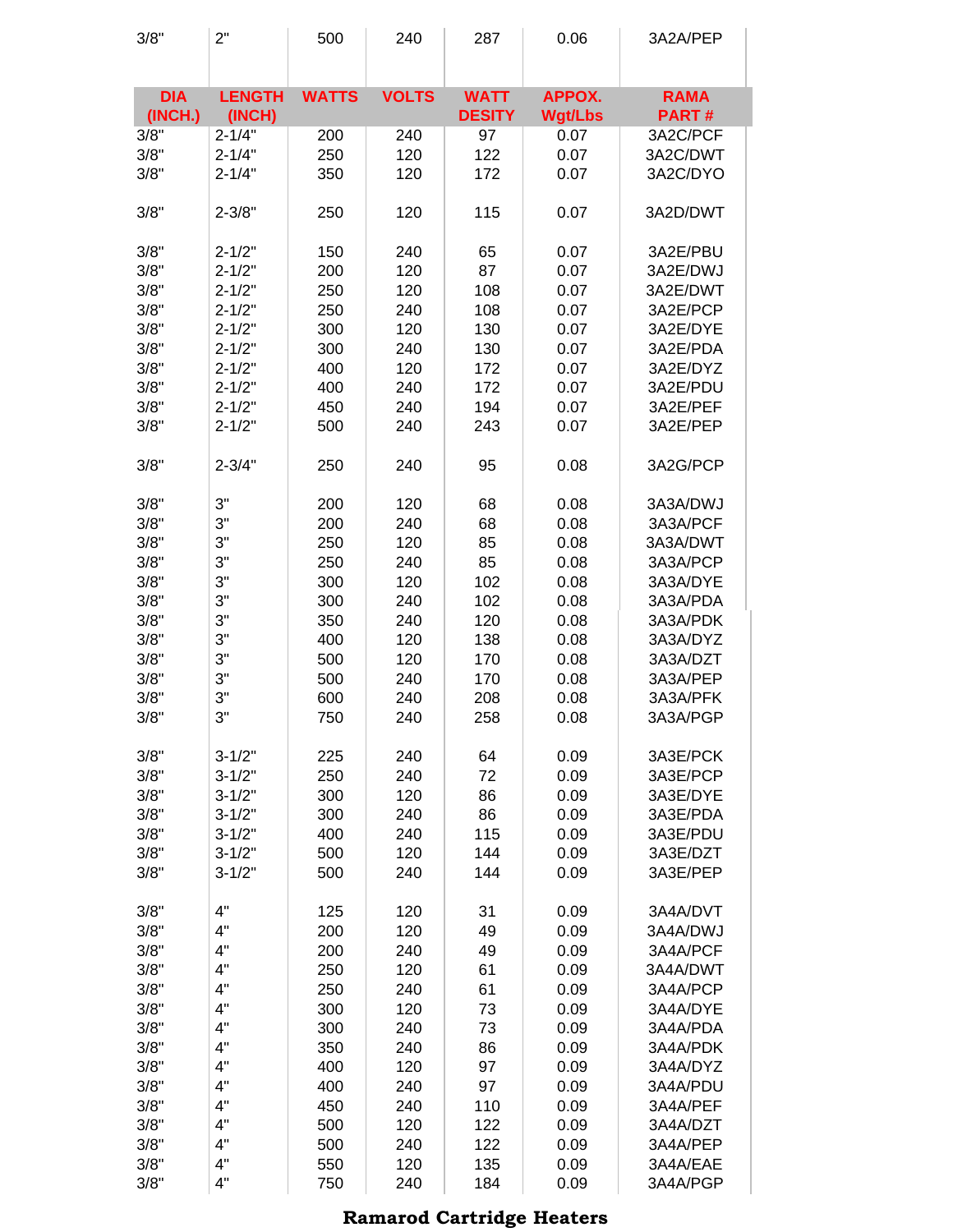| <b>DIA</b><br>(INCH.) | <b>LENGTH</b><br>(INCH) | <b>WATTS</b> | <b>VOLTS</b> | <b>WATT</b><br><b>DESITY</b> | <b>APPOX.</b><br><b>Wgt/Lbs</b> | <b>RAMA</b><br><b>PART#</b> |
|-----------------------|-------------------------|--------------|--------------|------------------------------|---------------------------------|-----------------------------|
| 3/8"                  | $4 - 1/2"$              | 300          | 240          | 65                           | 0.10                            | 3A4E/PDA                    |
| 3/8"                  | $4 - 1/2"$              | 350          | 120          | 75                           | 0.10                            | 3A4E/DYO                    |
| 3/8"                  | $4 - 1/2"$              | 350          | 240          | 75                           | 0.10                            | 3A4E/PDK                    |
| 3/8"                  | $4 - 1/2"$              | 425          | 240          | 91                           | 0.10                            | 3A4E/PEA                    |
| 3/8"                  | $4 - 1/2"$              | 500          | 120          | 108                          | 0.10                            | 3A4E/DZT                    |
| 3/8"                  | $4 - 1/2"$              | 500          | 240          | 108                          | 0.10                            | 3A4E/PEP                    |
| 3/8"                  | 4-13/16"                | 300          | 240          | 74                           | 0.11                            | 3A4X/PDA                    |
|                       |                         |              |              |                              |                                 |                             |
| 3/8"                  | 5"                      | 300          | 120          | 57                           | 0.11                            | 3A5A/DYE                    |
| 3/8"                  | 5"                      | 300          | 240          | 57                           | 0.11                            | 3A5A/PDA                    |
| 3/8"                  | 5"                      | 350          | 240          | 67                           | 0.11                            | 3A5A/PDK                    |
| 3/8"                  | 5"                      | 450          | 240          | 86                           | 0.11                            | 3A5A/PEF                    |
| 3/8"                  | 5"                      | 500          | 120          | 95                           | 0.11                            | 3A5A/DZT                    |
| 3/8"                  | 5"                      | 500          | 240          | 95                           | 0.11                            | 3A5A/PEP                    |
| 3/8"                  | 5"                      | 700          | 240          | 134                          | 0.11                            | 3A5A/PGF                    |
| 3/8"                  | 5"                      | 750          | 240          | 142                          | 0.11                            | 3A5A/PGP                    |
| 3/8"                  | 5"                      | 1000         | 240          | 191                          | 0.11                            | 3A5A/PIP                    |
| 3/8"                  | $5 - 1/2"$              | 400          | 240          | 69                           | 0.12                            | 3A5E/PDU                    |
| 3/8"                  | $5 - 1/2"$              | 600          | 240          | 103                          | 0.12                            | 3A5E/PFK                    |
| 3/8"                  | $5 - 1/2"$              | 1000         | 240          | 172                          | 0.12                            | 3A5E/PIP                    |
| 3/8"                  | 6"                      | 200          | 120          | 31                           | 0.13                            | 3A6A/DWJ                    |
| 3/8"                  | 6"                      | 250          | 120          | 39                           | 0.13                            | 3A6A/DWT                    |
| 3/8"                  | 6"                      | 300          | 120          | 47                           | 0.13                            | 3A6A/DYE                    |
| 3/8"                  | 6"                      | 400          | 120          | 63                           | 0.13                            | 3A6A/DYZ                    |
| 3/8"                  | 6"                      | 500          | 120          | 79                           | 0.13                            | 3A6A/DZT                    |
| 3/8"                  | 6"                      | 500          | 240          | 79                           | 0.13                            | 3A6A/PEP                    |
| 3/8"                  | 6"                      | 600          | 120          | 94                           | 0.13                            | 3A6A/EAO*                   |
| 3/8"                  | 6"                      | 600          | 240          | 94                           | 0.13                            | 3A6A/PFK                    |
| 3/8"                  | 6"                      | 750          | 120          | 117                          | 0.13                            | 3A6A/EBT*                   |
| 3/8"                  | 6"                      | 750          | 240          | 117                          | 0.13                            | 3A6A/PGP                    |
| 3/8"                  | 6"                      | 1000         | 240          | 155                          | 0.13                            | 3A6A/PIP                    |
|                       |                         |              |              |                              |                                 |                             |
| 3/8"                  | 7"                      | 500          | 240          | 66                           | 0.14                            | 3A7A/PEP                    |
| 3/8"                  | 7"                      | 600          | 120          | 80                           | 0.14                            | 3A7A/EAO*                   |
| 3/8"                  | 7"                      | 600          | 240          | 80                           | 0.14                            | 3A7A/PFK                    |
| 3/8"                  | 7"                      | 750          | 240          | 99                           | 0.14                            | 3A7A/PGP                    |
| 3/8"                  | 7"                      | 1000         | 240          | 132                          | 0.14                            | 3A7A/PIP                    |
| 3/8"                  | 8"                      | 300          | 120          | 34                           | 0.16                            | 3A8A/DYE                    |
| 3/8"                  | 8"                      | 300          | 240          | 34                           | 0.16                            | 3A8A/PDA                    |
| 3/8"                  | 8"                      | 400          | 120          | 46                           | 0.16                            | 3A8A/DYZ                    |
| 3/8"                  | 8"                      | 500          | 120          | 58                           | 0.16                            | 3A8A/DZT                    |
| 3/8"                  | 8"                      | 500          | 240          | 58                           | 0.16                            | 3A8A/PEP                    |
| 3/8"                  | 8"                      | 600          | 120          | 68                           | 0.16                            | 3A8A/EAO*                   |
| 3/8"                  | 8"                      | 750          | 240          | 85                           | 0.16                            | 3A8A/PGP                    |
| 3/8"                  | 8"                      | 1000         | 240          | 114                          | 0.16                            | 3A8A/PIP                    |
|                       |                         |              |              |                              |                                 |                             |
| 3/8"                  | $8 - 5/8"$              | 500          | 240          | 52                           | 0.19                            | 3A8F/PEP                    |
| 3/8"                  | 9"                      | 1000         | 240          | 101                          | 0.19                            | 3A9A/PIP                    |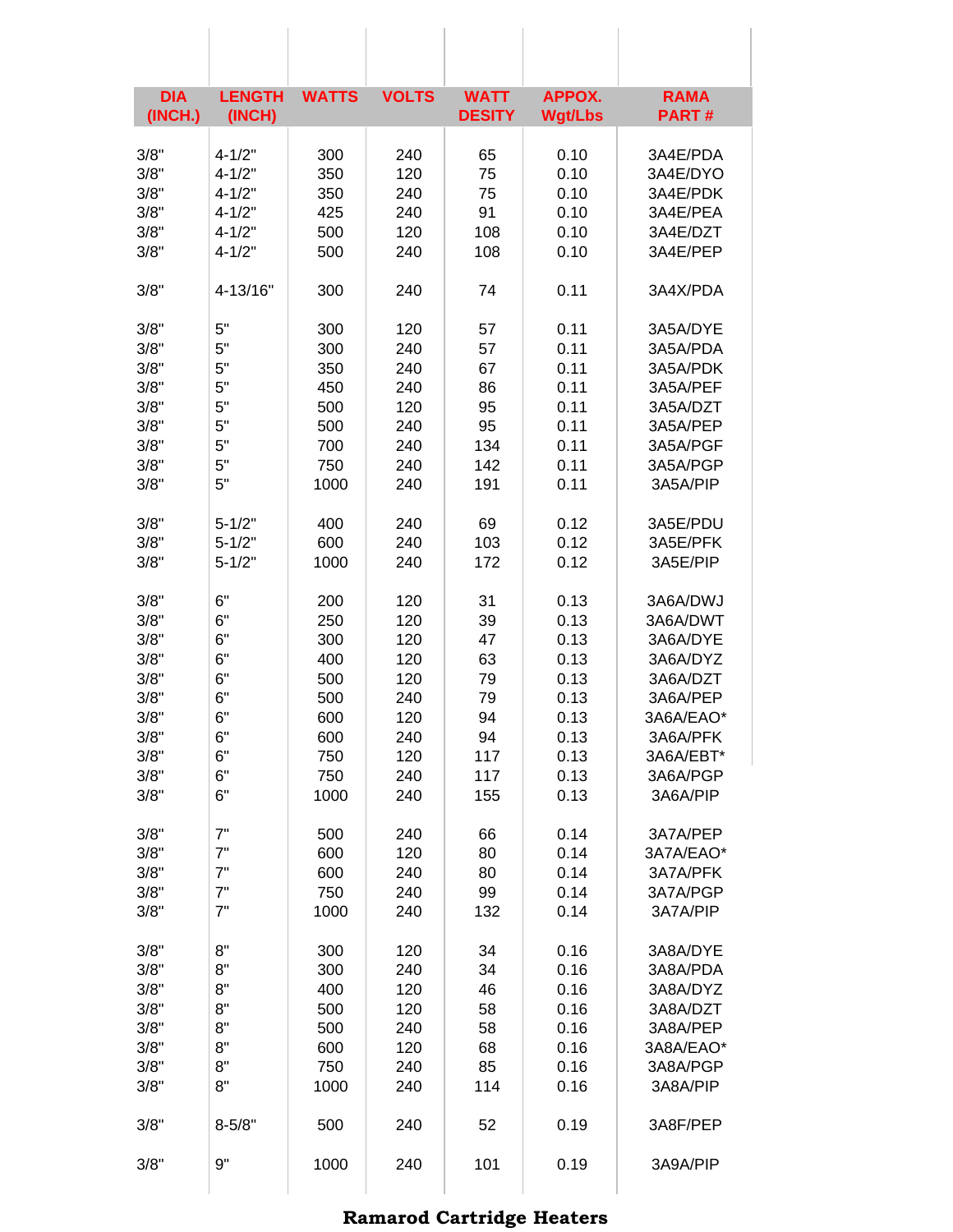| 3/8"                  | 10"                     | 750          | 240          | 68                           | 0.19                            | 3A10A/PGP                   |
|-----------------------|-------------------------|--------------|--------------|------------------------------|---------------------------------|-----------------------------|
| 3/8"                  | 10"                     | 800          | 240          | 72                           | 0.19                            | 3A10A/PHA                   |
| 3/8"                  | 10"                     | 1000         | 240          | 90                           | 0.19                            | 3A10A/PIP                   |
| 3/8"                  | 10"                     | 1500         | 240          | 136                          | 0.19                            | 3A10A/PMP*                  |
| <b>DIA</b><br>(INCH.) | <b>LENGTH</b><br>(INCH) | <b>WATTS</b> | <b>VOLTS</b> | <b>WATT</b><br><b>DESITY</b> | <b>APPOX.</b><br><b>Wgt/Lbs</b> | <b>RAMA</b><br>PART#        |
| 3/8"                  | 12"                     | 600          | 120          | 45                           | 0.22                            | 3A12A/EAO*                  |
| 3/8"                  | 12"                     | 600          | 240          | 45                           | 0.22                            | 3A12A/PFK                   |
| 3/8"                  | 12"                     | 1000         | 240          | 74                           | 0.22                            | 3A12A/PIP                   |
| <b>DIA</b><br>(INCH.) | <b>LENGTH</b><br>(INCH) | <b>WATTS</b> | <b>VOLTS</b> | <b>WATT</b><br><b>DESITY</b> | <b>APPOX.</b><br><b>Wgt/Lbs</b> | <b>RAMA</b><br><b>PART#</b> |
| 1/2"                  | 1"                      | 150          | 120          | 193                          | 0.06                            | 4A1A/DVZ                    |
| 1/2"                  | $1 - 1/4"$              | 200          | 240          | 171                          | 0.07                            | 4A1C/PCF                    |
| 1/2"                  | $1 - 1/2"$              | 150          | 240          | 97                           | 0.08                            | 4A1E/PBU                    |
| 1/2"                  | $1 - 1/2"$              | 200          | 240          | 129                          | 0.08                            | 4A1E/PCF                    |
| 1/2"                  | 2"                      | 150          | 120          | 54                           | 0.09                            | 4A2A/DVZ                    |
| 1/2"                  | 2"                      | 200          | 120          | 86                           | 0.09                            | 4A2A/DWJ                    |
| 1/2"                  | 2"                      | 200          | 240          | 86                           | 0.09                            | 4A2A/PCF                    |
| 1/2"                  | 2"                      | 250          | 120          | 108                          | 0.09                            | 4A2A/DWT                    |
| 1/2"                  | 2"                      | 250          | 240          | 108                          | 0.09                            | 4A2A/PCP                    |
| 1/2"                  | 2"                      | 300          | 120          | 129                          | 0.09                            | 4A2A/DYE                    |
| 1/2"                  | 2"                      | 300          | 240          | 129                          | 0.09                            | 4A2A/PDA                    |
| 1/2"                  | 2"                      | 400          | 120          | 171                          | 0.09                            | 4A2A/DYZ                    |
| 1/2"                  | 2"                      | 400          | 240          | 171                          | 0.09                            | 4A2A/PDU                    |
| 1/2"                  | 2"                      | 700          | 240          | 300                          | 0.09                            | 4A2A/PGF                    |
| 1/2"                  | $2 - 1/2"$              | 250          | 120          | 81                           | 0.11                            | 4A2E/DWT                    |
| 1/2"                  | $2 - 1/2"$              | 250          | 240          | 81                           | 0.11                            | 4A2E/PCP                    |
| 1/2"                  | $2 - 1/2"$              | 300          | 120          | 96                           | 0.11                            | 4A2E/DYE                    |
| 1/2"                  | $2 - 1/2"$              | 300          | 240          | 96                           | 0.11                            | 4A2E/PDA                    |
| 1/2"                  | $2 - 1/2"$              | 350          | 240          | 112                          | 0.11                            | 4A2E/PDK                    |
| 1/2"                  | $2 - 1/2"$              | 400          | 240          | 129                          | 0.11                            | 4A2E/PDU                    |
| 1/2"                  | $2 - 1/2"$              | 500          | 120          | 161                          | 0.11                            | 4A2E/DZT                    |
| 1/2"                  | 3"                      | 300          | 240          | 77                           | 0.12                            | 4A3A/PDA                    |
| 1/2"                  | 3"                      | 400          | 240          | 104                          | 0.12                            | 4A3A/PDU                    |
| 1/2"                  | 3"                      | 500          | 120          | 129                          | 0.12                            | 4A3A/DZT                    |
| 1/2"                  | 3"                      | 500          | 240          | 129                          | 0.12                            | 4A3A/PEP                    |
| 1/2"                  | 3"                      | 600          | 120          | 154                          | 0.12                            | 4A3A/EAO                    |
| 1/2"                  | 3"                      | 600          | 240          | 154                          | 0.12                            | 4A3A/PFK                    |
| 1/2"                  | 3"                      | 750          | 120          | 193                          | 0.12                            | 4A3A/EBT                    |
| 1/2"                  | 3"                      | 750          | 240          | 193                          | 0.12                            | 4A3A/PGP                    |
| 1/2"                  | 3"                      | 1000         | 240          | 257                          | 0.12                            | 4A3A/PIP                    |
| 1/2"                  | $3 - 1/2"$              | 300          | 240          | 64                           | 0.14                            | 4A3E/PDA                    |
| 1/2"                  | $3 - 1/2"$              | 350          | 240          | 73                           | 0.14                            | 4A3E/PDK                    |
| 1/2"                  | $3 - 1/2"$              | 500          | 240          | 107                          | 0.14                            | 4A3E/PEP                    |
| 1/2"                  | $3 - 1/2"$              | 750          | 240          | 160                          | 0.14                            | 4A3E/PGP                    |
| 1/2"                  | 4"                      | 250          | 240          | 46                           | 0.15                            | 4A4A/PCP                    |
| 1/2"                  | 4"                      | 300          | 120          | 56                           | 0.15                            | 4A4A/DYE                    |
| 1/2"                  | 4"                      | 400          | 240          | 74                           | 0.15                            | 4A4A/PDU                    |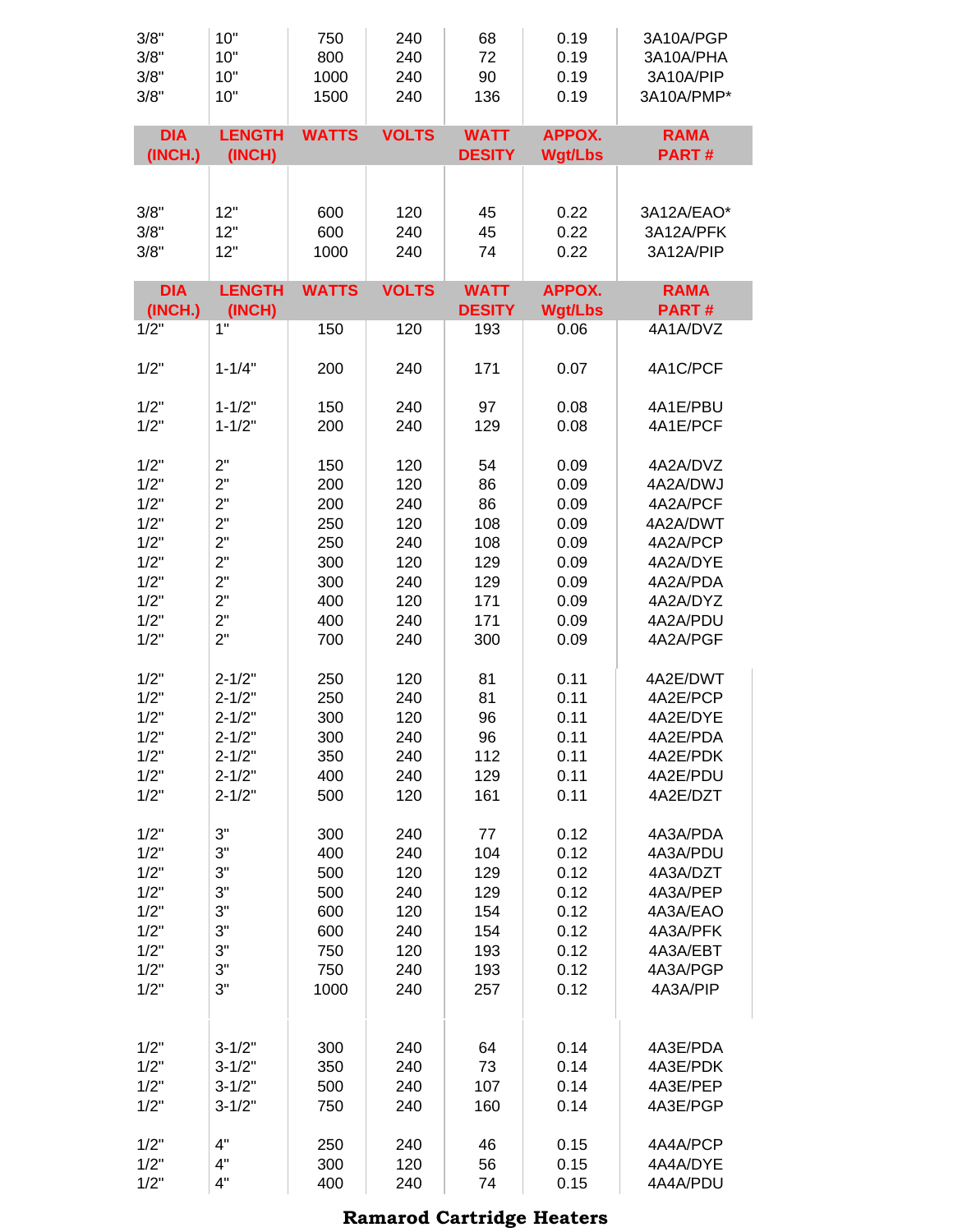| 1/2"<br>1/2"<br>1/2" | 4"<br>4"<br>4" | 500<br>500<br>750 | 120<br>240<br>120 | 92<br>92<br>138 | 0.15<br>0.15<br>0.15 | 4A4A/DZT<br>4A4A/PEP<br>4A4A/EBT |
|----------------------|----------------|-------------------|-------------------|-----------------|----------------------|----------------------------------|
| 1/2"<br>1/2"         | 4"<br>4"       | 750<br>1000       | 240<br>240        | 138<br>184      | 0.15<br>0.15         | 4A4A/PGP<br>4A4A/PIP             |
| <b>DIA</b>           | <b>LENGTH</b>  | <b>WATTS</b>      | <b>VOLTS</b>      | <b>WATT</b>     | <b>APPOX.</b>        | <b>RAMA</b>                      |
| (INCH.)              | (INCH)         |                   |                   | <b>DESITY</b>   | <b>Wgt/Lbs</b>       | <b>PART#</b>                     |
| 1/2"                 | $4 - 1/2"$     | 500               | 120               | 80              | 0.17                 | 4A4E/DZT                         |
| 1/2"                 | $4 - 1/2"$     | 500               | 240               | 80              | 0.17                 | 4A4E/PEP                         |
| 1/2"                 | $4 - 1/2"$     | 750               | 120               | 120             | 0.17                 | 4A4E/EBT                         |
| 1/2"                 | $4 - 1/2"$     | 750               | 240               | 120             | 0.17                 | 4A4E/PGP                         |
| 1/2"                 | $4 - 1/2"$     | 1000              | 240               | 160             | 0.17                 | 4A4E/PIP                         |
| 1/2"                 | 5"             | 400               | 120               | 58              | 0.19                 | 4A5A/DYZ                         |
| 1/2"                 | 5"             | 500               | 120               | 72              | 0.19                 | 4A5A/DZT                         |
| 1/2"                 | 5"             | 500               | 240               | 72              | 0.19                 | 4A5A/PEP                         |
| 1/2"                 | 5"             | 750               | 120               | 107             | 0.19                 | 4A5A/EBT                         |
| 1/2"                 | 5"             | 750               | 240               | 107             | 0.19                 | 4A5A/PGP                         |
| 1/2"                 | 5"             | 1000              | 240               | 143             | 0.19                 | 4A5A/PIP                         |
| 1/2"                 | $5 - 1/2"$     | 500               | 240               | 64              | 0.20                 | 4A5E/PEP                         |
| 1/2"                 | 6"             | 250               | 120               | 29              | 0.21                 | 4A6A/DWT                         |
| 1/2"                 | 6"             | 250               | 240               | 29              | 0.21                 | 4A6A/PCP                         |
| 1/2"                 | 6"             | 500               | 120               | 58              | 0.21                 | 4A6A/DZT                         |
| 1/2"                 | 6"             | 500               | 240               | 58              | 0.21                 | 4A6A/PEP                         |
| 1/2"                 | 6"             | 600               | 240               | 70              | 0.21                 | 4A6A/PFK                         |
| 1/2"                 | 6"             | 750               | 120               | 88              | 0.21                 | 4A6A/EBT                         |
| 1/2"                 | 6"             | 750               | 240               | 88              | 0.21                 | 4A6A/PGP                         |
| 1/2"                 | 6"             | 1000              | 120               | 117             | 0.21                 | 4A6A/EDT                         |
| 1/2"                 | 6"             | 1000              | 240               | 117             | 0.21                 | 4A6A/PIP                         |
| 1/2"                 | $6 - 1/2"$     | 500               | 240               | 53              | 0.22                 | 4A6E/PEP                         |
| 1/2"                 | 7"             | 500               | 240               | 50              | 0.24                 | 4A7A/PEP                         |
| 1/2"                 | 7"             | 600               | 240               | 59              | 0.24                 | 4A7A/PFK                         |
| 1/2"                 | 7"             | 700               | 240               | 70              | 0.24                 | 4A7A/PGF                         |
| 1/2"                 | 7"             | 750               | 120               | 74              | 0.24                 | 4A7A/EBT                         |
| 1/2"                 | 7"             | 750               | 240               | 74              | 0.24                 | 4A7A/PGP                         |
| 1/2"                 | 7"             | 1000              | 240               | 99              | 0.24                 | 4A7A/PIP                         |
| 1/2"                 | 7"             | 1500              | 240               | 148             | 0.24                 | 4A7A/PMP                         |
| 1/2"                 | $7 - 1/2"$     | 500               | 240               | 46              | 0.27                 | 4A7E/PEP                         |
| 1/2"                 | 8"             | 500               | 240               | 43              | 0.28                 | 4A8A/PEP                         |
| 1/2"                 | 8"             | 750               | 240               | 64              | 0.28                 | 4A8A/PGP                         |
| 1/2"                 | 8"             | 800               | 120               | 69              | 0.28                 | 4A8A/ECE                         |
| 1/2"                 | 8"             | 900               | 240               | 77              | 0.28                 | 4A8A/PHU                         |
| 1/2"                 | 8"             | 1000              | 120               | 86              | 0.28                 | 4A8A/EDT                         |
| 1/2"                 | 8"             | 1000              | 240               | 86              | 0.28                 | 4A8A/PIP                         |
| 1/2"                 | 8"             | 1500              | 240               | 129             | 0.28                 | 4A8A/PMP                         |
| 1/2"                 | $8 - 1/2"$     | 1000              | 240               | 80              | 0.30                 | 4A8E/PIP                         |
| 1/2"                 | 9"             | 750               | 240               | 57              | 0.30                 | 4A9A/PGP                         |
| 1/2"                 | 9"             | 1000              | 240               | 76              | 0.30                 | 4A9A/PIP                         |
| 1/2"                 | 9"             | 1500              | 240               | 113             | 0.30                 | 4A9A/PMP                         |
| 1/2"                 | 10"            | 500               | 120               | 34              | 0.33                 | 4A10A/DZT                        |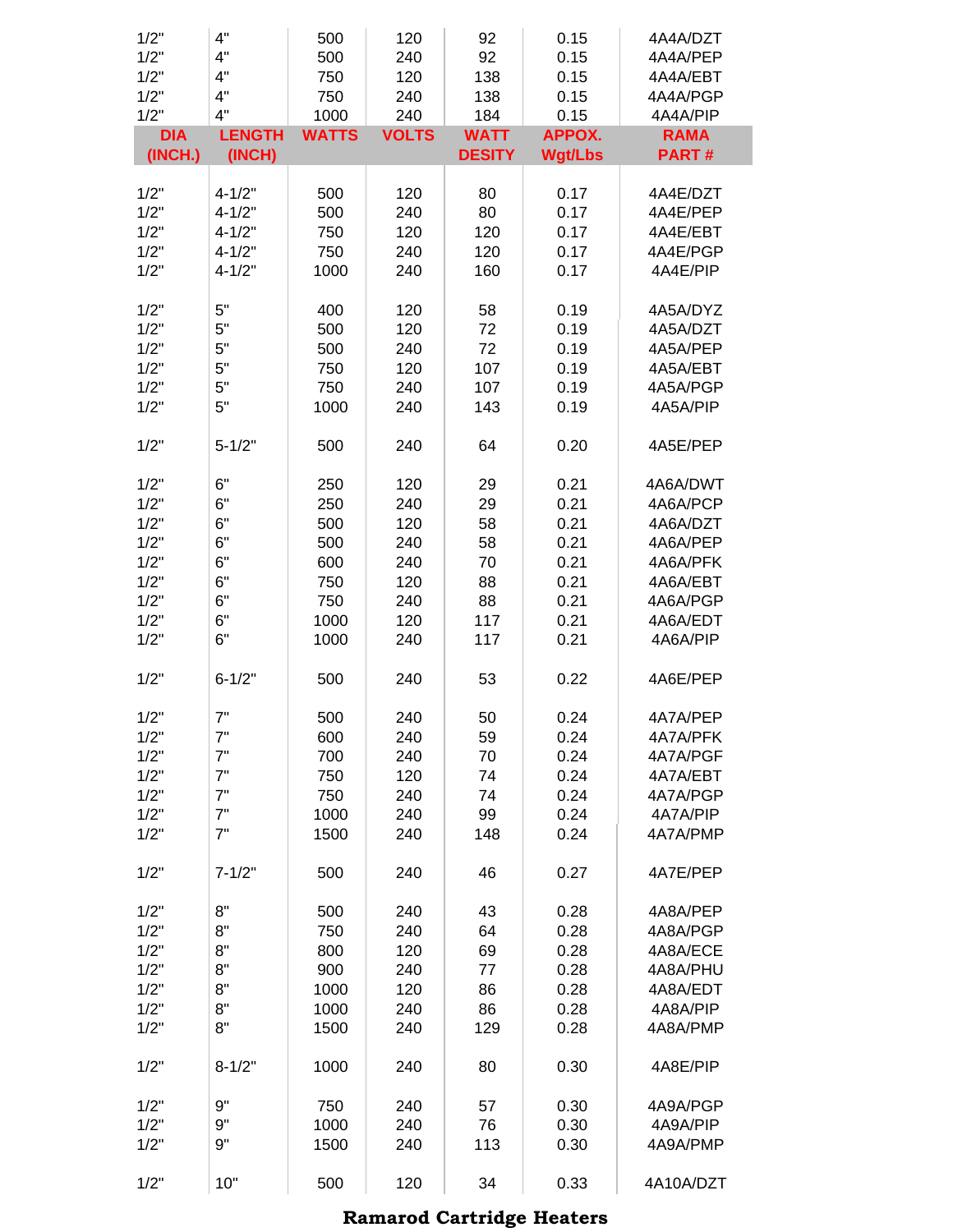| 1/2"<br>1/2"<br>1/2"<br>1/2"<br>1/2"<br>1/2"<br><b>DIA</b><br>(INCH.) | 10"<br>10"<br>10"<br>10"<br>10"<br>10"<br><b>LENGTH</b><br>(INCH) | 500<br>800<br>1000<br>1000<br>1250<br>1500<br><b>WATTS</b> | 240<br>240<br>120<br>240<br>240<br>240<br><b>VOLTS</b> | 34<br>54<br>68<br>68<br>85<br>102<br><b>WATT</b><br><b>DESITY</b> | 0.33<br>0.33<br>0.33<br>0.33<br>0.33<br>0.33<br><b>APPOX.</b><br><b>Wgt/Lbs</b> | 4A10A/PEP<br>4A10A/PHA<br>4A10A/EDT<br>4A10A/PIP<br>4A10A/PKP<br>4A10A/PMP<br><b>RAMA</b><br><b>PART#</b> |
|-----------------------------------------------------------------------|-------------------------------------------------------------------|------------------------------------------------------------|--------------------------------------------------------|-------------------------------------------------------------------|---------------------------------------------------------------------------------|-----------------------------------------------------------------------------------------------------------|
| 1/2"                                                                  | 10"                                                               | 2000                                                       | 240                                                    | 135                                                               |                                                                                 | 4A10A/PQP*                                                                                                |
|                                                                       |                                                                   |                                                            |                                                        |                                                                   | 0.33                                                                            |                                                                                                           |
| 1/2"<br>1/2"<br>1/2"                                                  | 11"<br>11"<br>11"                                                 | 1000<br>1500<br>2000                                       | 240<br>240<br>240                                      | 61<br>92<br>122                                                   | 0.36<br>0.36<br>0.36                                                            | 4A11A/PIP<br>4A11A/PMP<br>4A11A/PQP*                                                                      |
| 1/2"                                                                  | 12"<br>12"                                                        | 500                                                        | 240                                                    | 28                                                                | 0.40                                                                            | 4A12A/PEP                                                                                                 |
| 1/2"<br>1/2"                                                          | 12"                                                               | 1000<br>1500                                               | 240<br>240                                             | 56<br>84                                                          | 0.40<br>0.40                                                                    | 4A12A/PIP<br>4A12A/PMP                                                                                    |
| 1/2"                                                                  | 12"                                                               | 2000                                                       | 240                                                    | 112                                                               | 0.40                                                                            | 4A12A/PQP*                                                                                                |
| 1/2"<br>1/2"                                                          | 14"<br>14"                                                        | 1000<br>2300                                               | 240<br>240                                             | 48<br>110                                                         | 0.48<br>0.48                                                                    | 4A14A/PIP<br>4A14A/PTA*                                                                                   |
| 1/2"                                                                  | 15"                                                               | 1500                                                       | 240                                                    | 67                                                                | 0.50                                                                            | 4A15A/PMP                                                                                                 |
| 1/2"                                                                  | 16"                                                               | 1000                                                       | 240                                                    | 42                                                                | 0.52                                                                            | 4A16A/PIP                                                                                                 |
| 1/2"                                                                  | 18"                                                               | 1500                                                       | 240                                                    | 55                                                                | 0.57                                                                            | 4A18A/PMP                                                                                                 |
| <b>DIA</b><br>(INCH.)                                                 | <b>LENGTH</b><br>(INCH)                                           | <b>WATTS</b>                                               | <b>VOLTS</b>                                           | <b>WATT</b><br><b>DESITY</b>                                      | <b>APPOX.</b><br><b>Wgt/Lbs</b>                                                 | <b>RAMA</b><br><b>PART#</b>                                                                               |
| 5/8"                                                                  | $1 - 1/4"$                                                        | 250                                                        | 120                                                    | 172                                                               | 0.013                                                                           | 5A1C/DWT                                                                                                  |
| 5/8"<br>5/8"                                                          | 2"<br>2"                                                          | 200<br>200                                                 | 120                                                    | 69                                                                | 0.13                                                                            | 5A2A/DWJ                                                                                                  |
| 5/8"                                                                  |                                                                   |                                                            |                                                        |                                                                   |                                                                                 |                                                                                                           |
|                                                                       | 2"                                                                | 500                                                        | 240<br>240                                             | 69<br>171                                                         | 0.13<br>0.13                                                                    | 5A2A/PCF<br>5A2A/PEP                                                                                      |
| 5/8"                                                                  | 2"                                                                | 750                                                        | 240                                                    | 257                                                               | 0.13                                                                            | 5A2A/PGP                                                                                                  |
| 5/8"                                                                  | $2 - 1/4"$                                                        | 350                                                        | 120                                                    | 103                                                               | 0.14                                                                            | 5A2C/DYO                                                                                                  |
| 5/8"                                                                  | 3"                                                                | 250                                                        | 120                                                    | 52                                                                | 0.20                                                                            | 5A3A/DWT                                                                                                  |
| 5/8"                                                                  | 3"                                                                | 250                                                        | 240                                                    | 52                                                                | 0.20                                                                            | 5A3A/PCP                                                                                                  |
| 5/8"<br>5/8"                                                          | 3"<br>3"                                                          | 500<br>750                                                 | 240<br>240                                             | 103<br>154                                                        | 0.20<br>0.20                                                                    | 5A3A/PEP<br>5A3A/PGP                                                                                      |
| 5/8"                                                                  | 4"                                                                | 500                                                        | 240                                                    | 73                                                                | 0.26                                                                            | 5A4A/PEP                                                                                                  |
| 5/8"                                                                  | 4"                                                                | 550                                                        | 240                                                    | 81                                                                | 0.26                                                                            | 5A4A/PFA                                                                                                  |
| 5/8"                                                                  | 4"                                                                | 600                                                        | 240                                                    | 88                                                                | 0.26                                                                            | 5A4A/PFK                                                                                                  |
| 5/8"<br>5/8"                                                          | 4"<br>4"                                                          | 750<br>1000                                                | 240<br>240                                             | 110<br>146                                                        | 0.26<br>0.26                                                                    | 5A4A/PGP<br>5A4A/PIP                                                                                      |
| 5/8"                                                                  | $4 - 1/2"$                                                        | 500                                                        | 240                                                    | 64                                                                | 0.28                                                                            | 5A4E/PEP                                                                                                  |
| 5/8"                                                                  | 5"                                                                | 750                                                        | 240                                                    | 86                                                                | 0.29                                                                            | 5A5A/PGP                                                                                                  |
| 5/8"                                                                  | 5"                                                                | 1000                                                       | 240                                                    | 114                                                               | 0.29                                                                            | 5A5A/PIP                                                                                                  |
| 5/8"                                                                  | 6"                                                                | 500                                                        | 240                                                    | 46                                                                | 0.34                                                                            | 5A6A/PEP                                                                                                  |
| 5/8"<br>5/8"                                                          | 6"<br>6"                                                          | 750<br>1000                                                | 240<br>240                                             | 70<br>93                                                          | 0.34<br>0.34                                                                    | 5A6A/PGP<br>5A6A/PIP                                                                                      |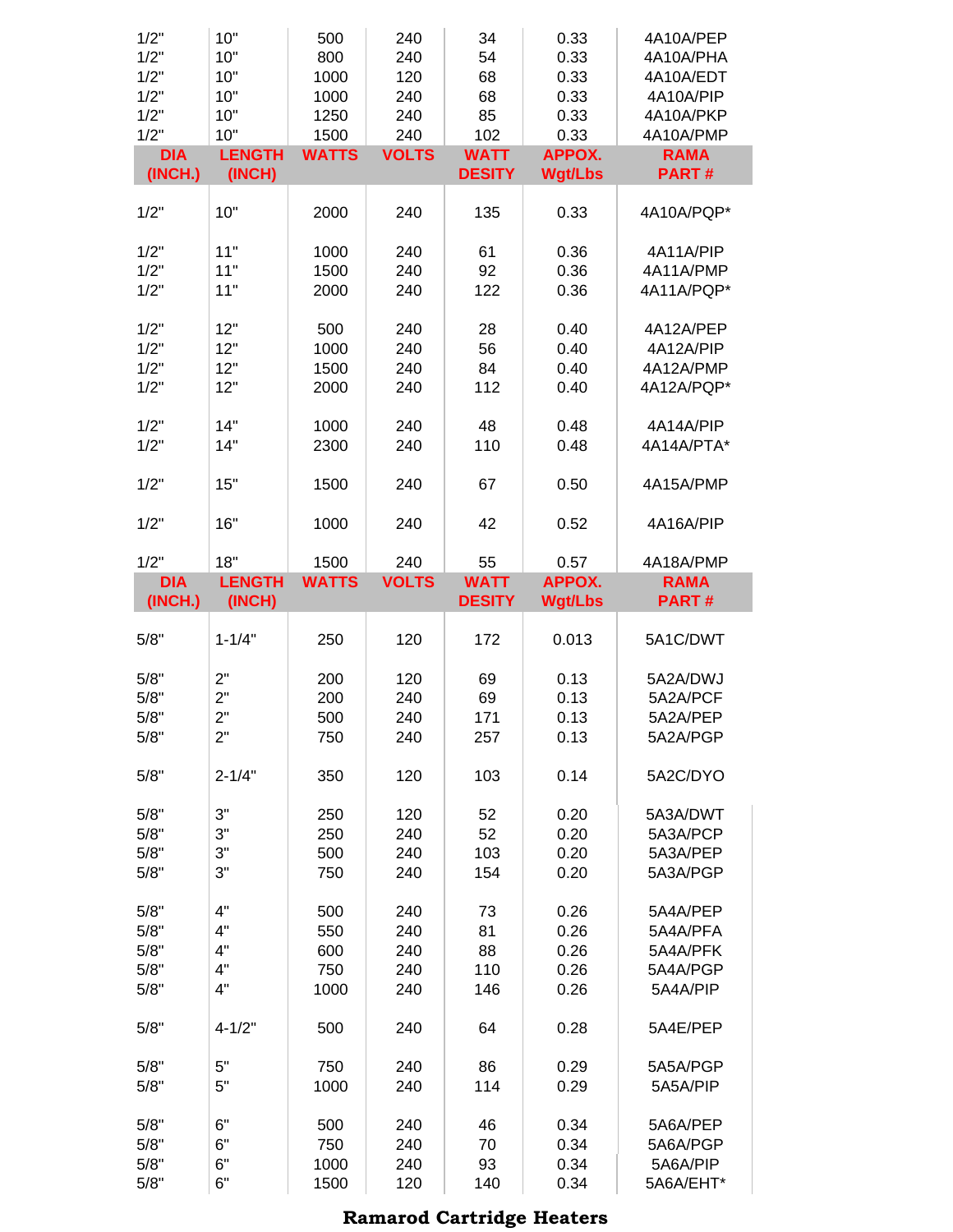| 5/8"       | 6"            | 1500         | 240          | 140           | 0.34           | 5A6A/PMP     |
|------------|---------------|--------------|--------------|---------------|----------------|--------------|
| 5/8"       | 7"            | 1000         | 240          | 79            | 0.40           | 5A7A/PIP     |
| 5/8"       | 8"            | 500          | 120          | 34            | 0.47           | 5A8A/DZT     |
| 5/8"       | 8"            | 500          | 240          | 34            | 0.47           | 5A8A/PEP     |
|            |               |              |              |               |                |              |
| <b>DIA</b> | <b>LENGTH</b> | <b>WATTS</b> | <b>VOLTS</b> | <b>WATT</b>   | <b>APPOX.</b>  | <b>RAMA</b>  |
| (INCH.)    | (INCH)        |              |              | <b>DESITY</b> | <b>Wgt/Lbs</b> | <b>PART#</b> |
| 5/8"       | 8"            | 800          | 240          | 55            | 0.47           | 5A8A/PHA     |
| 5/8"       | 8"            | 1000         | 240          | 68            | 0.47           | 5A8A/PIP     |
| 5/8"       | 8"            | 1200         | 240          | 82            | 0.47           | 5A8A/PKF     |
| 5/8"       | 8"            | 1500         | 240          | 102           | 0.47           | 5A8A/PMP     |
| 5/8"       | 8"            | 2000         | 240          | 136           | 0.47           | 5A8A/PQP     |
|            |               |              |              |               |                |              |
| 5/8"       | 9"            | 1500         | 240          | 91            | 0.50           | 5A9A/PMP     |
| 5/8"       | 10"           | 500          | 240          | 27            | 0.53           | 5A10A/PEP    |
| 5/8"       | 10"           | 1500         | 240          | 81            | 0.53           | 5A10A/PMP    |
| 5/8"       | 10"           | 1600         | 240          | 86            | 0.53           | 5A10A/PNK    |
| 5/8"       | 10"           | 2000         | 240          | 108           | 0.53           | 5A10A/PQP    |
|            |               |              |              |               |                |              |
| 5/8"       | 11"           | 2000         | 240          | 98            | 0.61           | 5A11A/PQP    |
| 5/8"       | 12"           | 500          | 240          | 22            | 0.66           | 5A12A/PEP    |
| 5/8"       | 12"           | 600          | 120          | 27            | 0.66           | 5A12A/EAO    |
| 5/8"       | 12"           | 1000         | 240          | 45            | 0.66           | 5A12A/PIP    |
| 5/8"       | 12"           | 1500         | 240          | 67            | 0.66           | 5A12A/PMP    |
| 5/8"       | 12"           | 2000         | 240          | 90            | 0.66           | 5A12A/PQP    |
|            |               |              |              |               |                |              |
| 5/8"       | 14"           | 3700         | 240          | 141           | 0.79           | 5A14A/QFF*   |
| 5/8"       | 15"           | 750          | 240          | 27            | 0.84           | 5A15A/PGP    |
| 5/8"       | 15"           | 2400         | 240          | 85            | 0.84           | 5A15A/PTU    |
|            |               |              |              |               |                |              |
| 5/8"       | 16"           | 2500         | 240          | 83            | 0.91           | 5A16A/PUP*   |
| 5/8"       | 16"           | 4500         | 240          | 149           | 0.91           | 5A16A/QLP*   |
| 5/8"       | 18"           | 1500         | 240          | 44            | 1.03           | 5A18A/PMP    |
| 5/8"       | 18"           | 3000         | 240          | 88            | 1.03           | 5A18A/PZP*   |
| 5/8"       | 18"           | 4700         | 240          | 138           | 1.03           | 5A18A/QNF*   |
|            |               |              |              |               |                |              |
| 5/8"       | 20"           | 1500         | 240          | 40            | 1.25           | 5A20A/PMP*   |
| 5/8"       | 24"           | 2000         | 240          | 44            | 1.47           | 5A24A/PQP*   |
| 5/8"       | 36"           | 3000         | 240          | 44            | 2.30           | 5A36A/PZP*   |
| <b>DIA</b> | <b>LENGTH</b> | <b>WATTS</b> | <b>VOLTS</b> | <b>WATT</b>   | <b>APPOX.</b>  | <b>RAMA</b>  |
| (INCH.)    | (INCH)        |              |              | <b>DESITY</b> | <b>Wgt/Lbs</b> | <b>PART#</b> |
| 3/4"       | 3"            | 500          | 240          | 86            | 0.24           | 6A3A/PEP     |
| 3/4"       | 4"            | 500          | 240          | 61            | 0.31           | 6A4A/PEP     |
| 3/4"       | 4"            | 1000         | 240          | 122           | 0.31           | 6A4A/PIP     |
|            |               |              |              |               |                |              |
| 3/4"       | 5"            | 500          | 240          | 48            | 0.38           | 6A5A/PEP     |
| 3/4"       | 5"            | 1000         | 240          | 95            | 0.38           | 6A5A/PIP     |
|            |               |              |              |               |                |              |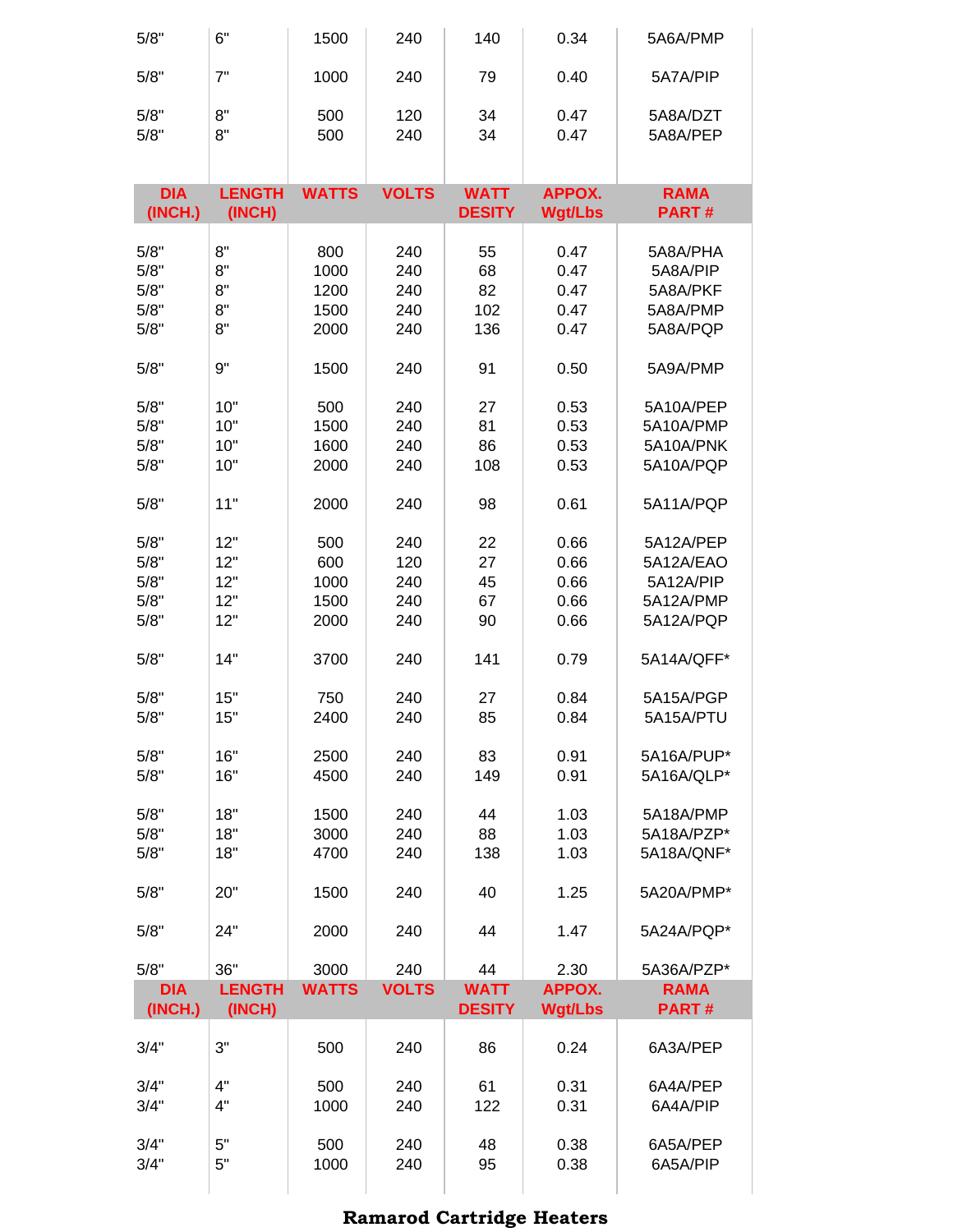| 3/4"<br>3/4"          | 6"<br>6"                | 500<br>1000  | 240<br>240   | 39<br>78                     | 0.44<br>0.44                    | 6A6A/PEP<br>6A6A/PIP |
|-----------------------|-------------------------|--------------|--------------|------------------------------|---------------------------------|----------------------|
|                       |                         |              |              |                              |                                 |                      |
| 3/4"                  | 7"                      | 500          | 240          | 33                           | 0.51                            | 6A7A/PEP             |
| 3/4"                  | 7"                      | 1000         | 240          | 66                           | 0.51                            | 6A7A/PIP             |
| 3/4"                  | 8"                      | 500          | 120          | 29                           | 0.58                            | 6A8A/DZT             |
| 3/4"                  | 8"                      | 500          | 240          | 29                           | 0.58                            | 6A8A/PEP             |
| <b>DIA</b><br>(INCH.) | <b>LENGTH</b><br>(INCH) | <b>WATTS</b> | <b>VOLTS</b> | <b>WATT</b><br><b>DESITY</b> | <b>APPOX.</b><br><b>Wgt/Lbs</b> | <b>RAMA</b><br>PART# |
| 3/4"                  | 8"                      | 1000         | 240          | 57                           | 0.58                            | 6A8A/PIP             |
| 3/4"                  | 8"                      | 2000         | 240          | 114                          | 0.58                            | 6A8A/PQP             |
|                       |                         |              |              |                              |                                 |                      |
| 3/4"                  | 10"                     | 1000         | 240          | 45                           | 0.72                            | 6A10A/PIP            |
| 3/4"                  | 10"                     | 2000         | 240          | 90                           | 0.72                            | 6A10A/PQP            |
| 3/4"                  | 12"                     | 1000         | 240          | 37                           | 0.84                            | 6A12A/PIP            |
| 3/4"                  | 12"                     | 2000         | 240          | 74                           | 0.84                            | 6A12A/PQP            |
| 3/4"                  | 12"                     | 4000         | 240          | 148                          | 0.84                            | 6A12A/QHP*           |
| 3/4"                  | 13"                     | 1000         | 240          | 34                           | 0.93                            | 6A13A/PIP            |
| 3/4"                  | 14"                     | 1250         | 240          | 40                           | 1.03                            | 6A14A/PKP            |
| 3/4"                  | 14"                     | 2500         | 240          | 79                           | 1.03                            | 6A14A/PUP            |
| 3/4"                  | 15"                     | 1500         | 240          | 44                           | 1.09                            | 6A15A/PMP            |
| 3/4"                  | 16"                     | 1800         | 240          | 49                           | 1.14                            | 6A16A/PPA            |
| 3/4"                  | 18"                     | 2000         | 240          | 49                           | 1.25                            | 6A18A/PQP            |
| 3/4"                  | 20"                     | 1200         | 240          | 26                           | 1.40                            | 6A20A/PKF            |
| 3/4"                  | 20"                     | 2250         | 240          | 49                           | 1.40                            | 6A20A/PSP            |
| 3/4"                  | 20"                     | 2300         | 240          | 50                           | 1.40                            | 6A20A/PTA            |
| 3/4"                  | 24"                     | 1375         | 240          | 25                           | 1.80                            | 6A24A/PLP            |
| 3/4"                  | 24"                     | 1400         | 240          | 25                           | 1.80                            | 6A24A/PLU            |
| 3/4"                  | 24"                     | 2800         | 240          | 51                           | 1.80                            | 6A24A/PYA            |
| 3/4"                  | 36"                     | 2500         | 240          | 30                           | 2.50                            | 6A36A/PUP            |
|                       |                         |              |              |                              |                                 |                      |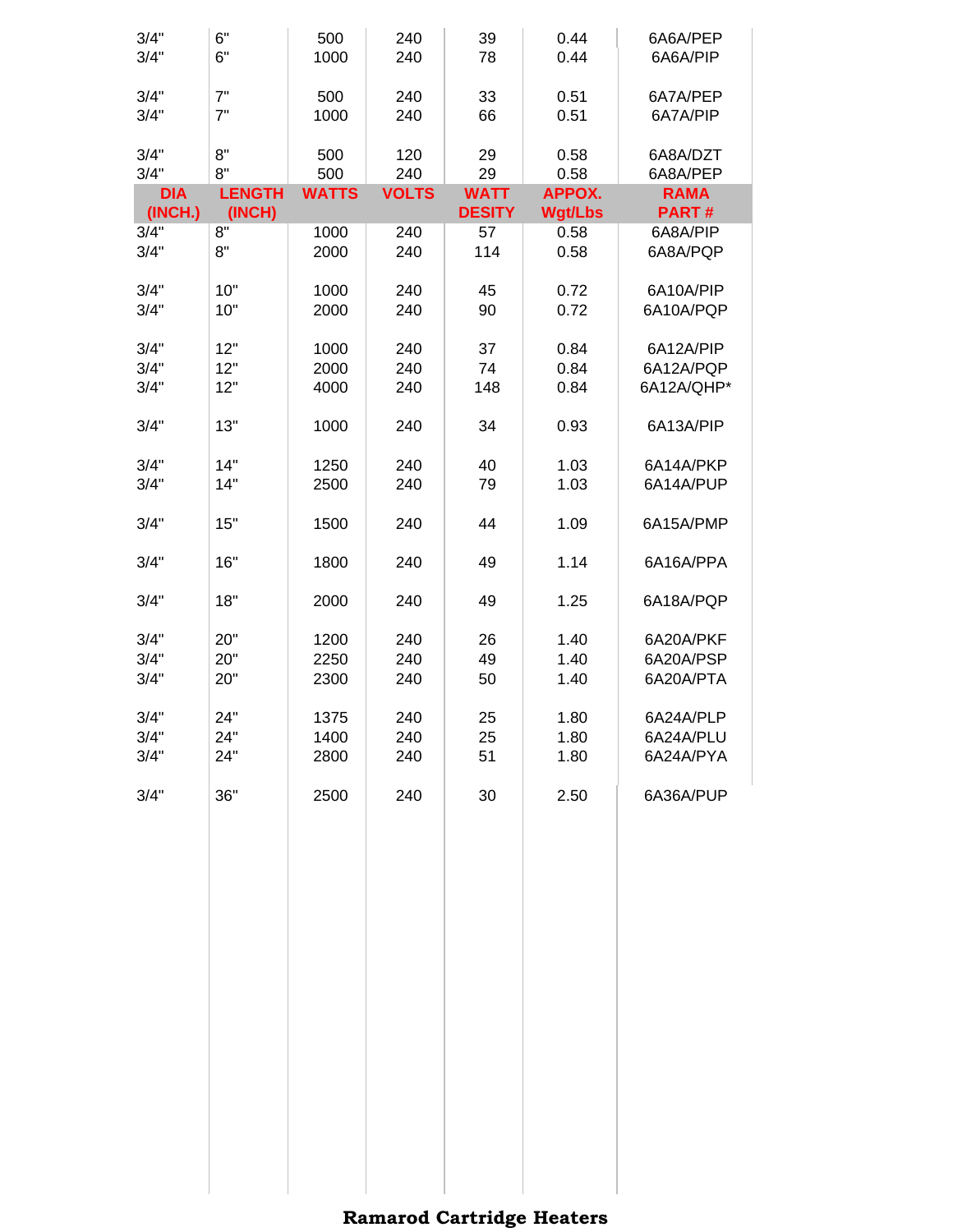|            |               |              |              | <b>Ramarod Cartridge Heaters</b>                      |              |
|------------|---------------|--------------|--------------|-------------------------------------------------------|--------------|
|            |               |              |              | Includes 36" Type "B" Leads                           |              |
| <b>DIA</b> | <b>LENGTH</b> | <b>WATTS</b> | <b>VOLTS</b> | <b>Incoloy 800 Sheath Material</b><br><b>LEADWIRE</b> | <b>RAMA</b>  |
| (INCH.)    | (INCH)        |              |              | <b>LENGTH</b>                                         | <b>PART#</b> |
| 1/4"       | $1 - 1/4"$    | 200          | 240          | 36"                                                   | 2B1C/PCF36   |
| 1/4"       | $1 - 1/2"$    | 150          | 240          | 36"                                                   | 2B1E/PBU36   |
| 1/4"       | $1 - 1/2"$    | 200          | 240          | 36"                                                   | 2B1E/PCF36   |
| 3/8"       | 2"            | 200          | 240          | 36"                                                   | 3B2A/PCF36   |
|            |               |              |              |                                                       |              |
| 3/8"       | $2 - 1/2"$    | 250          | 240          | 36"                                                   | 3B2E/PCP36   |
| 3/8"       | 3"            | 260          | 240          | 36"                                                   | 3B3A/PCR36   |
| 3/8"       | 3"            | 500          | 240          | 36"                                                   | 3B3A/PEP36   |
|            |               |              |              |                                                       |              |
| 3/8"       | $3 - 1/2"$    | 320          | 240          | 36"                                                   | 3BA3E/PDE36  |
| 3/8"       | $3 - 1/2"$    | 320          | 240          | 36"                                                   | 3B3E/PDE36   |
| 3/8"       | 4"            | 370          | 240          | 36"                                                   | 3BA4A/PDO36  |
| 3/8"       | $4 - 1/2"$    | 420          | 240          | 36"                                                   | 3BA4E/PDZ36  |
| 3/8"       | 5"            | 470          | 240          | 36"                                                   | 3BA5A/PEJ36  |
| 3/8"       | $5 - 1/2"$    | 525          | 240          | 36"                                                   | 3BA5E/PEU36  |
| 3/8"       | 6"            | 575          | 240          | 36"                                                   | 3BA6A/PFF36  |
| 3/8"       | $6 - 1/2"$    | 625          | 240          | 36"                                                   | 3BA6E/PFP36  |
|            |               |              |              |                                                       |              |
| 1/2"       | 3"            | 400          | 240          | 36"                                                   | 4B3A/PDU36   |
| 1/2"       | $4 - 1/2"$    | 550          | 240          | 36"                                                   | 4BA4E/PFA36  |
| 1/2"       | 5"            | 625          | 240          | 36"                                                   | 4BA5A/PFP36  |
| 1/2"       | $5 - 1/2"$    | 700          | 240          | 36"                                                   | 4BA5E/PGF36  |
| 1/2"       | 6"            | 775          | 240          | 36"                                                   | 4BA6A/PGU36  |
| 1/2"       | $6 - 1/2"$    | 850          | 240          | 36"                                                   | 4BA6E/PHK36  |

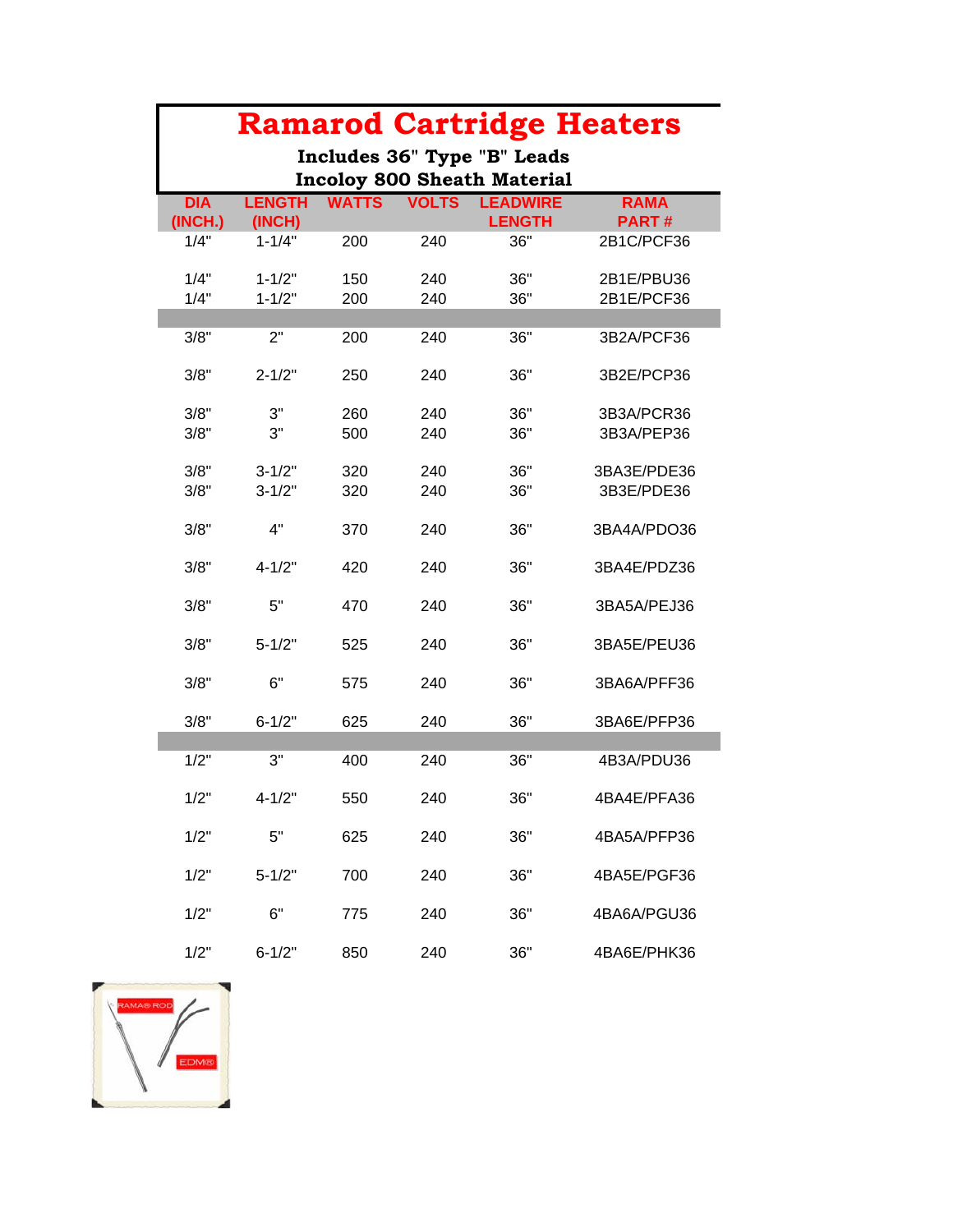|                                                                  |               |              |              | <b>Ramarod Cartridge Heaters</b> |  |  |  |  |
|------------------------------------------------------------------|---------------|--------------|--------------|----------------------------------|--|--|--|--|
| With Internal Type J Thermocouple<br><b>Grounded to End Disc</b> |               |              |              |                                  |  |  |  |  |
| <b>DIA</b>                                                       | <b>LENGTH</b> | <b>WATTS</b> | <b>VOLTS</b> | <b>RAMA</b>                      |  |  |  |  |
| (INCH.)                                                          | (INCH)        |              |              | <b>PART#</b>                     |  |  |  |  |
| 1/4"                                                             | $1 - 1/4"$    | 200          | 240          | 2H1C/PCF36                       |  |  |  |  |
| 1/4"                                                             | $1 - 1/2"$    | 200          | 240          | 2H1E/PCF36                       |  |  |  |  |
| 1/4"                                                             | $1 - 3/4"$    | 200          | 240          | 2H1G/PCF36                       |  |  |  |  |
| 1/4"                                                             | 2"            | 200          | 240          | 2H2A/PCF36                       |  |  |  |  |
| 1/4"                                                             | 2"            | 250          | 240          | 2H2A/PCP36                       |  |  |  |  |
| 1/4"                                                             | $2 - 1/2"$    | 200          | 240          | 2H2E/PCF36                       |  |  |  |  |
| 1/4"                                                             | 3"            | 200          | 240          | 2HA3A/PCF36                      |  |  |  |  |
| 1/4"                                                             | $3 - 1/2"$    | 250          | 240          | 2HA3E/PCP36                      |  |  |  |  |
| 1/4"                                                             | 4"            | 250          | 240          | 2HA4A/PCP36                      |  |  |  |  |
| 1/4"                                                             | 5"            | 250          | 240          | 2HA5A/PCP36                      |  |  |  |  |
| 3/8"                                                             | $1 - 1/2"$    | 200          | 240          | 3H1E/PCF36                       |  |  |  |  |
| 3/8"                                                             | $1 - 3/4"$    | 200          | 240          | 3H1G/PCF36                       |  |  |  |  |
| 3/8"                                                             | $1 - 3/4"$    | 250          | 240          | 3H1G/PCP36                       |  |  |  |  |
| 3/8"                                                             | 2"            | 200          | 240          | 3H2A/PCF36                       |  |  |  |  |
| 3/8"                                                             | 2"            | 250          | 240          | 3H2A/PCP36                       |  |  |  |  |
| 3/8"                                                             | $2 - 1/2"$    | 250          | 240          | 3H2E/PCP36                       |  |  |  |  |
| 3/8"                                                             | 3"            | 260          | 240          | 3H3A/PCR36                       |  |  |  |  |
| 3/8"                                                             | 3"            | 300          | 240          | 3H3A/PDA36                       |  |  |  |  |
| 3/8"                                                             | $3 - 1/2"$    | 320          | 240          | 3HA3E/PDE36                      |  |  |  |  |
| 3/8"                                                             | $3 - 1/2"$    | 350          | 240          | 3HA3E/PDK36                      |  |  |  |  |
|                                                                  |               |              |              |                                  |  |  |  |  |
| 3/8"                                                             | 4"            | 370          | 240          | 3HA4A/PDO36                      |  |  |  |  |
| 3/8"                                                             | $4 - 1/2"$    | 420          | 240          | 3HA4E/PDZ36                      |  |  |  |  |
| 3/8"                                                             | 5"            | 300          | 240          | 3HA5A/PDA36                      |  |  |  |  |
| 3/8"                                                             | 5"            | 470          | 240          | 3HA5A/PEJ36                      |  |  |  |  |
| 3/8"                                                             | $5 - 1/2"$    | 525          | 240          | 3HA5E/PEU36                      |  |  |  |  |
| 3/8"                                                             | 6"            | 575          | 240          | 3HA6A/PFF36                      |  |  |  |  |
| 3/8"                                                             | $6 - 1/2"$    | 625          | 240          | 3HA6E/PFP36                      |  |  |  |  |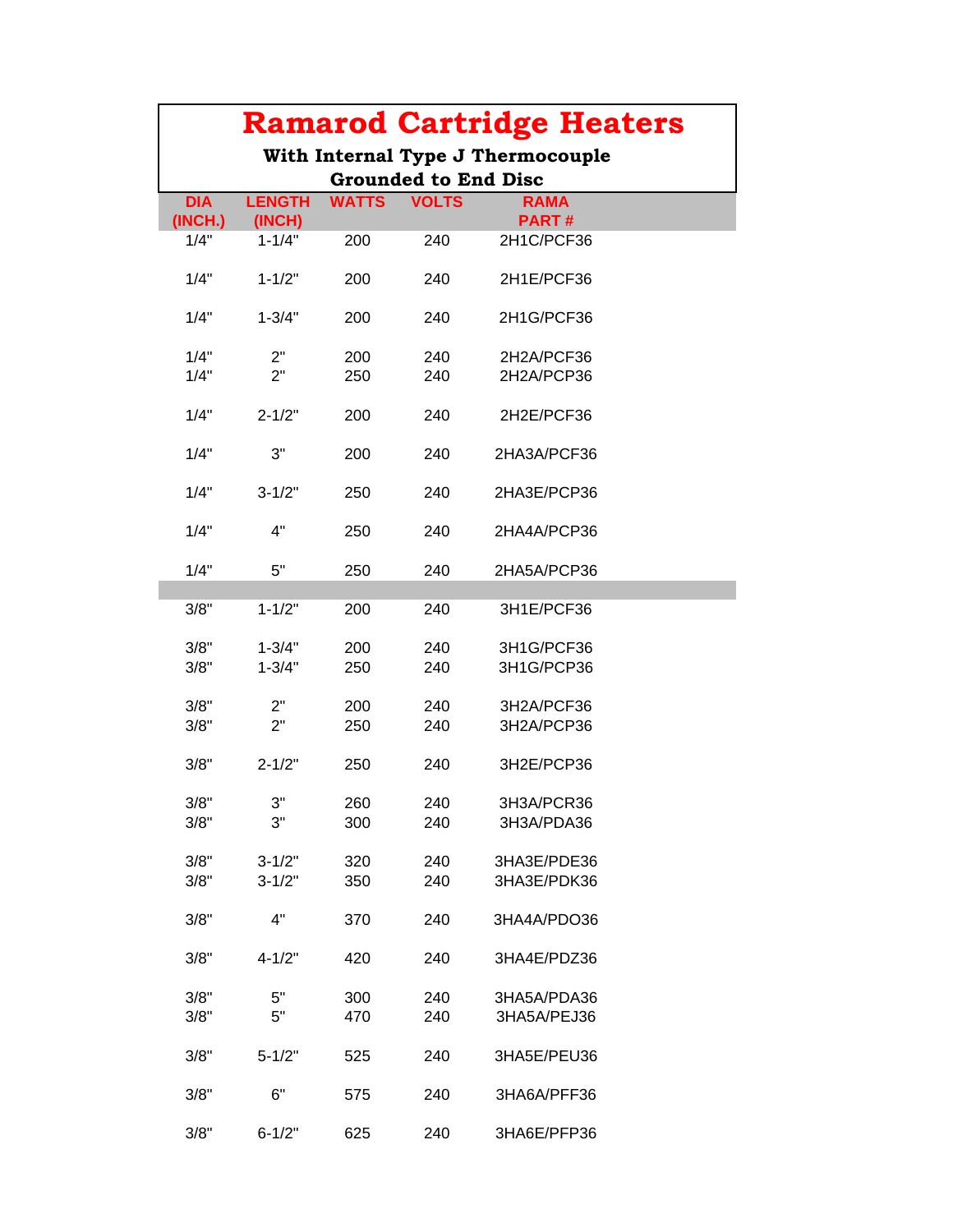| 230 | 240                                                                              | 4H1G/PCL36  |  |
|-----|----------------------------------------------------------------------------------|-------------|--|
| 280 | 240                                                                              | 4H2E/PCV36  |  |
| 500 | 240                                                                              | 4H3A/PEP36  |  |
| 420 | 240                                                                              | 4HA3E/PDZ36 |  |
| 490 | 240                                                                              | 4HA4A/PEN36 |  |
| 550 | 240                                                                              | 4HA4E/PFA36 |  |
| 625 | 240                                                                              | 4HA5A/PFP36 |  |
| 700 | 240                                                                              | 4HA5E/PGF36 |  |
| 775 | 240                                                                              | 4HA6A/PGU36 |  |
| 850 | 240                                                                              | 4HA6E/PHK36 |  |
|     | $1 - 3/4"$<br>$2 - 1/2"$<br>$3 - 1/2"$<br>$4 - 1/2"$<br>$5 - 1/2"$<br>$6 - 1/2"$ |             |  |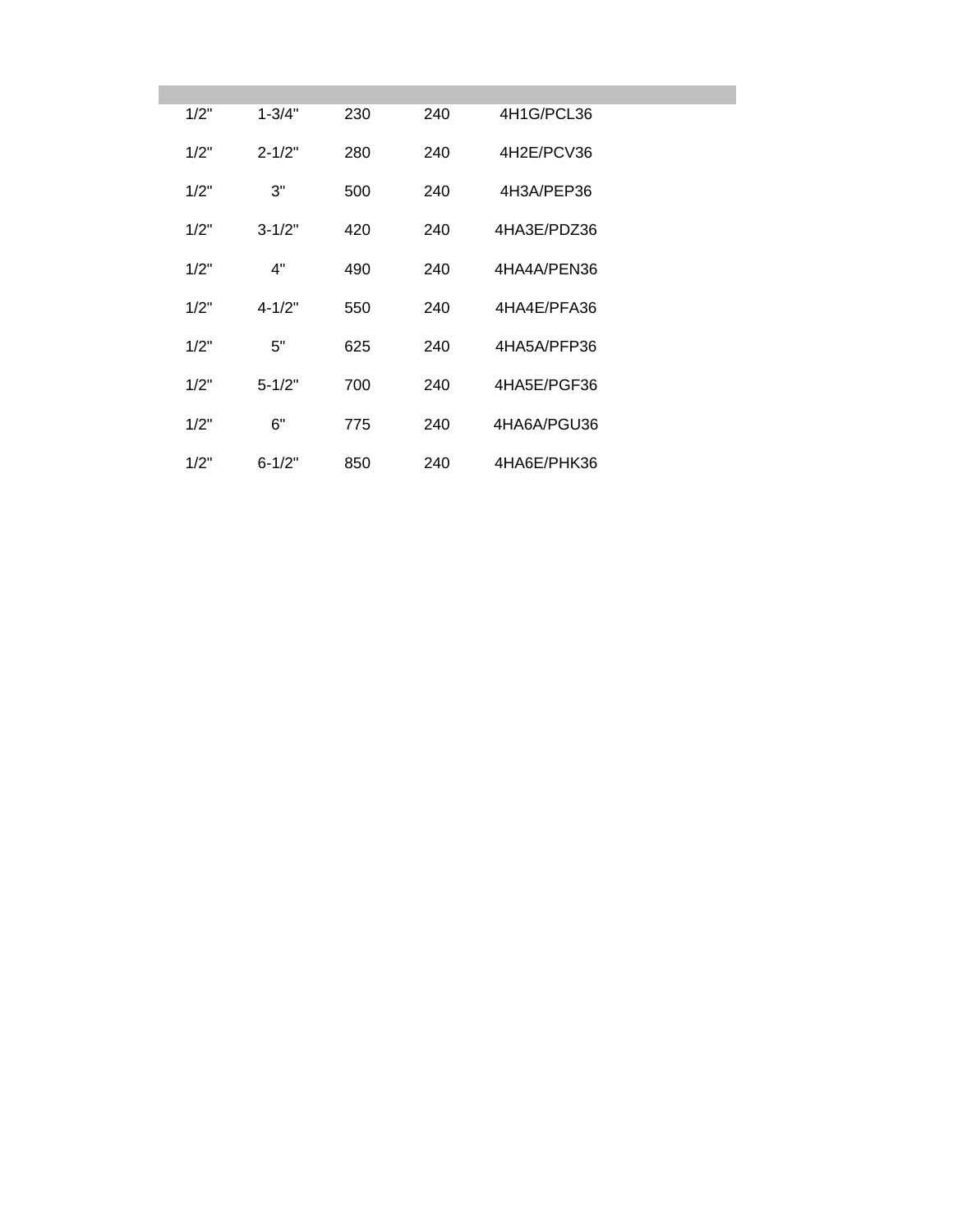#### **Includes 10" Type "A" Leads 304 Stainless Steel Sheath Material**

| <b>DIA</b> | <b>LENGTH</b> | <b>WATTS</b> | <b>VOLTS</b> | <b>WATT</b>    | <b>APPROX</b> | <b>RAMA</b>     |
|------------|---------------|--------------|--------------|----------------|---------------|-----------------|
| (INCH.)    | (INCH.)       |              |              | <b>DENSITY</b> | Wgt/Lbs.      | PART#           |
| 1/4"       | 2"            | 100          | 120          | 86             | 0.03          | AA2A/DVO        |
| 1/4"       | 3"            | 100          | 120          | 52             | 0.04          | AA3A/DVO        |
| 1/4"       | 3"            | 150          | 120          | 78             | 0.04          | AA3A/DVZ        |
|            |               |              |              |                |               |                 |
| 1/4"       | 4"            | 100          | 120          | 37             | 0.04          | AA4A/DVO        |
| 1/4"       | 4"            | 150          | 120          | 56             | 0.04          | AA4A/DVZ        |
| 1/4"       | 4"            | 250          | 120          | 93             | 0.04          | AA4A/DWT        |
| 1/4"       | 4"            | 250          | 240          | 93             | 0.04          | AA4A/PCP        |
| 1/4"       | 6"            | 200          | 240          | 47             | 0.06          | AA6A/PCF        |
| 1/4"       | 6"            | 300          | 120          | 71             | 0.06          | AA6A/DYE        |
| 1/4"       | 6"            | 300          | 240          | 71             | 0.06          | AA6A/PDA        |
| 1/4"       | 6"            | 400          | 120          | 95             | 0.06          | AA6A/DYZ        |
| 1/4"       | 6"            | 400          | 240          | 95             | 0.06          | AA6A/PDU        |
|            |               |              |              |                |               |                 |
| <b>DIA</b> | <b>LENGTH</b> | <b>WATTS</b> | <b>VOLTS</b> | <b>WATT</b>    | <b>APPROX</b> | <b>RAMA</b>     |
| (INCH.)    | (INCH.)       |              |              | <b>DENSITY</b> | Wgt/Lbs.      | <b>PART#</b>    |
| 3/8"       | $1 - 1/4"$    | 100          | 120          | 113            | 0.03          | BA1C/DVO        |
|            |               |              |              |                |               |                 |
| 3/8"       | 2"            | 100          | 120          | 56             | 0.06          | BA2A/DVO        |
| 3/8"       | 2"            | 150          | 120          | 85             | 0.06          | BA2A/DVZ        |
| 3/8"       | 2"            | 150          | 240          | 85             | 0.06          | BA2A/PBU        |
| 3/8"       | 2"            | 250          | 240          | 143            | 0.06          | BA2A/PCP        |
| 3/8"       | $2 - 1/4"$    | 75           | 120          | 37             | 0.07          | BA2C/DVJ        |
| 3/8"       | $2 - 1/4"$    | 100          | 120          | 49             | 0.07          | BA2C/DVO        |
|            |               |              |              |                |               |                 |
| 3/8"       | $2 - 1/2"$    | 250          | 120          | 108            | 0.07          | BA2E/DWT        |
| 3/8"       | $2 - 1/2"$    | 250          | 240          | 108            | 0.07          | BA2E/PCP        |
| 3/8"       | 3"            | 100          | 120          | 34             | 0.08          | BA3A/DVO        |
| 3/8"       | 3"            | 100          | 240          | 34             | 0.08          | BA3A/PBK        |
| 3/8"       | 3"            | 250          | 120          | 85             | 0.08          | BA3A/DWT        |
|            |               |              |              |                |               |                 |
| 3/8"       | $3 - 1/2"$    | 300          | 240          | 87             | 0.09          | BA3E/PDA        |
| 3/8"       | 4"            | 200          | 240          | 49             | 0.09          | <b>BA4A/PCF</b> |
| 3/8"       | 4"            | 250          | 120          | 61             | 0.09          | BA4A/DWT        |
| 3/8"       | 4"            | 250          | 240          | 61             | 0.09          | BA4A/PCP        |
| 3/8"       | 4"            | 400          | 240          | 97             | 0.09          | BA4A/PDU        |
|            |               |              |              |                |               |                 |
| 3/8"       | $4 - 1/2"$    | 250          | 240          | 54             | 0.11          | BA4E/PCP        |
| 3/8"       | 5"            | 250          | 240          | 48             | 0.11          | BA5A/PCP        |
| 3/8"       | 5"            | 300          | 120          | 57             | 0.11          | BA5A/DYE        |
| 3/8"       | 5"            | 300          | 240          | 57             | 0.11          | BA5A/PDA        |
| 3/8"       | 5"            | 500          | 240          | 96             | 0.11          | BA5A/PEP        |
|            |               |              |              |                |               |                 |
| 3/8"       | 6"            | 200          | 120          | 31             | 0.13          | BA6A/DWJ        |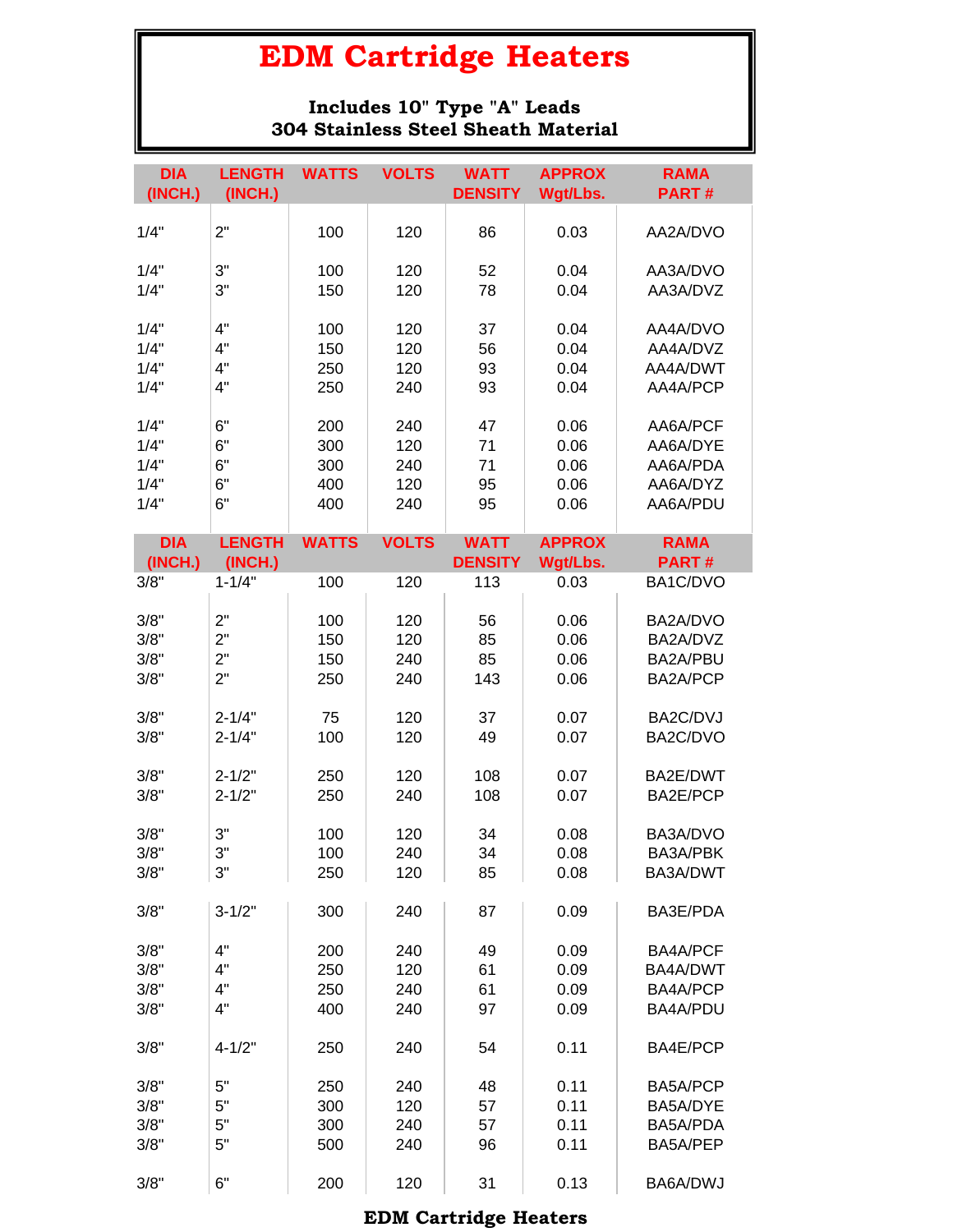| 3/8"       | 6"            | 250          | 120          | 39             | 0.13          | BA6A/DWT        |
|------------|---------------|--------------|--------------|----------------|---------------|-----------------|
| <b>DIA</b> | <b>LENGTH</b> | <b>WATTS</b> | <b>VOLTS</b> | <b>WATT</b>    | <b>APPROX</b> | <b>RAMA</b>     |
| (INCH.)    | (INCH.)       |              |              | <b>DENSITY</b> | Wgt/Lbs.      | <b>PART#</b>    |
| 3/8"       | 6"            | 250          | 240          | 39             | 0.13          | BA6A/PCP        |
| 3/8"       | 6"            | 300          | 120          | 47             | 0.13          | BA6A/DYE        |
| 3/8"       | 6"            | 300          | 240          | 47             | 0.13          | BA6A/PDA        |
| 3/8"       | 6"            | 400          | 120          | 63             | 0.13          | BA6A/DYZ        |
| 3/8"       | 6"            | 400          |              |                |               | BA6A/PDU        |
|            |               |              | 240          | 63             | 0.13          |                 |
| 3/8"       | 6"            | 500          | 120          | 79             | 0.13          | BA6A/DZT        |
| 3/8"       | 6"            | 500          | 240          | 79             | 0.13          | BA6A/PEP        |
| 3/8"       | 6"            | 600          | 120          | 94             | 0.13          | BA6A/EAO*       |
| 3/8"       | 6"            | 600          | 240          | 94             | 0.13          | BA6A/PFK        |
|            |               |              |              |                |               |                 |
| 3/8"       | 7"            | 250          | 240          | 33             | 0.14          | BA7A/PCP        |
| 3/8"       | 7"            | 600          | 240          | 80             | 0.14          | <b>BA7A/PFK</b> |
|            |               |              |              |                |               |                 |
|            |               |              |              |                |               |                 |
| 3/8"       | 8"            | 300          | 120          | 34             | 0.16          | BA8A/DYE        |
| 3/8"       | 8"            | 300          | 240          | 34             | 0.16          | BA8A/PDA        |
| 3/8"       | 8"            | 450          | 120          | 51             | 0.16          | BA8A/DZJ        |
| 3/8"       | 8"            | 500          | 120          | 58             | 0.16          | BA8A/DZT        |
| 3/8"       | 8"            | 500          | 240          | 58             | 0.16          | BA8A/PEP        |
|            |               |              |              |                |               |                 |
| 3/8"       | 8"            | 600          | 120          | 68             | 0.16          | BA8A/EAO*       |
| 3/8"       | 8"            | 750          | 240          | 85             | 0.16          | BA8A/PGP        |
| 3/8"       | 8"            | 1000         | 240          | 113            | 0.16          | BA8A/PIP        |
|            |               |              |              |                |               |                 |
| 3/8"       | $9 - 3/16"$   | 500          | 120          | 50             | 0.19          | BA9C/DZT        |
|            |               |              |              |                |               |                 |
| 3/8"       | $9 - 3/4"$    | 600          | 240          | 56             | 0.19          | BA9G/PFK        |
|            |               |              |              |                |               |                 |
|            |               |              |              |                |               |                 |
| 3/8"       | 10"           | 400          | 120          | 36             | 0.19          | BA10A/DYZ       |
| 3/8"       | 10"           | 500          | 120          | 45             | 0.19          | BA10A/DZT       |
| 3/8"       | 10"           | 500          | 240          | 45             | 0.19          | BA10A/PEP       |
| 3/8"       | 10"           | 600          | 240          | 54             | 0.19          | BA10A/PFK       |
|            |               |              |              |                |               |                 |
| 3/8"       | 12"           | 400          | 120          | 30             | 0.22          | BA12A/DYZ       |
|            |               |              |              |                |               | BA12A/EAO*      |
| 3/8"       | 12"           | 600          | 120          | 45             | 0.22          |                 |
| 3/8"       | 12"           | 600          | 240          | 45             | 0.22          | BA12A/PFK       |
| 3/8"       | 12"           | 1000         | 240          | 74             | 0.22          | BA12A/PIP       |
| <b>DIA</b> | <b>LENGTH</b> | <b>WATTS</b> | <b>VOLTS</b> | <b>WATT</b>    | <b>APPROX</b> | <b>RAMA</b>     |
| (INCH.)    | (INCH.)       |              |              | <b>DENSITY</b> | Wgt/Lbs.      | <b>PART#</b>    |
|            |               |              |              |                |               |                 |
| 1/2"       | $1 - 1/4"$    | 180          | 240          | 154            | 0.07          | CA1C/PCB        |
|            |               |              |              |                |               |                 |
| 1/2"       | 2"            | 75           | 120          | 32             | 0.09          | CA2A/DVJ        |
|            |               |              |              |                |               |                 |
| 1/2"       | 2"            | 150          | 120          | 54             | 0.09          | CA2A/DVZ        |
| 1/2"       | 2"            | 200          | 240          | 86             | 0.09          | CA2A/PCF        |
| 1/2"       | 2"            | 250          | 240          | 108            | 0.09          | CA2A/PCP        |
|            |               |              |              |                |               |                 |
| 1/2"       | $2 - 1/4"$    | 125          | 120          | 46             | 0.10          | CA2C/DVT        |
|            |               |              |              |                |               |                 |
| 1/2"       | $2 - 1/2"$    | 100          | 120          | 32             | 0.11          | CA2E/DVO        |
|            |               |              |              |                |               |                 |
| 1/2"       | $2 - 1/2"$    | 300          | 120          | 96             | 0.11          | CA2E/DYE        |
|            |               |              |              |                |               |                 |
| 1/2"       | 3"            | 125          | 120          | 32             | 0.12          | CA3A/DVT        |
| 1/2"       | 3"            | 125          | 240          | 32             | 0.12          | CA3A/PBP        |
| 1/2"       | 3"            | 200          | 240          | 51             | 0.12          | CA3A/PCF        |
| 1/2"       | 3"            | 250          | 120          | 64             | 0.12          | CA3A/DWT        |
| 1/2"       | 3"            | 250          | 240          | 64             | 0.12          | CA3A/PCP        |
|            |               |              |              |                |               |                 |
| 1/2"       | 3"            | 300          | 120          | 77             | 0.12          | CA3A/DYE        |
| 1/2"       | 3"            | 300          | 240          | 77             | 0.12          | CA3A/PDA        |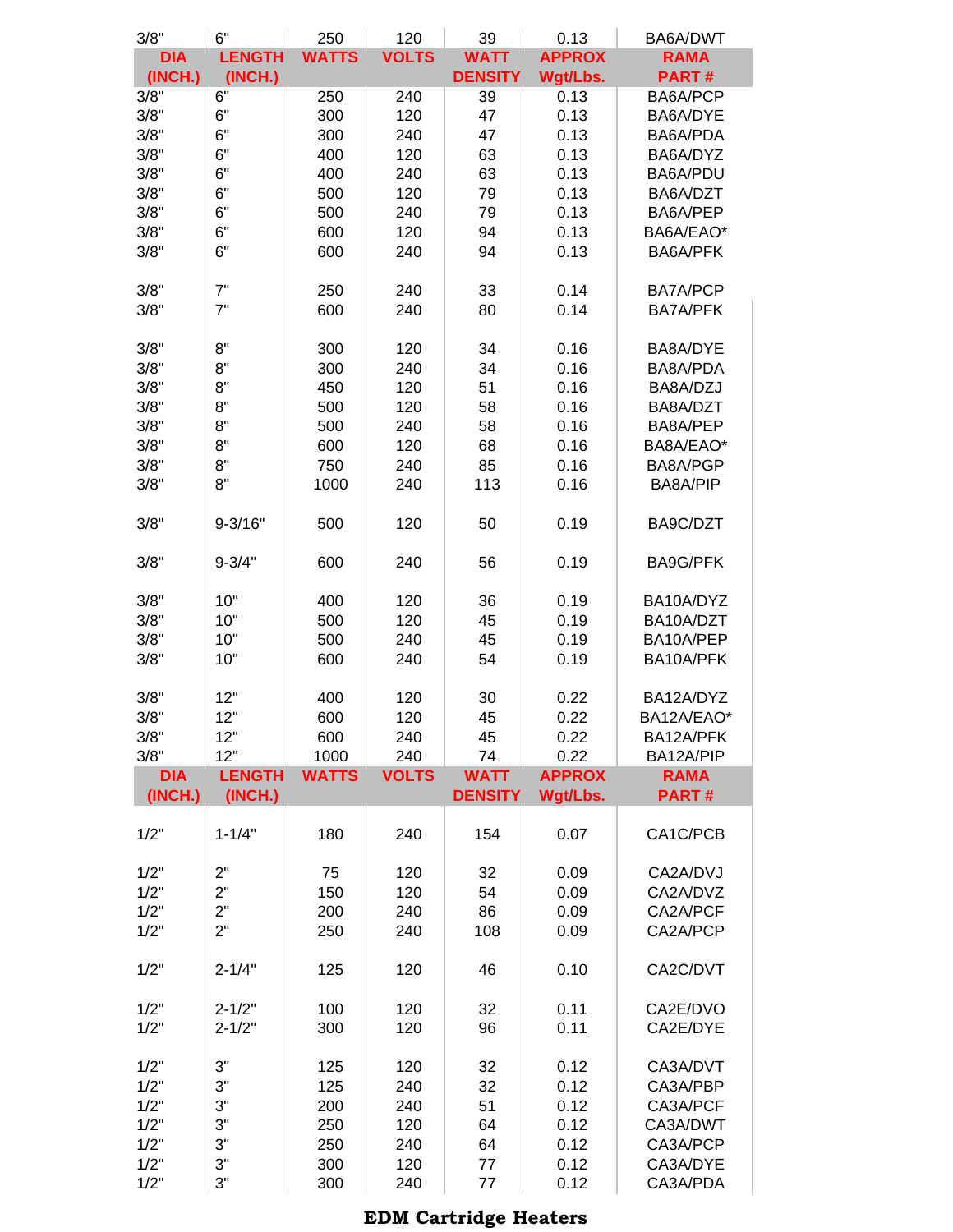| 1/2"                  | 3"                       | 400          | 230          | 103                           | 0.12                      | CA3A/LYV                    |
|-----------------------|--------------------------|--------------|--------------|-------------------------------|---------------------------|-----------------------------|
| <b>DIA</b><br>(INCH.) | <b>LENGTH</b><br>(INCH.) | <b>WATTS</b> | <b>VOLTS</b> | <b>WATT</b><br><b>DENSITY</b> | <b>APPROX</b><br>Wgt/Lbs. | <b>RAMA</b><br><b>PART#</b> |
| 1/2"                  | $3 - 1/2"$               | 500          | 240          | 107                           | 0.14                      | CA3E/PEP                    |
| 1/2"                  | 4"                       | 150          | 120          | 28                            | 0.15                      | CA4A/DVZ                    |
| 1/2"                  | 4"                       | 250          | 120          | 46                            | 0.15                      | CA4A/DWT                    |
| 1/2"                  | 4"                       | 400          | 240          | 74                            | 0.15                      | CA4A/PDU                    |
| 1/2"                  | 4"                       | 500          | 120          | 92                            | 0.15                      | CA4A/DZT                    |
| 1/2"                  | 4"                       | 500          | 240          | 92                            | 0.15                      | CA4A/PEP                    |
| 1/2"                  | 5"                       | 350          | 240          | 50                            | 0.19                      | CA5A/PDK                    |
| 1/2"                  | 5"                       | 400          | 120          | 58                            | 0.19                      | CA5A/DYZ                    |
| 1/2"                  | 5"                       | 400          | 240          | 58                            | 0.19                      | CA5A/PDU                    |
| 1/2"                  | 5"                       | 500          | 120          | 72                            | 0.19                      | CA5A/DZT                    |
| 1/2"                  | 5"                       | 750          | 240          | 107                           | 0.19                      | CA5A/PGP                    |
| 1/2"                  | 6"                       | 250          | 120          | 29                            | 0.21                      | CA6A/DWT                    |
| 1/2"                  | 6"                       | 250          | 240          | 29                            | 0.21                      | CA6A/PCP                    |
| 1/2"                  | 6"                       | 350          | 120          | 41                            | 0.21                      | CA6A/DYO                    |
| 1/2"                  | 6"                       | 350          | 240          | 41                            | 0.21                      | CA6A/PDK                    |
| 1/2"                  | 6"                       | 500          | 240          | 58                            | 0.21                      | CA6A/PEP                    |
| 1/2"                  | 6"                       | 750          | 240          | 88                            | 0.21                      | CA6A/PGP                    |
| 1/2"                  | 6"                       | 800          | 120          | 93                            | 0.21                      | CA6A/ECE                    |
| 1/2"                  | 6"                       | 1000         | 240          | 117                           | 0.21                      | CA6A/PIP                    |
| 1/2"                  | 7"                       | 400          | 240          | 40                            | 0.24                      | CA7A/PDU                    |
| 1/2"                  | 7"                       | 500          | 120          | 50                            | 0.24                      | CA7A/DZT                    |
| 1/2"                  | 7"                       | 500          | 240          | 50                            | 0.24                      | CA7A/PEP                    |
| 1/2"                  | 7"                       | 600          | 120          | 60                            | 0.24                      | CA7A/EAO                    |
| 1/2"                  | 7"                       | 600          | 240          | 60                            | 0.24                      | CA7A/PFK                    |
| 1/2"                  | 7"                       | 1000         | 240          | 99                            | 0.24                      | CA7A/PIP                    |
| 1/2"                  | 8"                       | 300          | 120          | 26                            | 0.28                      | CA8A/DYE                    |
| 1/2"                  | 8"                       | 300          | 240          | 26                            | 0.28                      | CA8A/PDA                    |
| 1/2"                  | 8"                       | 500          | 120          | 43                            | 0.28                      | CA8A/DZT                    |
| 1/2"                  | 8"                       | 500          | 240          | 43                            | 0.28                      | CA8A/PEP                    |
| 1/2"                  | 8"                       | 600          | 240          | 52                            | 0.28                      | CA8A/PFK                    |
| 1/2"                  | 8"                       | 1000         | 240          | 86                            | 0.28                      | CA8A/PIP                    |
| 1/2"                  | 9"                       | 500          | 240          | 38                            | 0.30                      | CA9A/PEP                    |
| 1/2"                  | 9"                       | 750          | 240          | 57                            | 0.30                      | CA9A/PGP                    |
| 1/2"                  | 10"                      | 500          | 120          | 34                            | 0.33                      | CA10A/DZT                   |
| 1/2"                  | 10"                      | 500          | 240          | 34                            | 0.33                      | CA10A/PEP                   |
| 1/2"                  | 10"                      | 800          | 240          | 54                            | 0.33                      | CA10A/PHA                   |
| 1/2"                  | 10"                      | 1000         | 120          | 68                            | 0.33                      | CA10A/EDT                   |
| 1/2"                  | 10"                      | 1000         | 240          | 68                            | 0.33                      | CA10A/PIP                   |
| 1/2"                  | 11"                      | 1000         | 240          | 61                            | 0.38                      | CA11A/PIP                   |
| 1/2"                  | 12"                      | 600          | 120          | 34                            | 0.40                      | CA12A/EAO                   |
| 1/2"                  | 12"                      | 600          | 240          | 34                            | 0.40                      | CA12A/PFK                   |
| 1/2"                  | 12"                      | 1000         | 120          | 56                            | 0.40                      | CA12A/EDT                   |
| 1/2"                  | 12"                      | 1000         | 240          | 56                            | 0.40                      | CA12A/PIP                   |
| 1/2"                  | 12"                      | 2000         | 240          | 112                           | 0.40                      | CA12A/PQP                   |
| <b>DIA</b><br>(INCH.) | <b>LENGTH</b><br>(INCH.) | <b>WATTS</b> | <b>VOLTS</b> | <b>WATT</b><br><b>DENSITY</b> | <b>APPROX</b><br>Wgt/Lbs. | <b>RAMA</b><br>PART#        |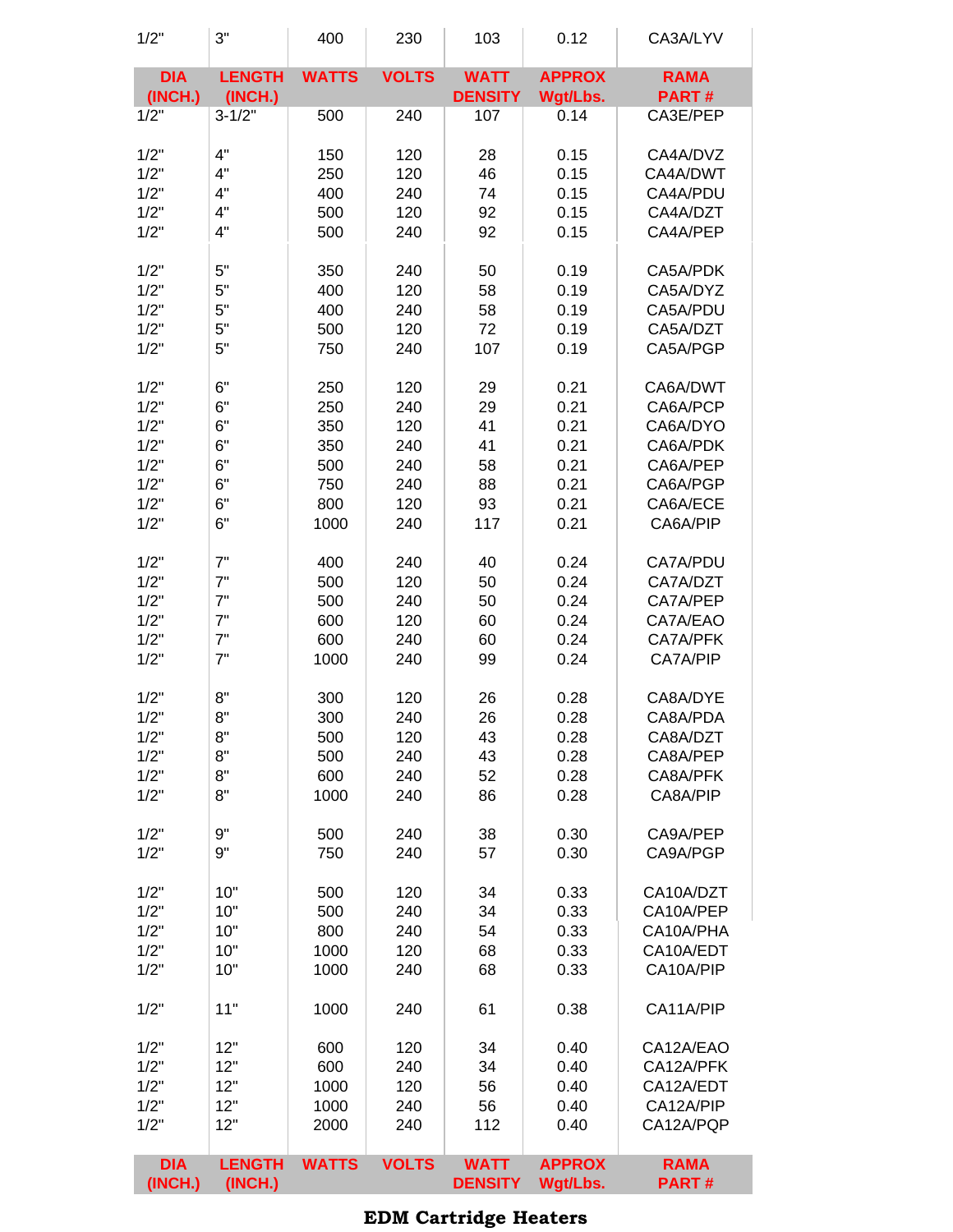| 5/8"       | 2"            | 200          | 120          | 68             | 0.13          | DA2A/DWJ     |
|------------|---------------|--------------|--------------|----------------|---------------|--------------|
| 5/8"       | $2 - 1/4"$    | 350          | 120          | 103            | 0.14          | DA2C/DYO     |
| <b>DIA</b> | <b>LENGTH</b> | <b>WATTS</b> | <b>VOLTS</b> | <b>WATT</b>    | <b>APPROX</b> | <b>RAMA</b>  |
| (INCH.)    | (INCH.)       |              |              | <b>DENSITY</b> | Wgt/Lbs.      | <b>PART#</b> |
| 5/8"       | 3"            | 250          | 120          | 51             | 0.20          | DA3A/DWT     |
| 5/8"       | 3"            | 250          | 240          | 51             | 0.20          | DA3A/PCP     |
| 5/8"       | 3"            | 500          | 240          | 103            | 0.20          | DA3A/PEP     |
|            |               |              |              |                |               |              |
| 5/8"       | 4"            | 250          | 120          | 37             | 0.26          | DA4A/DWT     |
| 5/8"       | 4"            | 250          | 240          | 37             | 0.26          | DA4A/PCP     |
| 5/8"       | 4"            | 300          | 240          | 44             | 0.26          | DA4A/PDA     |
| 5/8"       | 4"            | 400          | 240          | 59             | 0.26          | DA4A/PDU     |
| 5/8"       | 4"            | 500          | 240          | 73             | 0.26          | DA4A/PEP     |
| 5/8"       | 4"            | 750          | 240          | 110            | 0.26          | DA4A/PGP     |
|            |               |              |              |                |               |              |
| 5/8"       | $4 - 1/2"$    | 250          | 240          | 32             | 0.28          | DA4E/PCP     |
| 5/8"       | $4 - 1/2"$    | 300          | 240          | 38             | 0.28          | DA4E/PDA     |
|            |               |              |              |                |               |              |
| 5/8"       | 5"            | 250          | 240          | 28             | 0.29          | DA5A/PCP     |
| 5/8"       | 5"            | 500          | 240          | 57             | 0.29          | DA5A/PEP     |
|            |               |              |              |                |               |              |
| 5/8"       | 6"            | 300          | 120          | 28             | 0.34          | DA6A/DYE     |
| 5/8"       | 6"            | 300          | 240          | 28             | 0.34          | DA6A/PDA     |
| 5/8"       | 6"            | 500          | 120          | 46             | 0.34          | DA6A/DZT     |
| 5/8"       | 6"            | 500          | 240          | 46             | 0.34          | DA6A/PEP     |
|            |               |              |              |                |               |              |
| 5/8"       | 7"            | 500          | 120          | 39             | 0.40          | DA7A/DZT     |
| 5/8"       | 7"<br>7"      | 500          | 240          | 39             | 0.40          | DA7A/PEP     |
| 5/8"       |               | 750          | 240          | 59             | 0.40          | DA7A/PGP     |
| 5/8"       | 8"            | 500          | 120          | 34             | 0.47          | DA8A/DZT     |
| 5/8"       | 8"            | 500          | 240          | 34             | 0.47          | DA8A/PEP     |
| 5/8"       | 8"            | 750          | 240          | 51             | 0.47          | DA8A/PGP     |
| 5/8"       | 8"            | 800          | 240          | 55             | 0.47          | DA8A/PHA     |
| 5/8"       | 8"            | 850          | 240          | 58             | 0.47          | DA8A/PHK     |
|            |               |              |              |                |               |              |
| 5/8"       | 9"            | 500          | 240          | 30             | 0.51          | DA9A/PEP     |
| 5/8"       | 9"            | 750          | 240          | 45             | 0.51          | DA9A/PGP     |
| 5/8"       | 9"            | 1000         | 240          | 60             | 0.51          | DA9A/PIP     |
|            |               |              |              |                |               |              |
| 5/8"       | 10"           | 500          | 240          | 27             | 0.53          | DA10A/PEP    |
| 5/8"       | 10"           | 600          | 120          | 32             | 0.53          | DA10A/EAO    |
| 5/8"       | 10"           | 750          | 240          | 41             | 0.53          | DA10A/PGP    |
| 5/8"       | 10"           | 1000         | 240          | 54             | 0.53          | DA10A/PIP    |
|            |               |              |              |                |               |              |
| 5/8"       | 12"           | 500          | 120          | 22             | 0.66          | DA12A/DZT    |
| 5/8"       | 12"           | 500          | 240          | 22             | 0.66          | DA12A/PEP    |
| 5/8"       | 12"           | 1000         | 240          | 45             | 0.66          | DA12A/PIP    |
| 5/8"       | 12"           | 1500         | 240          | 67             | 0.66          | DA12A/PMP    |

| <b>DIA</b><br>(INCH.) | <b>LENGTH</b><br>(INCH.) | <b>WATTS</b> | <b>VOLTS</b> | <b>WATT</b><br><b>DENSITY</b> | <b>APPROX</b><br>Wgt/Lbs. | <b>RAMA</b><br><b>PART#</b> |
|-----------------------|--------------------------|--------------|--------------|-------------------------------|---------------------------|-----------------------------|
| 3/4"                  | 3"                       | 250          | 120          | 43                            | 0.24                      | EA3A/DWT                    |
| 3/4"                  | 3"                       | 500          | 240          | 86                            | 0.24                      | EA3A/PEP                    |
| 3/4"                  | 4"                       | 500          | 240          | 61                            | 0.31                      | EA4A/PEP                    |
| 3/4"                  | 6"                       | 500          | 120          | 39                            | 0.44                      | EA6A/DZT                    |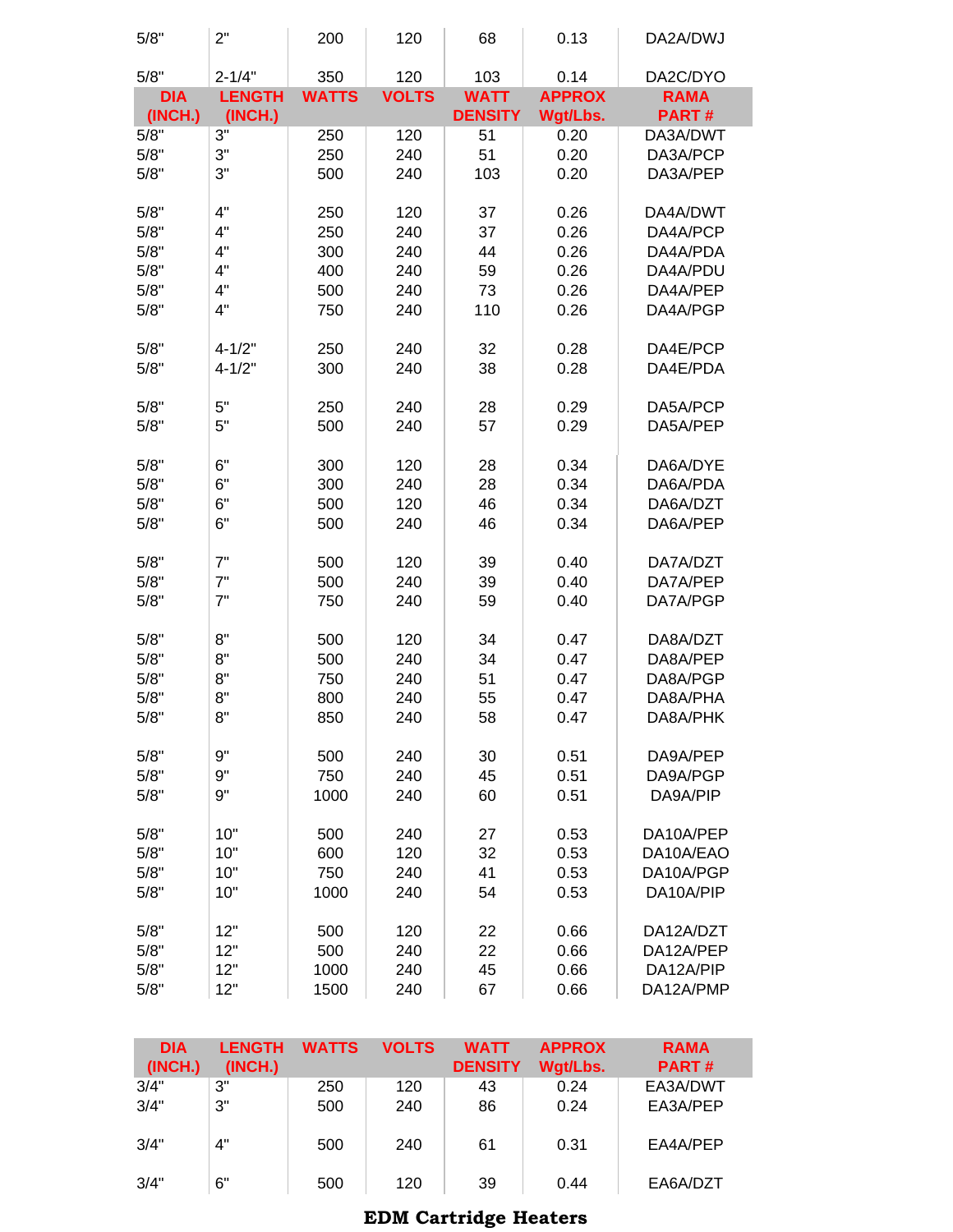| 3/4"                            | 6"            | 500          | 240          | 39             | 0.44          | EA6A/PEP    |
|---------------------------------|---------------|--------------|--------------|----------------|---------------|-------------|
| 3/4"                            | 8"            | 500          | 120          | 29             | 0.58          | EA8A/DZT    |
| 3/4"                            | 8"            | 500          | 240          | 29             | 0.58          | EA8A/PEP    |
| <b>DIA</b>                      | <b>LENGTH</b> | <b>WATTS</b> | <b>VOLTS</b> | <b>WATT</b>    | <b>APPROX</b> | <b>RAMA</b> |
| (INCH.)                         | (INCH.)       |              |              | <b>DENSITY</b> | Wgt/Lbs.      | PART#       |
| 3/4"                            | 8"            | 1000         | 240          | 57             | 0.58          | EA8A/PIP    |
| 3/4"                            | 10"           | 1000         | 240          | 45             | 0.72          | EA10A/PIP   |
| 3/4"                            | 12"           | 950          | 240          | 35             | 0.84          | EA12A/PIF   |
| 3/4"                            | 12"           | 1000         | 240          | 37             | 0.84          | EA12APIP    |
| 3/4"                            | 12"           | 2000         | 240          | 74             | 0.84          | EA12A/PQP   |
|                                 |               |              |              |                |               |             |
| <b>RAMA® ROD</b><br><b>EDM®</b> |               |              |              |                |               |             |